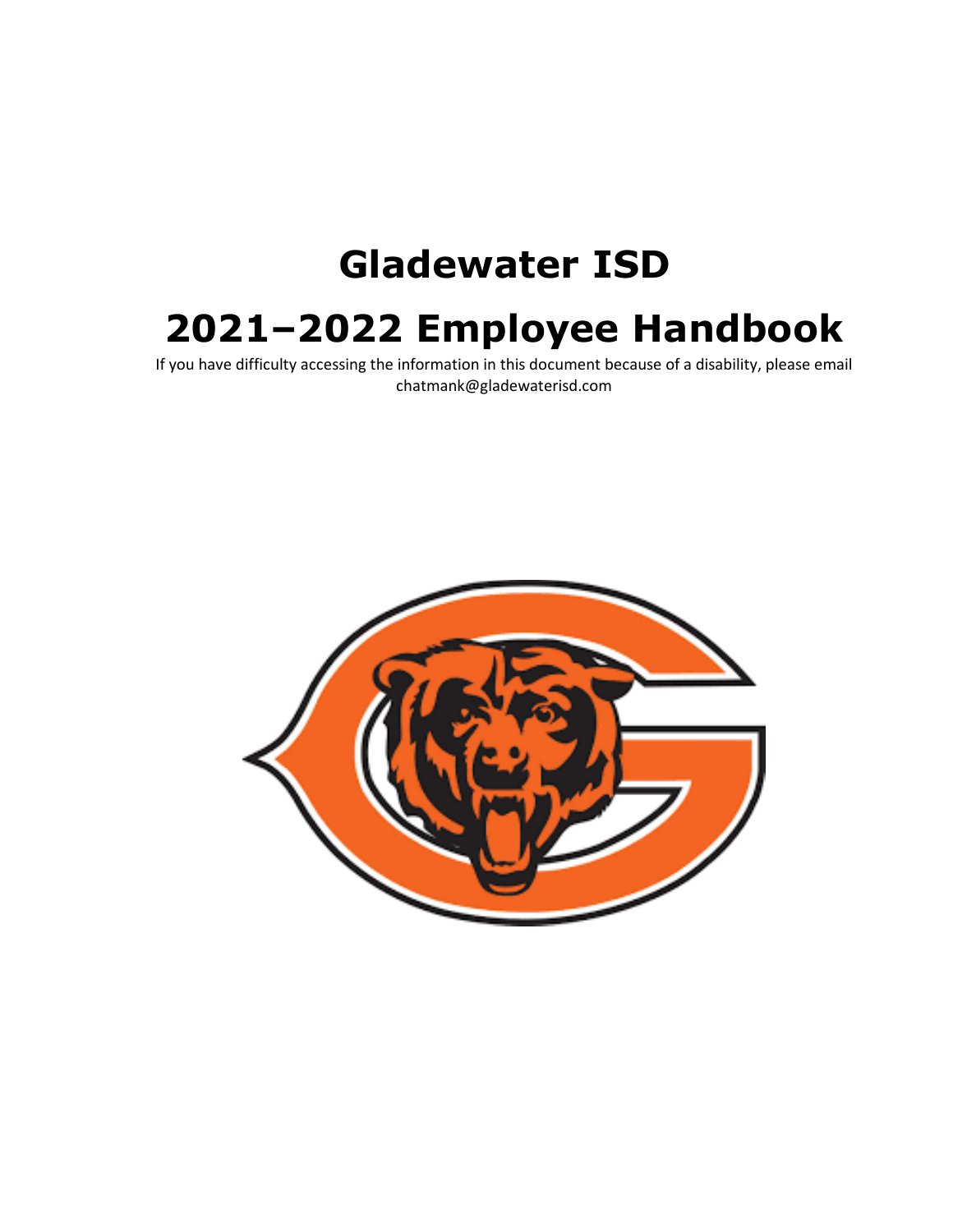## **Table of Contents**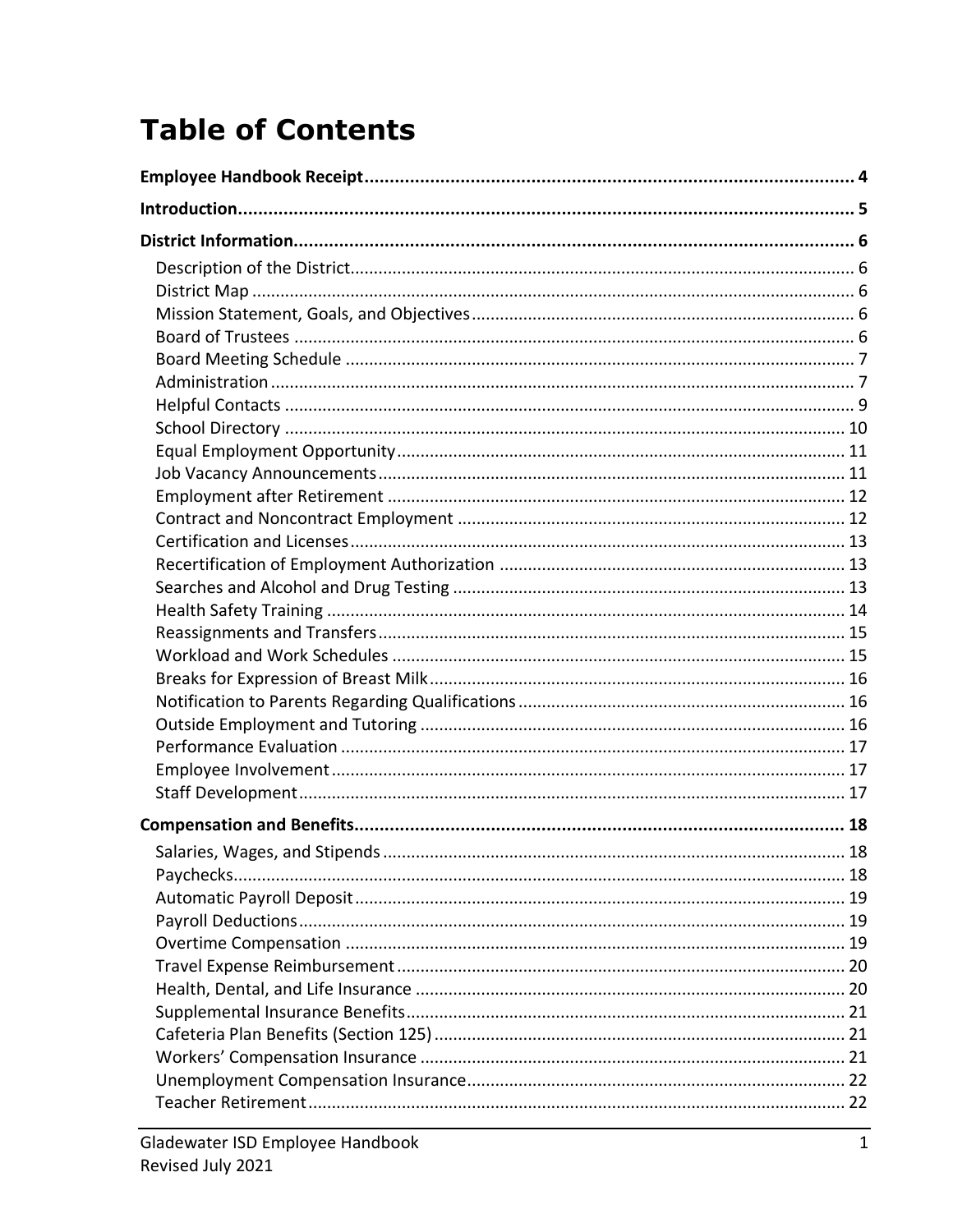| Local Procedures for Implementing Family and Medical Leave Provisions  29 |  |
|---------------------------------------------------------------------------|--|
|                                                                           |  |
|                                                                           |  |
|                                                                           |  |
|                                                                           |  |
|                                                                           |  |
|                                                                           |  |
|                                                                           |  |
|                                                                           |  |
|                                                                           |  |
|                                                                           |  |
|                                                                           |  |
|                                                                           |  |
|                                                                           |  |
|                                                                           |  |
|                                                                           |  |
|                                                                           |  |
|                                                                           |  |
|                                                                           |  |
|                                                                           |  |
|                                                                           |  |
|                                                                           |  |
|                                                                           |  |
|                                                                           |  |
|                                                                           |  |
|                                                                           |  |
| Electronic Communications between Employees, Students, and Parents  45    |  |
|                                                                           |  |
|                                                                           |  |
|                                                                           |  |
|                                                                           |  |
|                                                                           |  |
|                                                                           |  |
|                                                                           |  |
|                                                                           |  |
|                                                                           |  |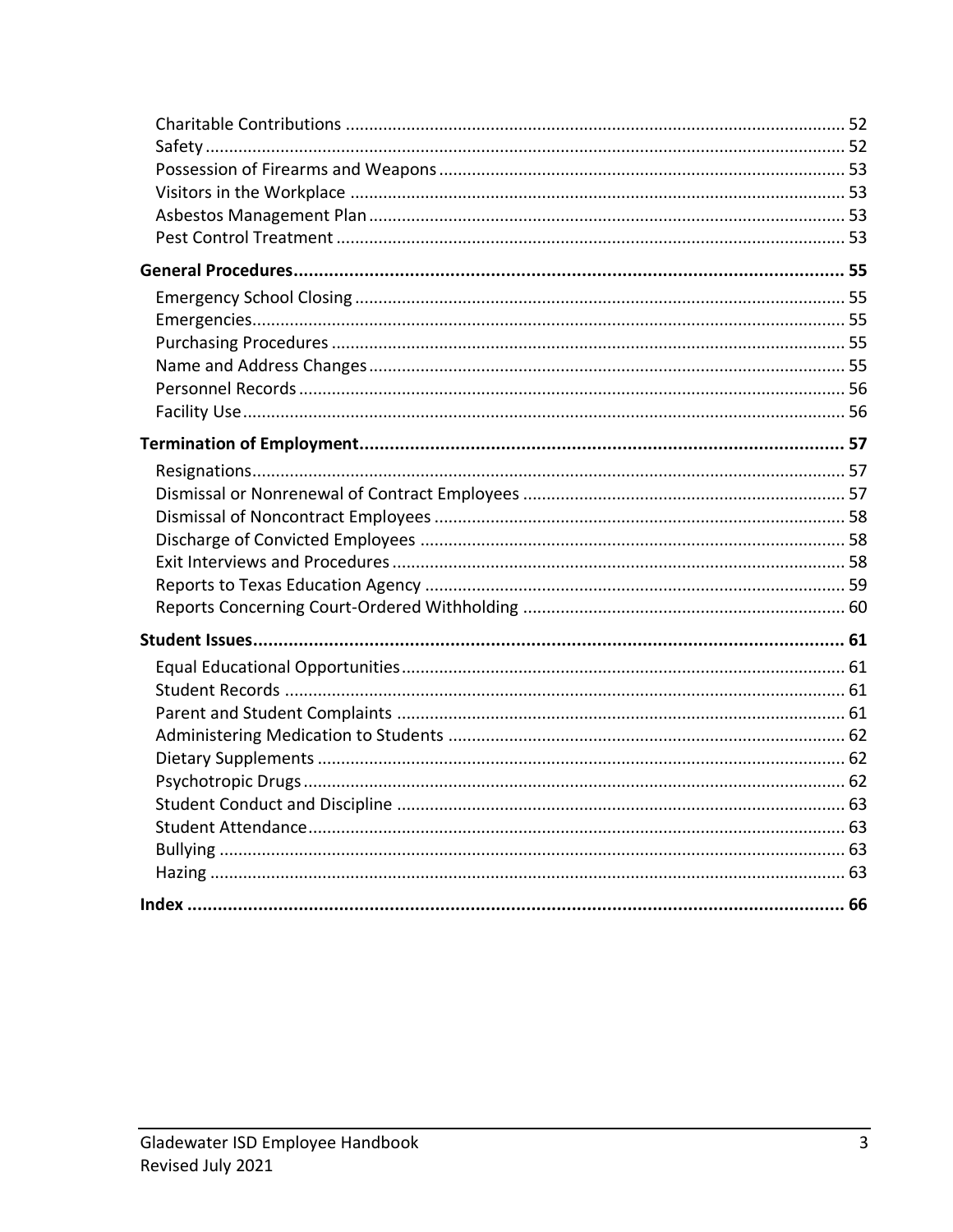## **Employee Handbook Receipt**

| <b>Name</b> |  |  |  |  |
|-------------|--|--|--|--|
|             |  |  |  |  |

### **Campus/Department \_\_\_\_\_\_\_\_\_\_\_\_\_\_\_\_\_\_\_\_\_\_\_\_\_\_\_**

I hereby acknowledge receipt of a copy of the Gladewater ISD Employee Handbook. I agree to read the handbook and abide by the standards, policies, and procedures defined or referenced in this document.

Employees have the option of receiving the handbook in electronic format or hard copy.

#### *http://www.gladewaterisd.com*

Please indicate your choice by checking the appropriate box below:

- $\Box$  I choose to receive the employee handbook in electronic format and accept responsibility for accessing it according to the instructions provided.
- $\Box$  I choose to receive a hard copy of the employee handbook and understand I am required to contact \_\_\_\_\_\_\_\_\_\_\_\_\_\_\_\_\_\_\_ to obtain a hard copy.

The information in this handbook is subject to change. I understand that changes in district policies may supersede, modify, or render obsolete the information summarized in this document. As the district provides updated policy information, I accept responsibility for reading and abiding by the changes.

I understand that no modifications to contractual relationships or alterations of at-will employment relationships are intended by this handbook.

I understand that I have an obligation to inform my supervisor or department head of any changes in personal information such as phone number, address, etc. I also accept responsibility for contacting my supervisor or the HR department if I have questions or concerns or need further explanation.

Signature Date

Please sign and date this receipt and forward it to Kim Chatman, COO.

\_\_\_\_\_\_\_\_\_\_\_\_\_\_\_\_\_\_\_\_\_\_\_\_\_\_\_\_\_\_\_\_ \_\_\_\_\_\_\_\_\_\_\_\_\_\_\_\_\_\_\_\_\_\_\_\_\_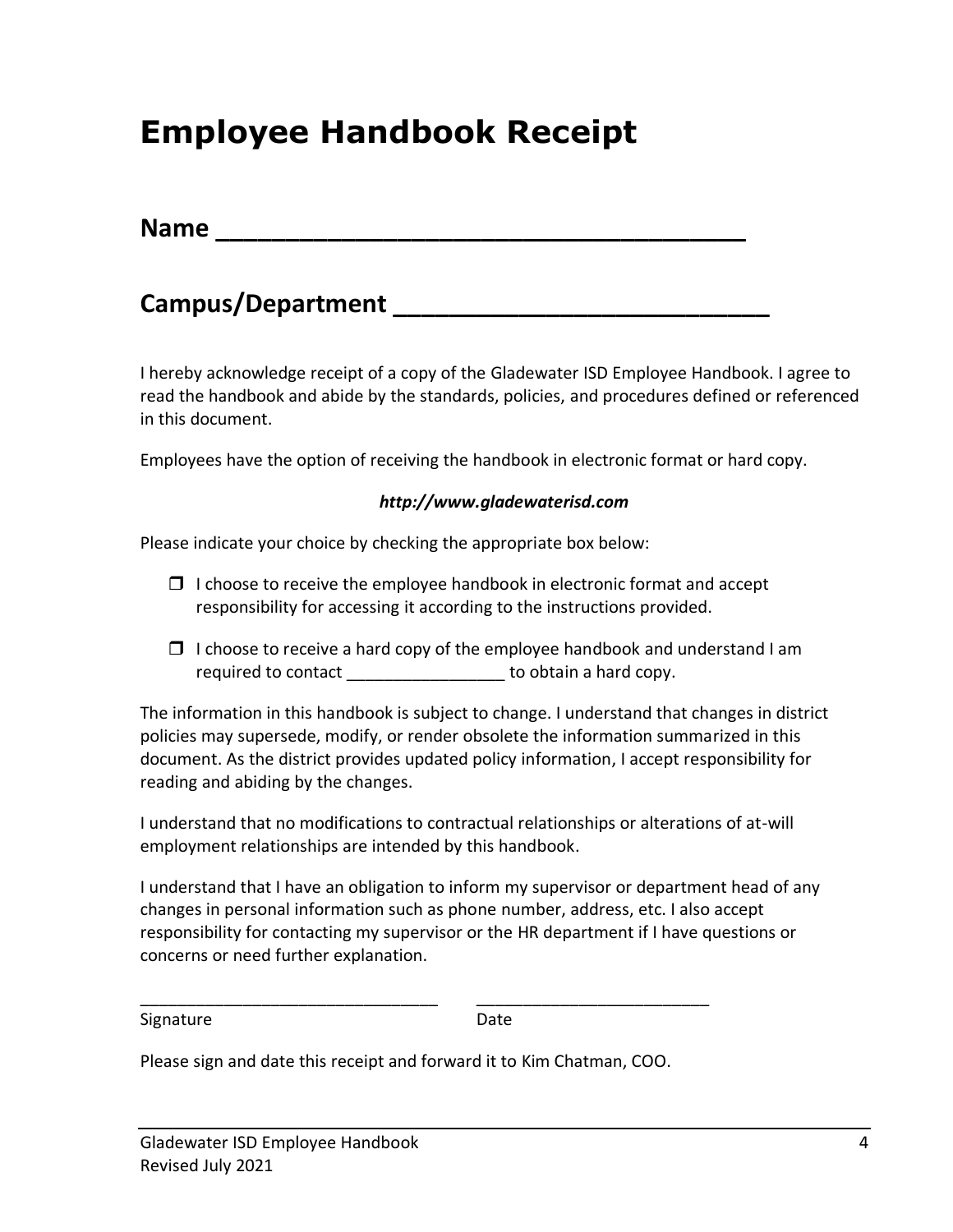## **Introduction**

The purpose of this handbook is to provide information that will help with questions and pave the way for a successful year. Not all district policies and procedures are included. Those that are, have been summarized. Suggestions for additions and improvements to this handbook are welcome and may be sent to chatmank@gladewaterisd.com.

This handbook is neither a contract nor a substitute for the official district policy manual. Nor is it intended to alter the at-will status of noncontract employees in any way. Rather, it is a guide to and a brief explanation of district policies and procedures related to employment. These policies and procedures can change at any time; these changes shall supersede any handbook provisions that are not compatible with the change. For more information, employees may refer to the policy codes that are associated with handbook topics, confer with their supervisor, or call the appropriate district office. District policies can be accessed online at http://www.gladewaterisd.com.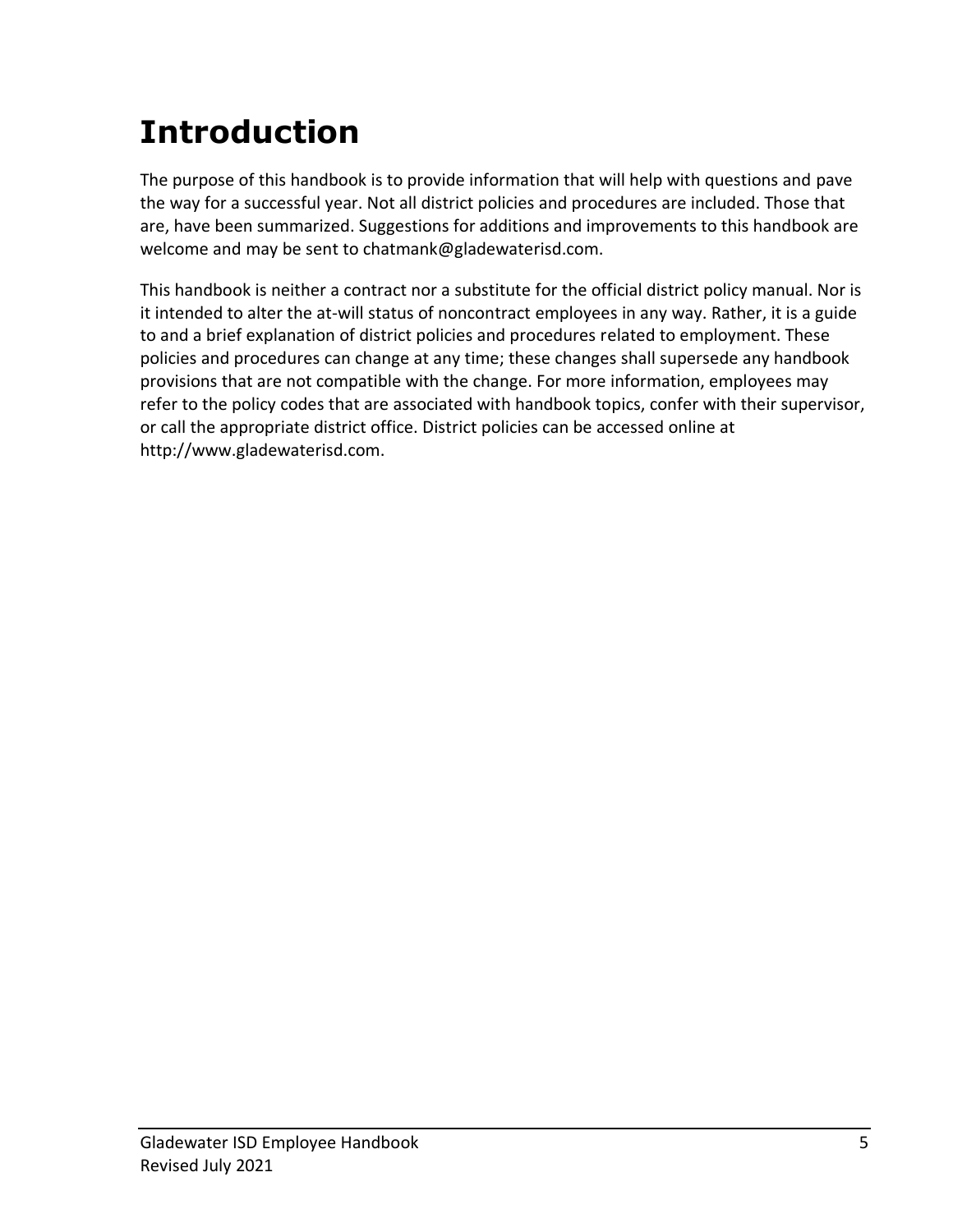## **District Information**

### **Description of the District**

Gladewater ISD is located twelve miles west of Longview, TX, and thirty-five miles north of Tyler, TX and has a population of approximately 6,078. Approximately 1900 students travel from inside the city limits and rural areas that reach into Smith, Upshur, and Gregg counties.

### **District Map**

See District Website

### **Mission Statement, Goals, and Objectives**

*Policy AE*

Gladewater ISD provides a sage and nurturing learning environment where students are empowered with the knowledge, skills, and traits needed to be productive and successful citizens.

### **Board of Trustees**

*Policies BA, BB series, BD series, and BE series*

Texas law grants the board of trustees the power to govern and oversee the management of the district's schools. The board is the policy-making body within the district and has overall responsibility for the curriculum, school taxes, annual budget, employment of the superintendent and other professional staff, and facilities. The board has complete and final control over school matters within limits established by state and federal laws and regulations.

The board of trustees is elected by the citizens of the district to represent the community's commitment to a strong educational program for the district's children. Board members are elected yearly and serve three-year terms. Board members serve without compensation, must be qualified voters, and must reside in the district.

Current board members include:

- Jon Keller, President
- Rickie Blackmon, Vice President
- Jamie Robertson, Secretary
- Garth Cockerell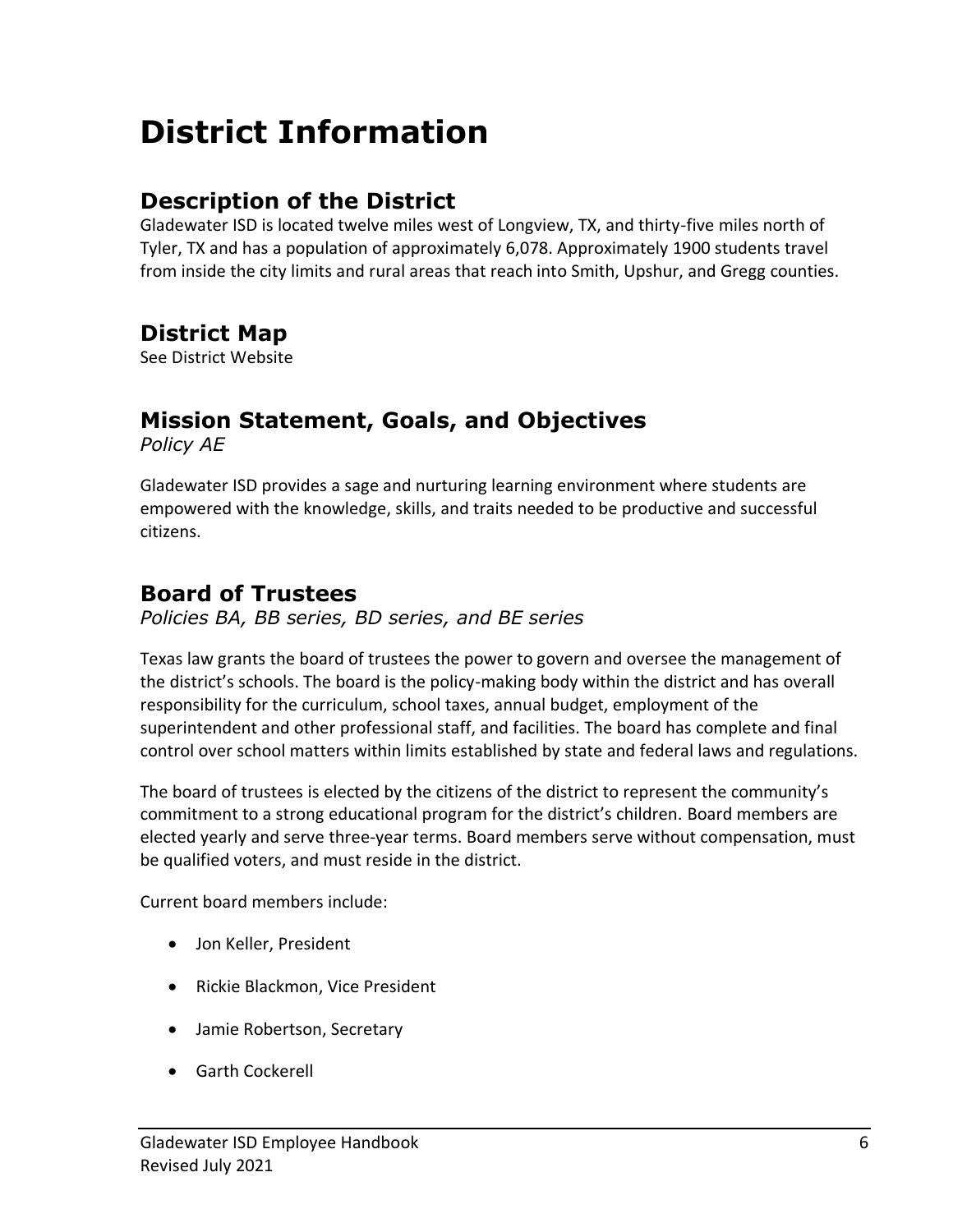- Ross Morgan
- David Floyd
- Jeff Cook

The board usually meets 6:00 p.m at the Administration Building. In the event that large attendance is anticipated, the board may meet at Gladewater High School Auditorium. Special meetings may be called when necessary. A written notice of regular and special meetings will be posted on the district website and at the Administration Building at least 72 hours before the scheduled meeting time. The written notice will show the date, time, place, and subjects of each meeting. In emergencies, a meeting may be held with a one-hour notice.

All meetings are open to the public. In certain circumstances, Texas law permits the board to go into a closed session from which the public and others are excluded. Closed session may occur for such things as discussing prospective gifts or donations, real-property acquisition, certain personnel matters including employee complaints, security matters, student discipline, or consulting with attorneys regarding pending litigation.

### **Board Meeting Schedule**

- August 16, 2021
- September 20, 2021
- October 18, 2021
- November 15, 2021
- December 13, 2021
- January 10, 2022 (@ 4:00 pm)
- February 14, 2022
- March 21, 2022
- April 18, 2022
- May 16, 2022
- June 27, 2022

### **Administration**

200 E. Broadway, Gladewater, TX 75647 (903) 845-6991

Dr. Sedric Clark, Superintendent

Dr. Cliff Lightfoot, Assistant Superintendent

Kim Chatman, Chief Operations Officer

Glenda Hickey, Chief Financial Officer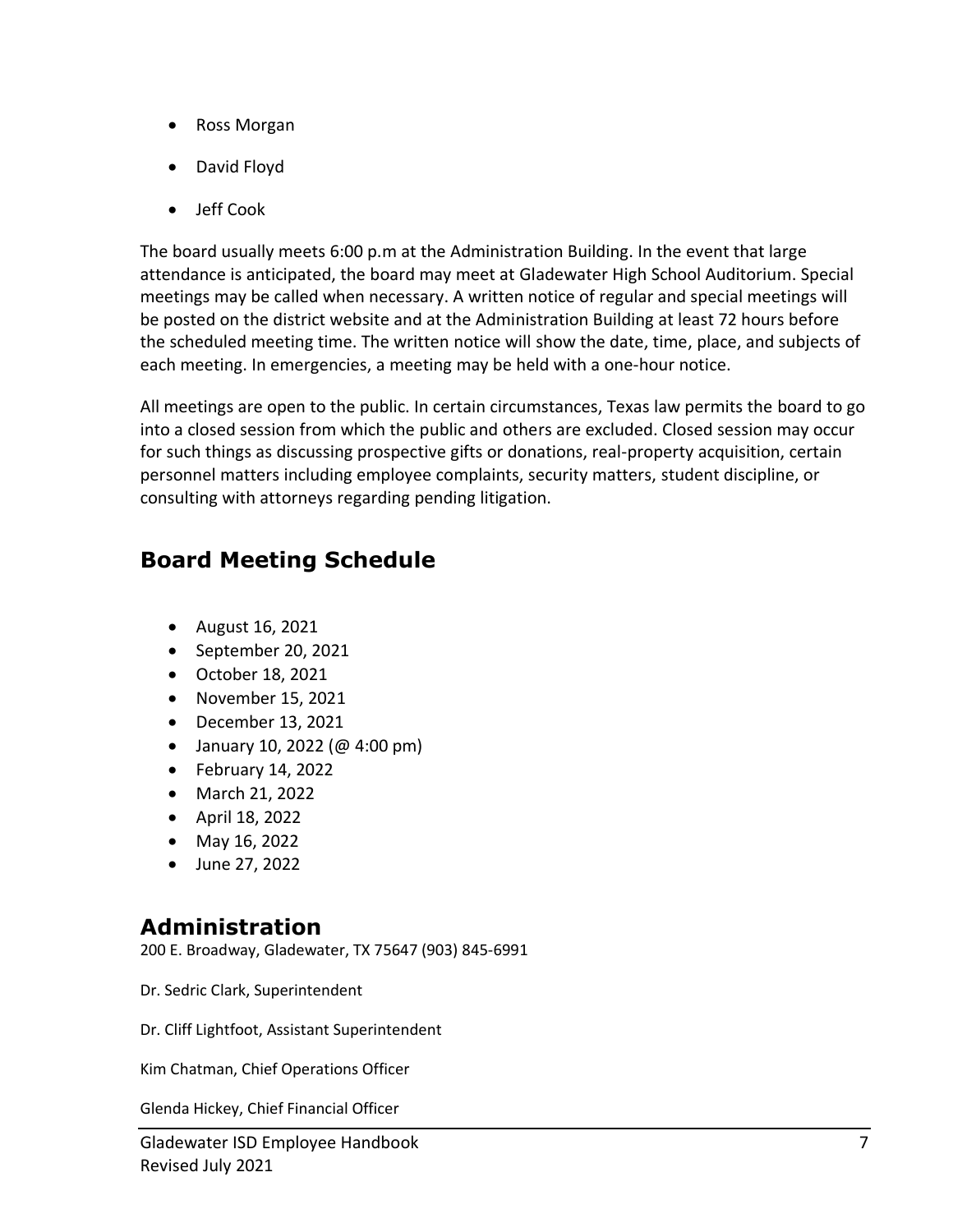| <b>July 2021</b> |    |             |    |    |                |    |  |  |  |
|------------------|----|-------------|----|----|----------------|----|--|--|--|
| S                | M  | W<br>F<br>т |    |    |                |    |  |  |  |
|                  |    |             |    | 1  | $\overline{2}$ | 3  |  |  |  |
| 4                | 5  | 6           | 7  | 8  | 9              | 10 |  |  |  |
| 11               | 12 | 13          | 14 | 15 | 16             | 17 |  |  |  |
| 18               | 19 | 20          | 21 | 22 | 23             | 24 |  |  |  |
| 25               | 26 | 27          | 28 | 29 | 30             | 31 |  |  |  |
|                  |    |             |    |    |                |    |  |  |  |

| August 2021 |                         |    |      |    |    |    |  |  |  |
|-------------|-------------------------|----|------|----|----|----|--|--|--|
| S           | M                       | т  | W    | т  | F  | S  |  |  |  |
|             | $\overline{\mathbf{2}}$ | 3  | 4    | 5  | 6  | 7  |  |  |  |
| 8           | 9                       | 10 | [11] | 12 | 13 | 14 |  |  |  |
| 15          | 16                      | 17 | 18   | 19 | 20 | 21 |  |  |  |
| 22          | 23                      | 24 | 25   | 26 | 27 | 28 |  |  |  |
| 29          | 30                      | 31 |      |    |    |    |  |  |  |

|    | September 2021 |    |    |                |    |    |  |  |
|----|----------------|----|----|----------------|----|----|--|--|
| s  | M              |    | W  |                | F  | s  |  |  |
|    |                |    | 1  | $\overline{2}$ | 3  | 4  |  |  |
| 5  | 6              |    | 8  | 9              | 10 | 11 |  |  |
| 12 | 13             | 14 | 15 | 16             | 17 | 18 |  |  |
| 19 | 20             | 21 | 22 | 23             | 24 | 25 |  |  |
| 26 | 27             | 28 | 29 | 30             |    |    |  |  |

|    | October 2021 |    |    |    |    |                |  |  |  |  |  |
|----|--------------|----|----|----|----|----------------|--|--|--|--|--|
| S  | M            | т  | W  | т  | F  | s              |  |  |  |  |  |
|    |              |    |    |    | 1  | $\overline{2}$ |  |  |  |  |  |
| 3  | 4            | 5  | 6  |    | 8] | 9              |  |  |  |  |  |
| 10 | [11]         | 12 | 13 | 14 | 15 | 16             |  |  |  |  |  |
| 17 | 18           | 19 | 20 | 21 | 22 | 23             |  |  |  |  |  |
| 24 | 25           | 26 | 27 | 28 | 29 | 30             |  |  |  |  |  |
| 31 |              |    |    |    |    |                |  |  |  |  |  |

|    | November 2021 |                |    |    |    |    |  |  |
|----|---------------|----------------|----|----|----|----|--|--|
| S  | M             | т              | W  | т  | F  | S  |  |  |
|    | 1             | $\overline{2}$ | 3  | 4  | 5  | 6  |  |  |
|    | 8             | 9              | 10 | 11 | 12 | 13 |  |  |
| 14 | 15            | 16             | 17 | 18 | 19 | 20 |  |  |
| 21 | 22            | 23             | 24 | 25 | 26 | 27 |  |  |
| 28 | 29            | 30             |    |    |    |    |  |  |

| December 2021 |    |    |             |    |    |    |  |  |  |
|---------------|----|----|-------------|----|----|----|--|--|--|
| s             | M  |    | W<br>F<br>т |    |    |    |  |  |  |
|               |    |    |             | 2  | 3  | 4  |  |  |  |
| 5             | 6  |    | 8           | 9  | 10 | 11 |  |  |  |
| 12            | 13 | 14 | 15          | 16 | 17 | 18 |  |  |  |
| 19            | 20 | 21 | 22          | 23 | 24 | 25 |  |  |  |
| 26            | 27 | 28 | 29          | 30 | 31 |    |  |  |  |



|                      |                     |                              | <b>July 2021</b>   |                                |                  |                              |                                                                                   |                                                                                                            |              | January 2022           |                |                          |                      |
|----------------------|---------------------|------------------------------|--------------------|--------------------------------|------------------|------------------------------|-----------------------------------------------------------------------------------|------------------------------------------------------------------------------------------------------------|--------------|------------------------|----------------|--------------------------|----------------------|
| s                    | M                   | $\mathsf{T}$                 | W                  | $\mathbf{T}$                   | F                | $\mathbf s$                  | $\mathbf s$                                                                       | M                                                                                                          | $\mathsf T$  | W                      | $\mathsf T$    | F                        | s                    |
|                      |                     |                              |                    | 1                              | $\overline{2}$   | 3                            |                                                                                   |                                                                                                            |              |                        |                |                          | $\mathbf{1}$         |
| 4                    | 5 <sub>5</sub>      | 6                            | $\overline{7}$     | 8                              | $\boldsymbol{9}$ | 10                           | $\mathbf{2}$                                                                      | $\mathbf 3$                                                                                                | [4           | 5                      | 6              | $\overline{\phantom{a}}$ | 8                    |
| 11<br>18             | 12<br>19            | 13<br>20                     | 14<br>21           | 15<br>22                       | 16<br>23         | 17<br>24                     | 9<br>16                                                                           | 10<br>17                                                                                                   | 11<br>18     | 12<br>19               | 13<br>20       | 14<br>21                 | 15<br>22             |
| 25                   | 26                  | 27                           | 28                 | 29                             | 30               | 31                           | 23                                                                                | 24                                                                                                         | 25           | 26                     | 27             | 28                       | 29                   |
|                      |                     |                              |                    |                                |                  |                              | 30                                                                                | 31                                                                                                         |              |                        |                |                          |                      |
|                      |                     |                              | August 2021        |                                |                  |                              | Legend                                                                            |                                                                                                            |              | <b>February 2022</b>   |                |                          |                      |
| $\mathbf{s}$         | $\mathsf{M}\xspace$ | $\mathsf T$                  | W                  | $\mathsf T$                    | F                | $\mathbf{s}$                 | First / Last Days of 9-Week Grading Period<br>H.<br>s                             | M                                                                                                          | $\mathsf T$  | W                      | $\mathsf{T}$   | F                        | s                    |
| 1                    | $\mathbf{2}$        | 3                            | 4                  | 5                              | 6                | $\overline{7}$               | Professional Development / Planning Days                                          |                                                                                                            | 1            | 2                      | 3              | 4                        | 5                    |
| 8<br>15              | 9<br>16             | 10<br>17                     | [11<br>18          | 12<br>19                       | 13<br>20         | 14<br>21                     | Student and Staff Holidays<br>6<br>Early Release Days<br>13                       | 7<br>14                                                                                                    | 8<br>15      | 9<br>16                | 10<br>17       | 11<br>18                 | 12<br>19             |
| 22                   | 23                  | 24                           | 25                 | 26                             | 27               | 28                           | Early Release / Parent Conferences<br>20                                          | 21                                                                                                         | 22           | 23                     | 24             | 25                       | 26                   |
| 29                   | 30                  | 31                           |                    |                                |                  |                              | 27<br>Student Holiday / Parent Conferences                                        | 28                                                                                                         |              |                        |                |                          |                      |
|                      |                     |                              |                    |                                |                  |                              | STAAR / EOC Testing Days                                                          |                                                                                                            |              |                        |                |                          |                      |
| $\mathsf{s}$         | M                   | $\mathbf{r}$                 | W                  | September 2021<br>$\mathbf{r}$ | F                | $\mathsf{s}$                 | GHS Graduation / Teacher Workday<br>Summer Hours - Offices Closed on Fridays<br>s | $\mathsf{M}% _{T}=\mathsf{M}_{T}\!\left( a,b\right) ,\ \mathsf{M}_{T}=\mathsf{M}_{T}\!\left( a,b\right) ,$ | $\mathbf{r}$ | <b>March 2022</b><br>W | T              | F                        | $\mathsf{s}$         |
|                      |                     |                              | $\mathbf{1}$       | $\overline{2}$                 | 3                | $\overline{\mathbf{4}}$      |                                                                                   |                                                                                                            | $\mathbf{1}$ | $\overline{2}$         | 3              | $\overline{\mathbf{4}}$  | 5                    |
| 5                    | 6                   | 7                            | 8                  | 9                              | 10               | 11                           | 6                                                                                 | 7                                                                                                          | 8            | 9                      | $10$ ]         | 11                       | 12                   |
| 12                   | 13                  | 14                           | 15                 | 16                             | 17               | 18                           | 9-Week Grading Periods & Semesters<br>13                                          | 14                                                                                                         | 15           | 16                     | 17             | 18                       | 19                   |
| 19                   | 20                  | 21                           | 22                 | 23                             | 24               | 25                           | 1st 9-Weeks<br>Aug 11 - Oct 8<br>42 Days<br>20                                    | 21                                                                                                         | [22          | 23                     | 24             | 25                       | 26                   |
| 26                   | 27                  | 28                           | 29                 | 30                             |                  |                              | 2nd 9-Weeks<br>Oct 11 - Dec 16<br>41 Days<br>27<br>Fall Semester = 83 Days        | 28                                                                                                         | 29           | 30                     | 31             |                          |                      |
|                      |                     |                              | October 2021       |                                |                  |                              | 3rd 9-Weeks<br>Jan 4 - March 10<br>45 Days                                        |                                                                                                            |              | <b>April 2022</b>      |                |                          |                      |
| $\mathbf{s}$         | M                   | $\mathsf T$                  | W                  | $\mathsf T$                    | $\mathsf F$<br>1 | $\mathbf{s}$<br>$\mathbf{2}$ | 4th 9-Weeks<br>March 22 - May 26<br>47 Days<br>s<br>Spring Semester = 92 Days     | $\boldsymbol{\mathsf{M}}$                                                                                  | $\mathsf T$  | W                      | $\mathsf T$    | F<br>1                   | s<br>2               |
| 3                    | 4                   | 5                            | 6                  | $\overline{7}$                 | 8]               | 9                            | <b>175 Instructional Days</b><br>3                                                | 4                                                                                                          | 5            | 6                      | $\overline{7}$ | 8                        | 9                    |
| 10                   | [11                 | 12                           | 13                 | 14                             | 15               | 16                           | 10                                                                                | 11                                                                                                         | 12           | 13                     | 14             | 15                       | 16                   |
| 17                   | 18                  | 19                           | 20                 | 21                             | 22               | 23                           | 17                                                                                | 18                                                                                                         | 19           | 20                     | 21             | 22                       | 23                   |
| 24                   | 25                  | 26                           | 27                 | 28                             | 29               | 30                           | <b>Early Release Days</b><br>24                                                   | 25                                                                                                         | 26           | 27                     | 28             | 29                       | 30                   |
| 31                   |                     |                              |                    |                                |                  |                              | September 3rd<br>December 16th<br>October 20th<br>March 10th                      |                                                                                                            |              |                        |                |                          |                      |
|                      |                     |                              | November 2021      |                                |                  |                              | November 19th<br>May 26th                                                         |                                                                                                            |              | <b>May 2022</b>        |                |                          |                      |
| s                    | M                   | $\mathsf T$                  | W                  | $\mathsf T$                    | F                | $\mathbf{s}$                 | s                                                                                 | M                                                                                                          | T            | W                      | $\mathsf T$    | F                        | s                    |
|                      | 1<br>8              | $\overline{\mathbf{2}}$<br>9 | 3<br>10            | 4<br>11                        | 5<br>12          | 6<br>13                      | 1<br><b>School Closings</b><br>8                                                  | $\overline{\mathbf{2}}$<br>9                                                                               | 3<br>10      | 4<br>11                | 5<br>12        | 6<br>13                  | $\overline{7}$<br>14 |
| $\overline{7}$<br>14 | 15                  | 16                           | 17                 | 18                             | 19               | 20                           | School closings due to weather or other<br>15                                     | 16                                                                                                         | 17           | 18                     | 19             | 20                       | 21                   |
| 21                   | 22                  | 23                           | 24                 | 25                             | 26               | 27                           | 22<br>circumstances will be announced on Twitter,                                 | 23                                                                                                         | 24           | 25                     | 261            | 27                       | 28                   |
| 28                   | 29                  | 30                           |                    |                                |                  |                              | Facebook, the GISD website, and on TV<br>29                                       | 30                                                                                                         | 31           |                        |                |                          |                      |
|                      |                     |                              |                    |                                |                  |                              | channels 7, 19, and 56. Parents, students,                                        |                                                                                                            |              |                        |                |                          |                      |
|                      | M                   | $\mathsf{T}$                 | December 2021<br>W | $\mathsf T$                    | F                | $\mathbf s$                  | and staff will also be notified through the<br>GISD phone messaging system.<br>s  | M                                                                                                          | T            | <b>June 2022</b><br>W  | т              | F                        | s                    |
|                      |                     |                              | 1                  | $\bf{2}$                       | 3                | 4                            |                                                                                   |                                                                                                            |              | 1                      | 2              | $\overline{\mathbf{3}}$  |                      |
| $\mathbf s$          |                     | 7                            | 8                  | 9                              | 10               | 11                           | 5                                                                                 | 6                                                                                                          | 7            | 8                      | 9              | 10                       | 11                   |
| 5                    | 6                   |                              | 15                 | 16                             | 17               | 18                           | 12                                                                                | 13                                                                                                         | 14           | 15                     | 16             | 17                       | 18                   |
| 12                   | 13                  | 14                           |                    |                                |                  |                              | 19                                                                                |                                                                                                            |              |                        |                |                          |                      |
| 19<br>26             | 20<br>27            | 21<br>28                     | 22<br>29           | 23<br>30                       | 24<br>31         | 25                           | 26<br>Approved by the GISD Board of Trustees on May 17, 2021                      | 20<br>27                                                                                                   | 21<br>28     | 22<br>29               | 23<br>30       | 24                       | 25                   |

|                                           | 9-Week Grading Periods & Semesters |         |  |  |  |  |  |  |  |  |
|-------------------------------------------|------------------------------------|---------|--|--|--|--|--|--|--|--|
| 1st 9-Weeks<br>Aug 11 - Oct 8<br>42 Days  |                                    |         |  |  |  |  |  |  |  |  |
| 2nd 9-Weeks<br>Oct 11 - Dec 16<br>41 Davs |                                    |         |  |  |  |  |  |  |  |  |
|                                           | Fall Semester = 83 Days            |         |  |  |  |  |  |  |  |  |
| 3rd 9-Weeks                               | Jan 4 - March 10                   | 45 Days |  |  |  |  |  |  |  |  |
| 4th 9-Weeks                               | March 22 - May 26                  | 47 Davs |  |  |  |  |  |  |  |  |
|                                           | Spring Semester = 92 Days          |         |  |  |  |  |  |  |  |  |
|                                           | 175 Instructional Days             |         |  |  |  |  |  |  |  |  |

| <b>Early Release Days</b> |               |  |  |  |
|---------------------------|---------------|--|--|--|
| September 3rd             | December 16th |  |  |  |
| October 20th              | March 10th    |  |  |  |
| November 19th             | May 26th      |  |  |  |

| <b>School Closings</b>                      |  |  |  |  |
|---------------------------------------------|--|--|--|--|
| School closings due to weather or other     |  |  |  |  |
| circumstances will be announced on Twitter. |  |  |  |  |
| Facebook, the GISD website, and on TV       |  |  |  |  |
| channels 7, 19, and 56. Parents, students,  |  |  |  |  |
| and staff will also be notified through the |  |  |  |  |
| GISD phone messaging system.                |  |  |  |  |

| January 2022 |    |    |    |    |    |    |
|--------------|----|----|----|----|----|----|
| s            | M  | т  | W  |    | F  | s  |
|              |    |    |    |    |    |    |
| $\mathbf 2$  | 3  | [4 | 5  | 6  |    | 8  |
| 9            | 10 | 11 | 12 | 13 | 14 | 15 |
| 16           | 17 | 18 | 19 | 20 | 21 | 22 |
| 23           | 24 | 25 | 26 | 27 | 28 | 29 |
| 30           | 31 |    |    |    |    |    |

| <b>February 2022</b> |    |    |                |    |    |    |
|----------------------|----|----|----------------|----|----|----|
| s                    | M  | Τ  | W              |    | F  | s  |
|                      |    | 1  | $\overline{2}$ | 3  | 4  | 5  |
| 6                    |    | 8  | 9              | 10 | 11 | 12 |
| 13                   | 14 | 15 | 16             | 17 | 18 | 19 |
| 20                   | 21 | 22 | 23             | 24 | 25 | 26 |
| 27                   | 28 |    |                |    |    |    |

| <b>March 2022</b> |    |        |                |     |    |    |
|-------------------|----|--------|----------------|-----|----|----|
| S                 | M  | т      | W              | т   | F  | s  |
|                   |    | 1      | $\overline{2}$ | 3   | 4  | 5  |
| 6                 | 7  | 8      | 9              | 10] | 11 | 12 |
| 13                | 14 | 15     | 16             | 17  | 18 | 19 |
| 20                | 21 | $[22]$ | 23             | 24  | 25 | 26 |
| 27                | 28 | 29     | 30             | 31  |    |    |

| <b>April 2022</b> |    |    |    |    |    |                         |
|-------------------|----|----|----|----|----|-------------------------|
| S                 | M  |    | W  |    | F  | s                       |
|                   |    |    |    |    | 1  | $\overline{\mathbf{2}}$ |
| 3                 | 4  | 5  | 6  |    | 8  | 9                       |
| 10                | 11 | 12 | 13 | 14 | 15 | 16                      |
| 17                | 18 | 19 | 20 | 21 | 22 | 23                      |
| 24                | 25 | 26 | 27 | 28 | 29 | 30                      |
|                   |    |    |    |    |    |                         |

| <b>May 2022</b> |                |    |    |     |    |    |
|-----------------|----------------|----|----|-----|----|----|
| s               | M              | т  | W  | т   | F  | S  |
| 1               | $\overline{2}$ | 3  | 4  | 5   | 6  |    |
| 8               | 9              | 10 | 11 | 12  | 13 | 14 |
| 15              | 16             | 17 | 18 | 19  | 20 | 21 |
| 22              | 23             | 24 | 25 | 261 | 27 | 28 |
| 29              | 30             | 31 |    |     |    |    |

|    | <b>June 2022</b> |    |    |    |    |    |
|----|------------------|----|----|----|----|----|
| s  | M                | т  | W  | T  | F  | s  |
|    |                  |    | 1  | 2  | 3  | 4  |
| 5  | 6                |    | 8  | 9  | 10 | 11 |
| 12 | 13               | 14 | 15 | 16 | 17 | 18 |
| 19 | 20               | 21 | 22 | 23 | 24 | 25 |
| 26 | 27               | 28 | 29 | 30 |    |    |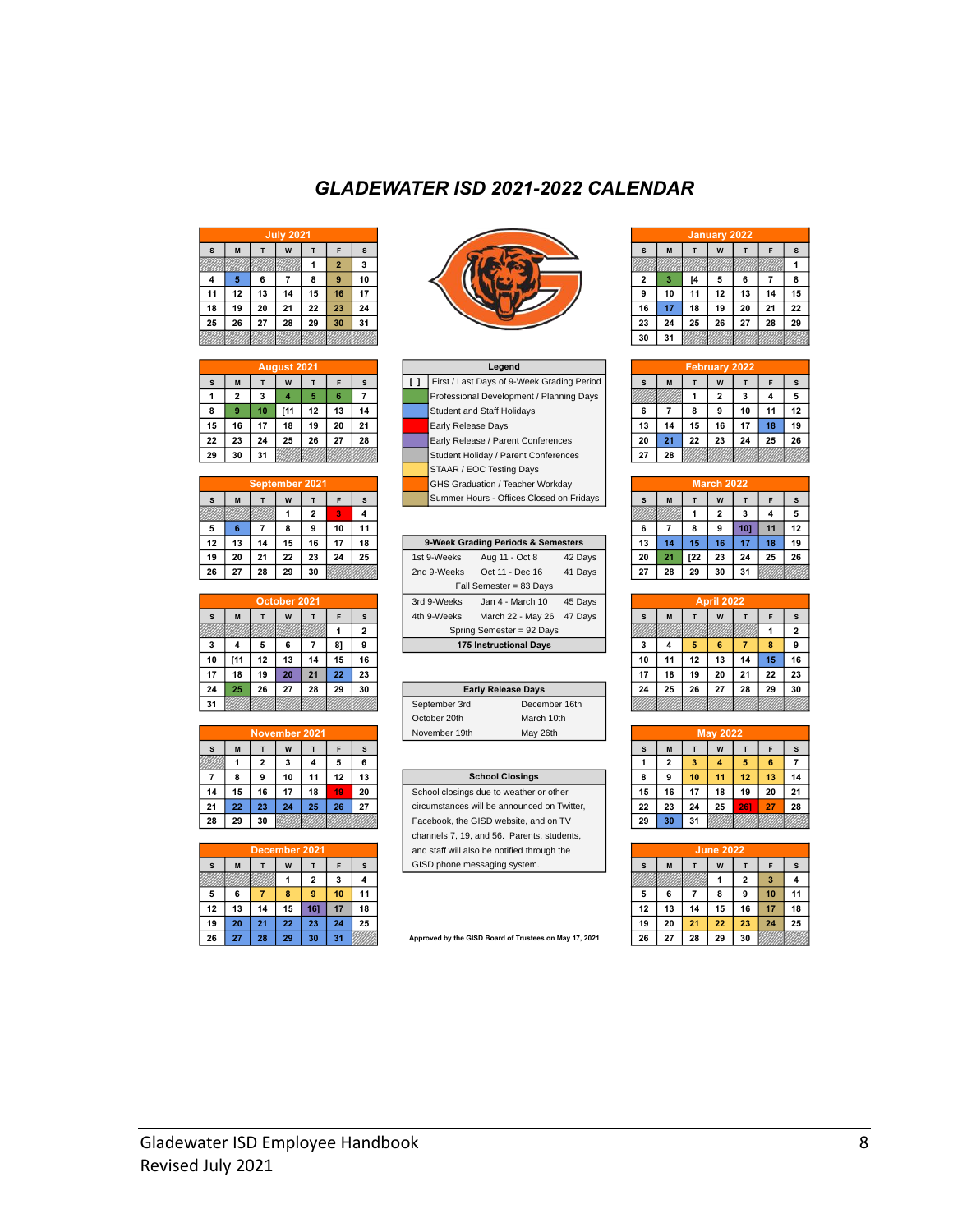### **Helpful Contacts**

From time to time, employees have questions or concerns. If those questions or concerns cannot be answered by supervisors or at the campus or department level, the employee is encouraged to contact the appropriate department as listed below.

#### **Administrative Support Staff**

Tina Bigler, Secretary to Superintendent Debra Money, Secretary to Human Resource Officer Melissa Dennis, Secretary to Assistant Superintendent Cindy Silvey, Accounts Payable Specialist Gay Roebuck, Inventory/Data Entry/PEIMS Coordinator Jennifer Atchley, Payroll Specialist Trecia Turner, Tax Assessor/Collector Assistant (903-845-2436)

#### **Technology Support Staff**

Katherine Pace, Computer Technician Kevin Haynes, Computer Technician Joshua Jackson, Network Administrator

#### **Directors**

Darla Allen, Custodians/Warehouse/Textbook Director (903-845-2481) Darla Allen, Food Services Director (903-845-4207) Matt McIntosh, Maintenance Director (903-845-2829) Paul Allen, Transportation Director (903-845-4356) Avon Bateman, Director of Technology (903-844-3801)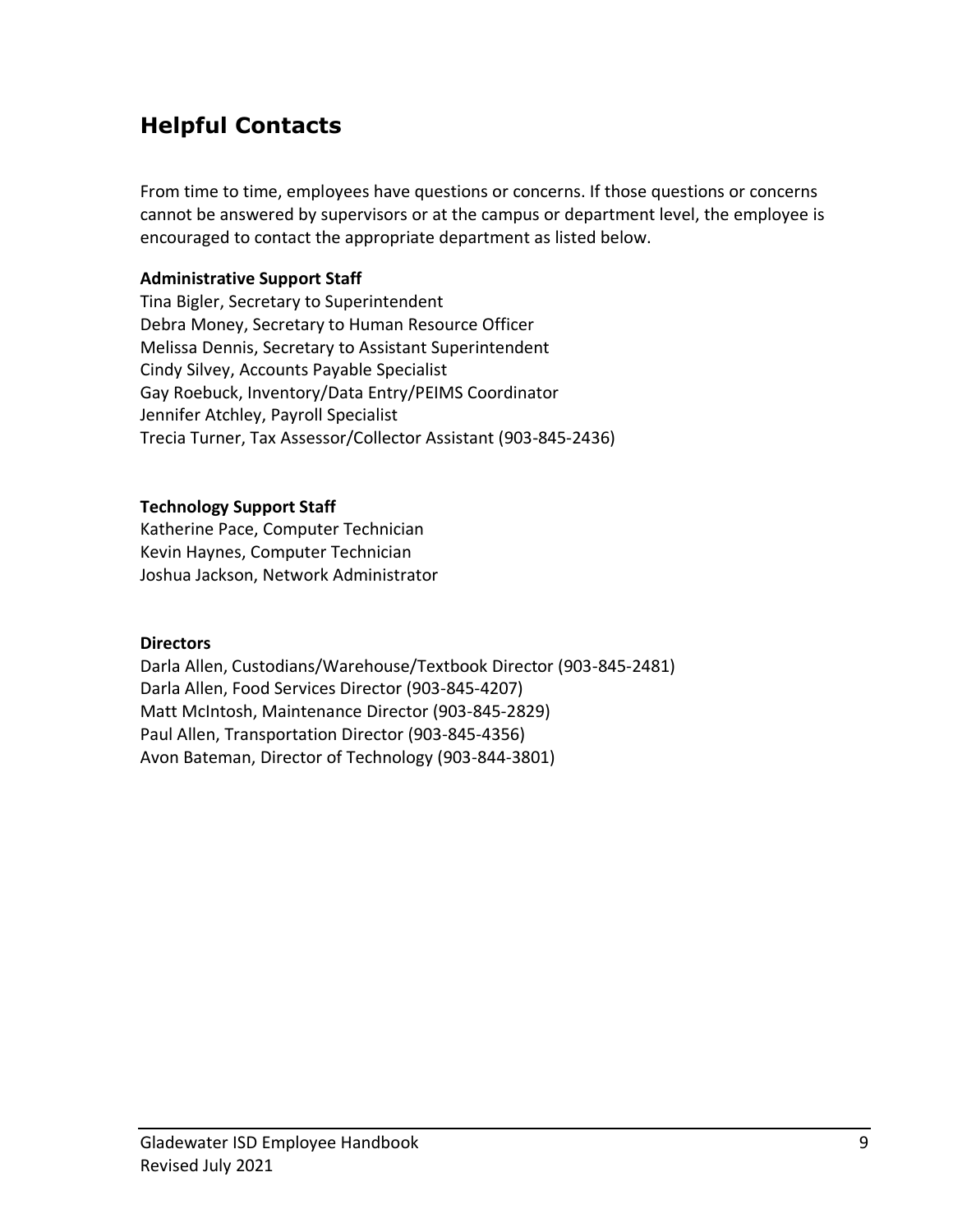### **School Directory**

#### **Gladewater High School Administrative Staff**

Derrick Floyd, Principal Bruce Head, Assistant Principal Becky Lanham, Assistant Principal Scott Clower, Athletic Director Brandy Humphreys, Counselor Shaniqua Jeter, Counselor Jennifer Mahfood, LVN Theresa Guthrie, Attendance Clerk Jill Jones, Secretary to Principal & Darla Wallace Monica Thomas, Receptionist/Clerical Aide Meredith Bland, Registrar

#### **Gladewater Middle School Administrative Staff**

414 South Loop 485, Gladewater, Texas 75647 (903-845-2243) Chris Langford, Principal Scott Mann, Assistant Principal Kacy Rodgers, Counselor Trish Jones, Health Clinic Aide Brenda Garcia, Secretary to Principal/Registrar Heather Voss, Receptionist Kim Bisese, Attendance

#### **Weldon Elementary School Administrative Staff**

314 East Saunders Street, Gladewater, Texas 75647 (903-845-6921) Amanda Langford, Principal Kamisha Floyd, Assistant Principal Kathryn Smith, Counselor Jennifer Williams, RN/Head Nurse Felicia Chandarlis, RN Angie Harris, Secretary to Principal/Registrar Theresa Tant, Attendance Laura Abernathy, Clerical Aide/Receptionist

#### **Gladewater Primary School Administrative Staff**

100 Gay Avenue, Gladewater, Texas 75647 (903-845-2254) Kerry Hradecky, Principal Stuart Sutton, Counselor Wendy Jasper, RN Donna Montgomery, Secretary to Principal/Registrar Amanda Brown, Attendance Clerk Courtney Sisson, Receptionist/Clerical Aide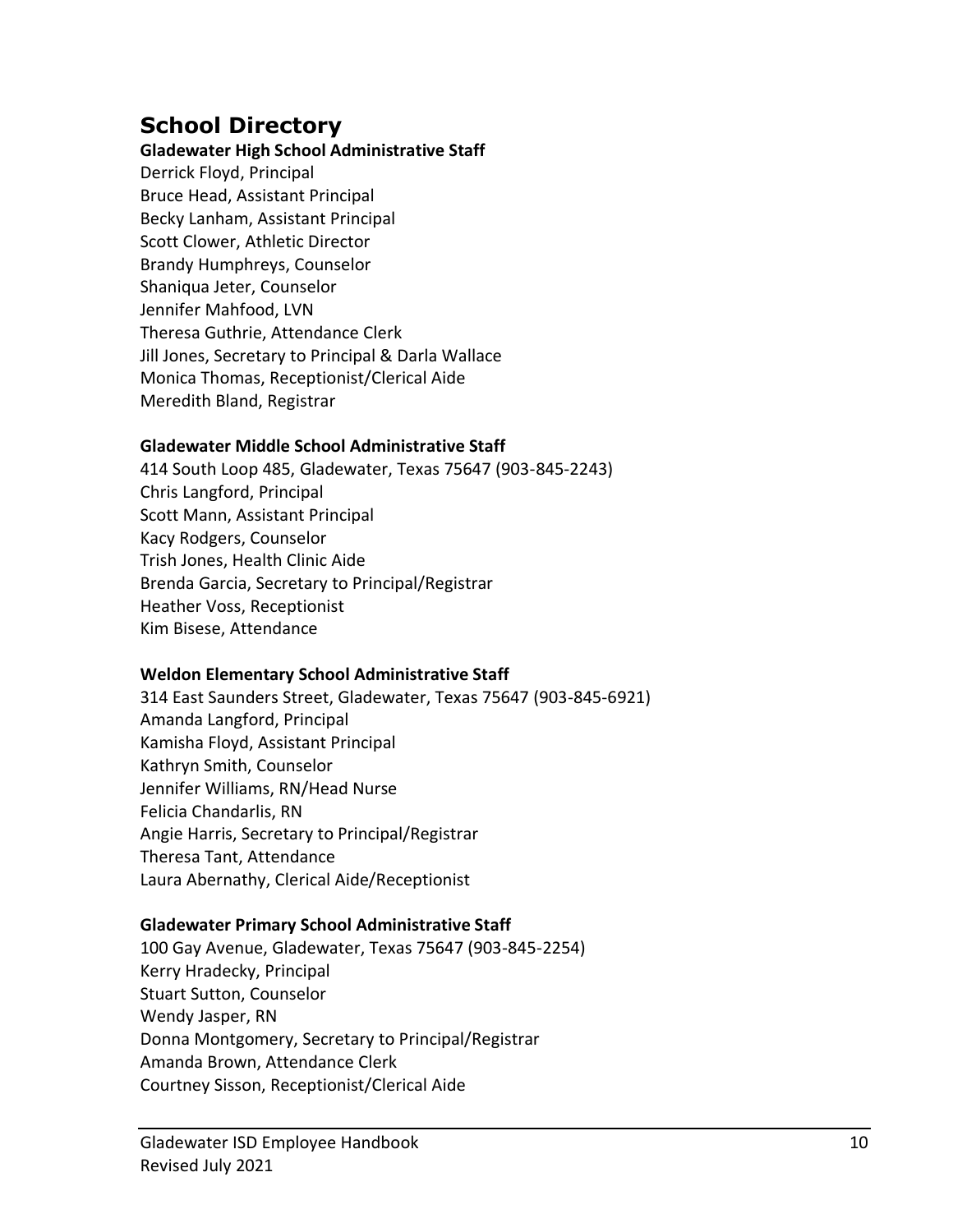Employment

### **Equal Employment Opportunity**

*Policies DAA, DIA*

In its efforts to promote nondiscrimination and as required by law, Gladewater ISD does not discriminate against any employee or applicant for employment because of race, color, religion, sex (including pregnancy, sexual orientation, or gender identity), national origin, age, disability, military status, genetic information, or on any other basis prohibited by law. Additionally, the district does not discriminate against an employee or applicant who acts to oppose such discrimination or participates in the investigation of a complaint related to a discriminatory employment practice. Employment decisions will be made on the basis of each applicant's job qualifications, experience, and abilities.

In accordance with Title IX, the district does not discriminate on the basis of sex and is required not to discriminate on the basis of sex in its educational programs or activities. The requirement not to discriminate extends to employment. Inquiries about the application of Title IX may be referred to the district's Title IX coordinator, to the Assistant Secretary for Civil Rights of the Department of Education, or both.

The district designates and authorizes the following employee as the Title IX coordinator for employees to address concerns or inquiries regarding discrimination based on sex, including sexual harassment: *Dr. Lightfoot, Asst. Superintendent, 200 E. Broadway Gladewater, TX 75647, [lightfootj@gladewaterisd.com](mailto:lightfootj@gladewaterisd.com) (903) 845-6991.* Reports can be made at any time and by any person, including during non-business hours, by mail, email, or phone. During district business hours, reports may also be made in person.

The district designates and authorizes the following employee as the ADA/Section 504 coordinator for employees for concerns regarding discrimination on the basis of a disability: *[Kim Chatman, COO, 200 E. Broadway Gladewater, TX 75647, [chatmank@gladewaterisd.com,](mailto:chatmank@gladewaterisd.com) (903) 845-6991*

Questions or concerns relating to discrimination for any other reason should be directed to the Superintendent.

### **Job Vacancy Announcements**

*Policy DC*

Announcements of job vacancies by position and location are posted on a regular basis to the district's website.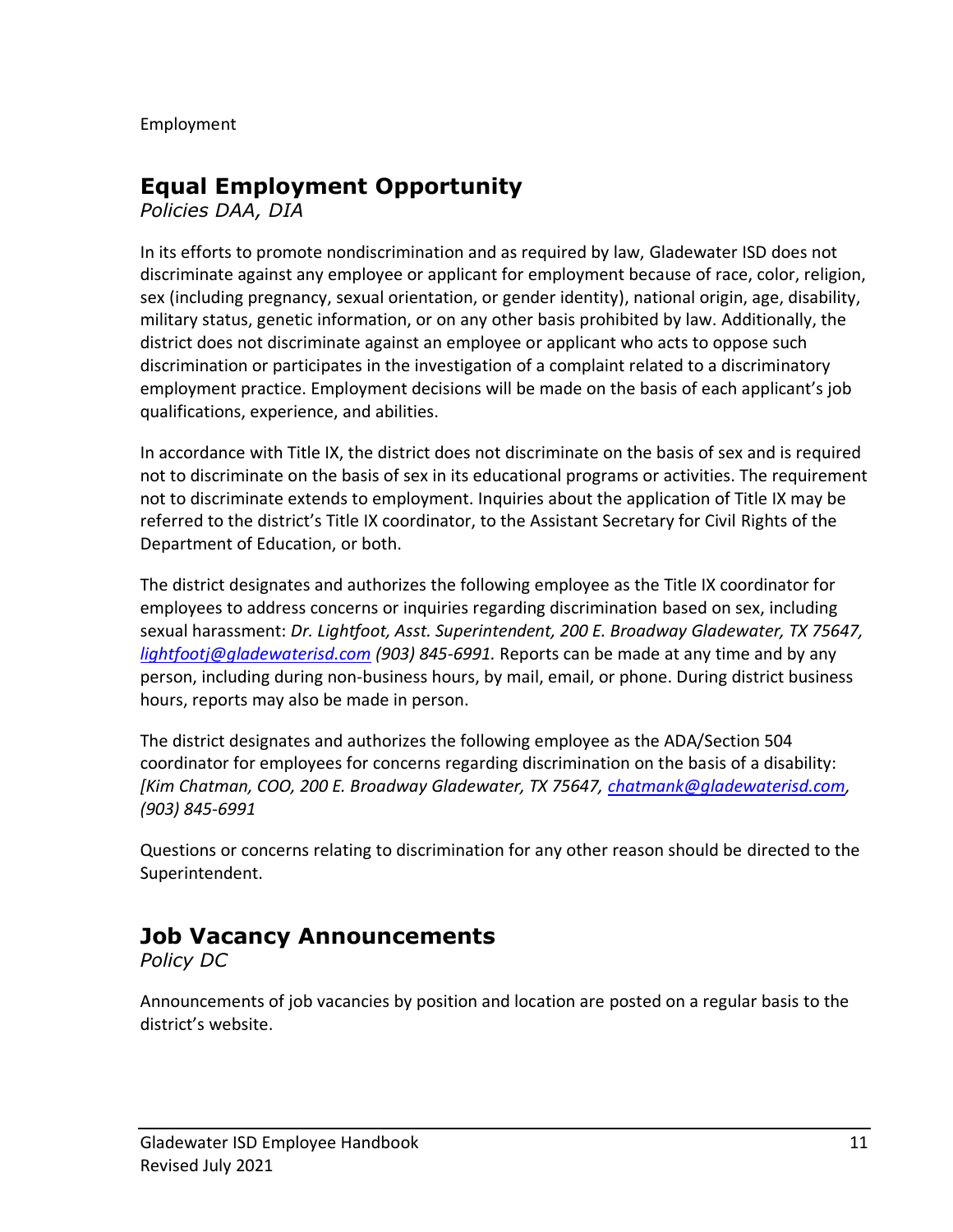### **Employment after Retirement**

*Policy DC*

Individuals receiving retirement benefits from the Teacher Retirement System (TRS) may be employed under certain circumstances on a full- or part-time basis without affecting their benefits, according to TRS rules and state law. Detailed information about employment after retirement is available in the TRS publication *Employment after Retirement*. Employees can contact TRS for additional information by calling 800-223-8778 or 512-542-6400. Information is also available on the TRS Website (www.trs.texas.gov).

### **Contract and Noncontract Employment**

*Policy DC series*

State law requires the district to employ all full-time professional employees in positions requiring a certificate from the State Board for Educator Certification (SBEC) and nurses under probationary, term, or continuing contracts. Employees in all other positions are employed atwill or by a contract that is not subject to the procedures for nonrenewal or termination under Chapter 21 of the Texas Education Code. The paragraphs that follow provide a general description of the employment arrangements used by the district.

**Probationary Contracts.** Nurses and full-time professional employees new to the district and employed in positions requiring SBEC certification must receive a probationary contract during their first year of employment. Former employees who are hired after a two-year lapse in district employment or employees who move to a position requiring a new class of certification may also be employed by probationary contract. Probationary contracts are one-year contracts. The probationary period for those who have been employed as a teacher in public education for at least five of the eight years preceding employment with the district may not exceed one school year.

For those with less experience, the probationary period will be three school years (i.e., three one-year contracts) with an optional fourth school year if the board determines it is doubtful whether a term or continuing contract should be given.

**Term Contracts.** Full-time professionals employed in positions requiring certification and nurses will be employed by term contracts after they have successfully completed the probationary period. The terms and conditions of employment are detailed in the contract and employment policies. All employees will receive a copy of their contract. Employment policies can be accessed online or copies will be provided upon request.

**Noncertified Professional and Administrative Employees.** Employees in professional and administrative positions that do not require SBEC certification (such as noninstructional administrators) are not employed by contract. Employment is not for any specified term and may be terminated at any time by either the employee or the district.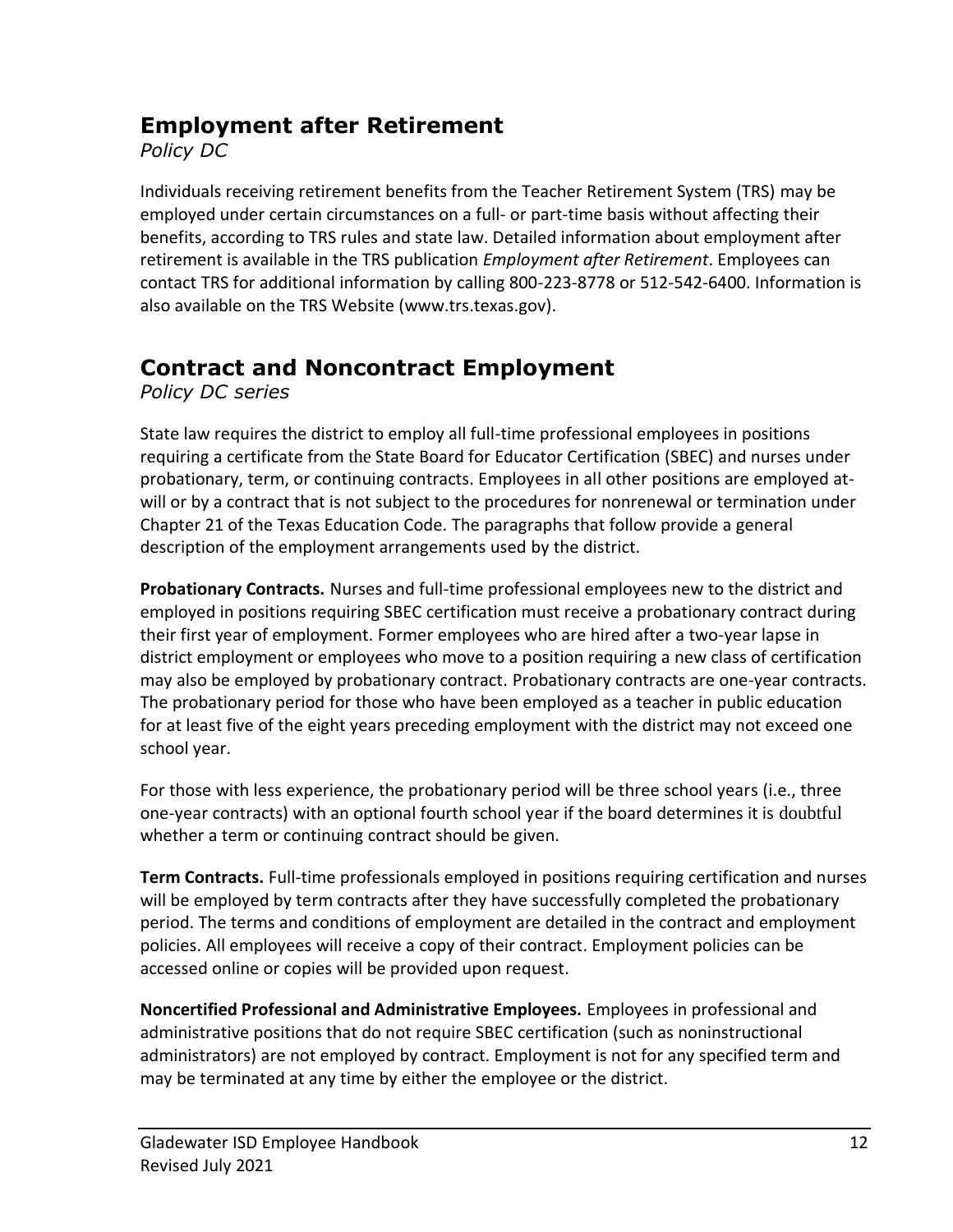**Paraprofessional and Auxiliary Employees.** All paraprofessional and auxiliary employees, regardless of certification, are employed at will and not by contract. Employment is not for any specified term and may be terminated at any time by either the employee or the district.

### **Certification and Licenses**

*Policies DBA, DF*

Professional employees whose positions require SBEC certification or a professional license are responsible for taking actions to ensure their credentials do not lapse. Employees must submit documentation that they have passed the required certification exam and/or obtained or renewed their credentials to Debra Money (moneyd@galdewaterisd.com) in a timely manner. Employees licensed by the Texas Department of Licensing and Regulations (TDLR) must notify Debra Money (ext. 607) when there is action against, or revocation of, their license.

A certified employee's contract may be voided without Chapter 21 due process and employment terminated if the individual does not hold a valid certificate or fails to fulfill the requirements necessary to renew or extend a temporary certificate, emergency certificate, probationary certificate, or permit. A contract may also be voided if SBEC suspends or revokes certification because of an individual's failure to comply with criminal history background checks. Contact Debra Money (moneyd@gladewaterisd.com) if you have any questions regarding certification or licensure requirements.

## **Recertification of Employment Authorization**

*Policy DC*

At the time of hire all employees must complete the Employment Eligibility Verification Form (Form I-9) and present documents to verify identity and employment authorization.

Employees whose immigration status, employment authorization, or employment authorization documents have expired must present new documents that show current employment authorization. Employees should file the necessary application or petition sufficiently in advance to ensure that they maintain continuous employment authorization or valid employment authorization documents. Contact Debra Money [\(moneyd@gladewaterisd.com\)](mailto:moneyd@gladewaterisd.com) if you have any questions regarding reverification of employment authorization.

### **Searches and Alcohol and Drug Testing**

*Policy CQ, DHE*

Noninvestigatory searches in the workplace including accessing an employee's desk, file cabinets, or work area to obtain information needed for usual business purposes may occur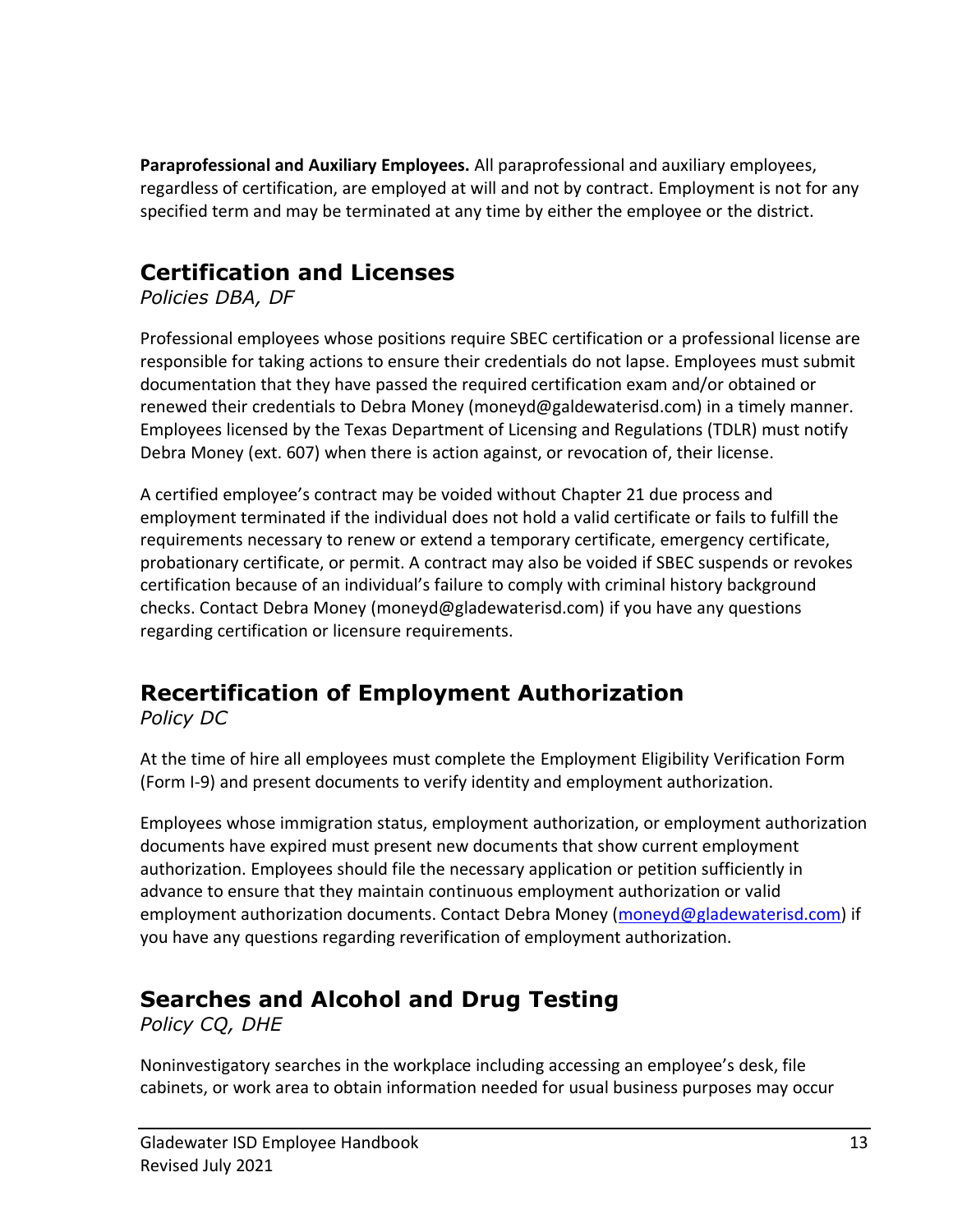when an employee is unavailable. Therefore, employees are hereby notified that they have no legitimate expectation of privacy in those places. In addition, the district reserves the right to conduct searches when there is reasonable cause to believe a search will uncover evidence of work-related misconduct. Such an investigatory search may include drug and alcohol testing if the suspected violation relates to drug or alcohol use. The district may search the employee, the employee's personal items, and work areas including district-owned technology resources, lockers, and private vehicles parked on district premises or work sites or used in district business.

**Employees Required to Have a Commercial Driver's License.** Any employee whose duties require a commercial driver's license (CDL) is subject to drug and alcohol testing. This includes all drivers who operate a motor vehicle designed to transport 16 or more people counting the driver, drivers of large vehicles, or drivers of vehicles used in the transportation of hazardous materials. Teachers, coaches, or other employees who primarily perform duties other than driving are subject to testing requirements if their duties include driving a commercial motor vehicle.

Drug testing will be conducted before an individual assumes driving responsibilities. Alcohol and drug tests will be conducted when reasonable suspicion exists, at random, when an employee returns to duty after engaging in prohibited conduct, and as a follow-up measure. Testing may be conducted following accidents. Return-to-duty and follow-up testing will be conducted if an employee who has violated the prohibited alcohol conduct standards or tested positive for alcohol or drugs is allowed to return to duty.

All employees required to have a CDL or who otherwise are subject to alcohol and drug testing will receive a copy of the district's policy, the testing requirements, and detailed information on alcohol and drug abuse and the availability of assistance programs.

Employees with questions or concerns relating to alcohol and drug testing policies and related educational material should contact their principal or supervisor.

### **Health Safety Training**

*Policies DBA, DMA*

Certain employees who are involved in physical activities for students must maintain and submit to the district proof of current certification or training in first aid, cardiopulmonary resuscitation (CPR), the use of an automated external defibrillator (AED), concussion, and extracurricular athletic activity safety. Certification or documentation of training must be issued by the American Red Cross, the American Heart Association, or another organization that provides equivalent training and certification. Employees subject to this requirement must submit their certification or documentation to supervisor by the required deadline.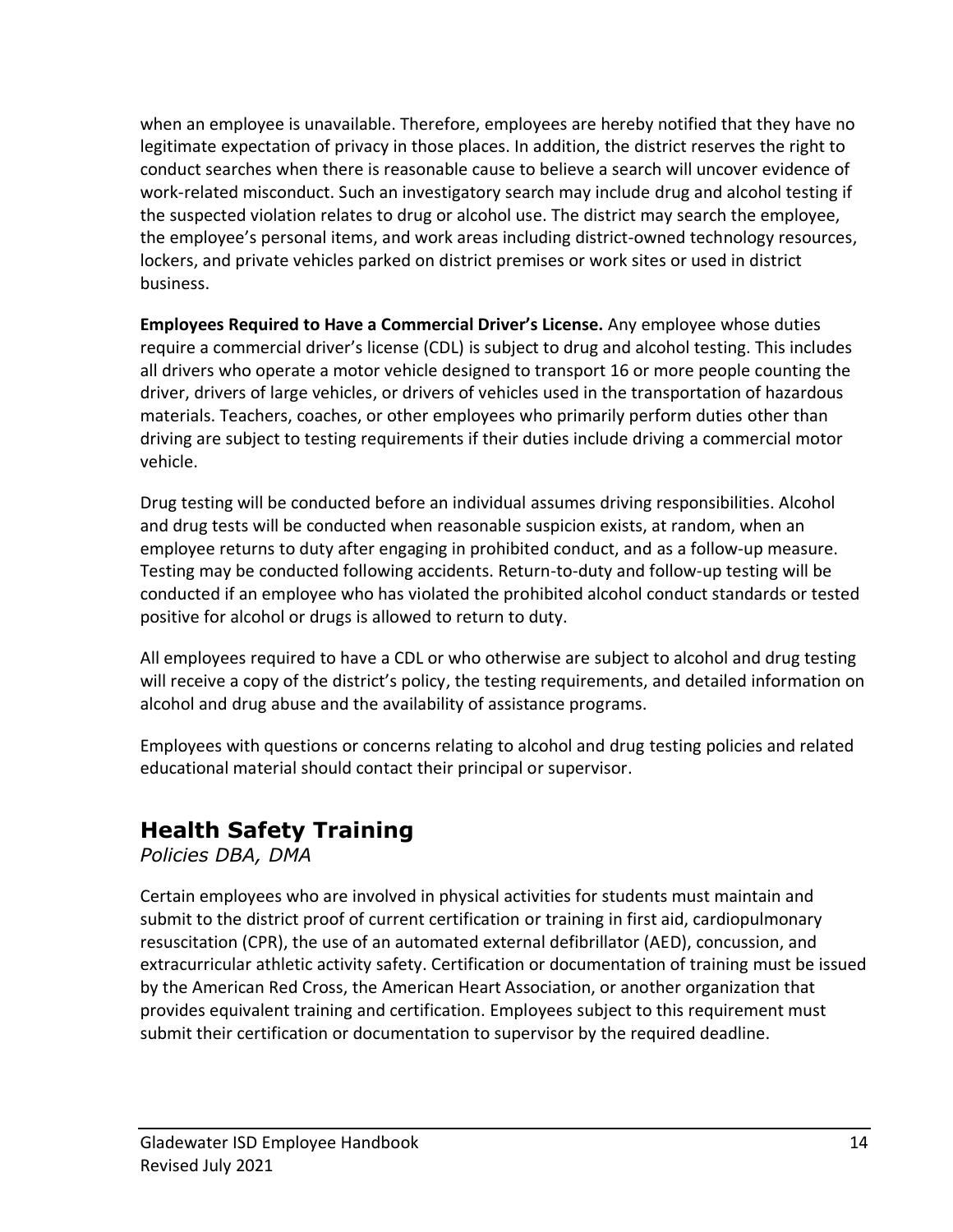School nurses and employees with regular contact with students must complete a Texas Education Agency approved, online training regarding seizure disorder aware-ness, recognition, and related first aid.

### **Reassignments and Transfers**

*Policy DK*

All personnel are subject to assignment and reassignment by the superintendent or designee when the superintendent or designee determines that the assignment or reassignment is in the best interest of the district. Reassignment is a transfer to another position, department, or facility that does not necessitate a change in the employment contract. Campus reassignments must be approved by the principal at the receiving campus except when reassignments are due to enrollment shifts or program changes. Extracurricular or supplemental duty assignments may be reassigned at any time unless an extracurricular or supplemental duty assignment is part of a dual-assignment contract. Employees who object to a reassignment may follow the district process for employee complaints as outlined in this handbook and district policy DGBA (Local).

An employee with the required qualifications for a position may request a transfer to another campus or department. A written request for transfer must be completed and signed by the employee and the employee's supervisor. A teacher requesting a transfer to another campus before the school year begins must submit his or her request by the district deadline. Requests for transfer during the school year will be considered only when the change will not adversely affect students and after a replacement has been found. All transfer requests will be coordinated by the Human Resource office and must be approved by the receiving supervisor.

### **Workload and Work Schedules**

*Policies DEAB, DK, DL*

**Professional Employees.** Professional employees and academic administrators are exempt from overtime pay and are employed on a 10-, 11-, or 12-month basis, according to the work schedules set by the district. A school calendar is adopted each year designating the work schedule for teachers and all school holidays. Notice of work schedules including start and end dates and scheduled holidays will be distributed each school year.

Classroom teachers will have planning periods for instructional preparation including conferences. The schedule of planning periods is set at the campus level but must provide at least 450 minutes within each two-week period in blocks not less than 45 minutes within the instructional day. Teachers and librarians are entitled to a duty-free lunch period of at least 30 minutes. The district may require teachers to supervise students during lunch one day a week when no other personnel are available.

**Paraprofessional and Auxiliary Employees.** Support employees are employed at will and receive notification of the required duty days, holidays, and hours of work for their position on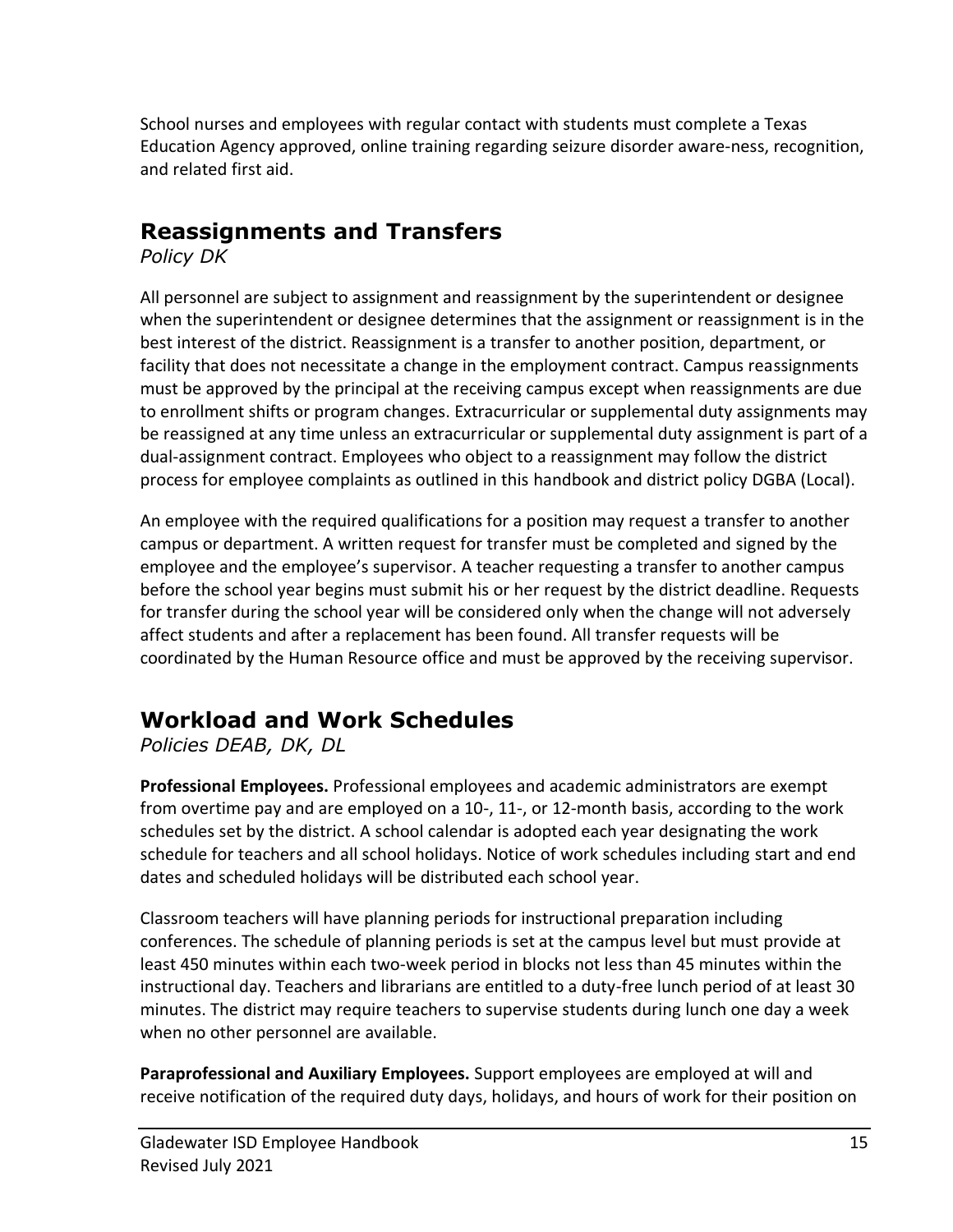an annual basis. Paraprofessional and auxiliary employees must be compensated for overtime and are not authorized to work in excess of their assigned schedule without prior approval from their supervisor. See Overtime Compensation on page 19 for additional information.

### **Breaks for Expression of Breast Milk**

*Policies DEAB, DG*

The district supports the practice of expressing breast milk and makes reasonable accommodations for the needs of employees who express breast milk. A place, other than a multiple user bathroom, that is shielded from view and free from intrusion from other employees and the public where the employee can express breast milk will be provided.

A reasonable amount of break time will be provided when the employee has a need to express milk. For nonexempt employees, these breaks are unpaid and are not counted as hours worked. Employees should meet with their supervisor to discuss their needs and arrange break times.

### **Notification to Parents Regarding Qualifications**

*Policies DK, DBA*

In schools receiving Title I funds, the district is required by the Every Student Succeeds Act (ESSA) to notify parents at the beginning of each school year that they may request information regarding the professional qualifications of their child's teacher. ESSA also requires that parents be notified if their child has been assigned or taught for four or more consecutive weeks by a teacher who does not meet applicable state certification or licensure requirements.

Texas law requires that parents be notified if their child is assigned for more than 30 consecutive instructional days to a teacher who does not hold an appropriate teaching certificate. This notice is not required if parental notice under ESSA is sent. Inappropriately certified or uncertified teachers include individuals on an emergency permit (including individuals waiting to take a certification exam) and individuals who do not hold any certificate or permit. Information relating to teacher certification will be made available to the public upon request. Employees who have questions about their certification status can call Debra Money (ext. 607).

### **Outside Employment and Tutoring**

*Policy DBD*

Employees are required to disclose in writing to their immediate supervisor any outside employment that may create a potential conflict of interest with their assigned duties and responsibilities or the best interest of the district. Supervisors will consider outside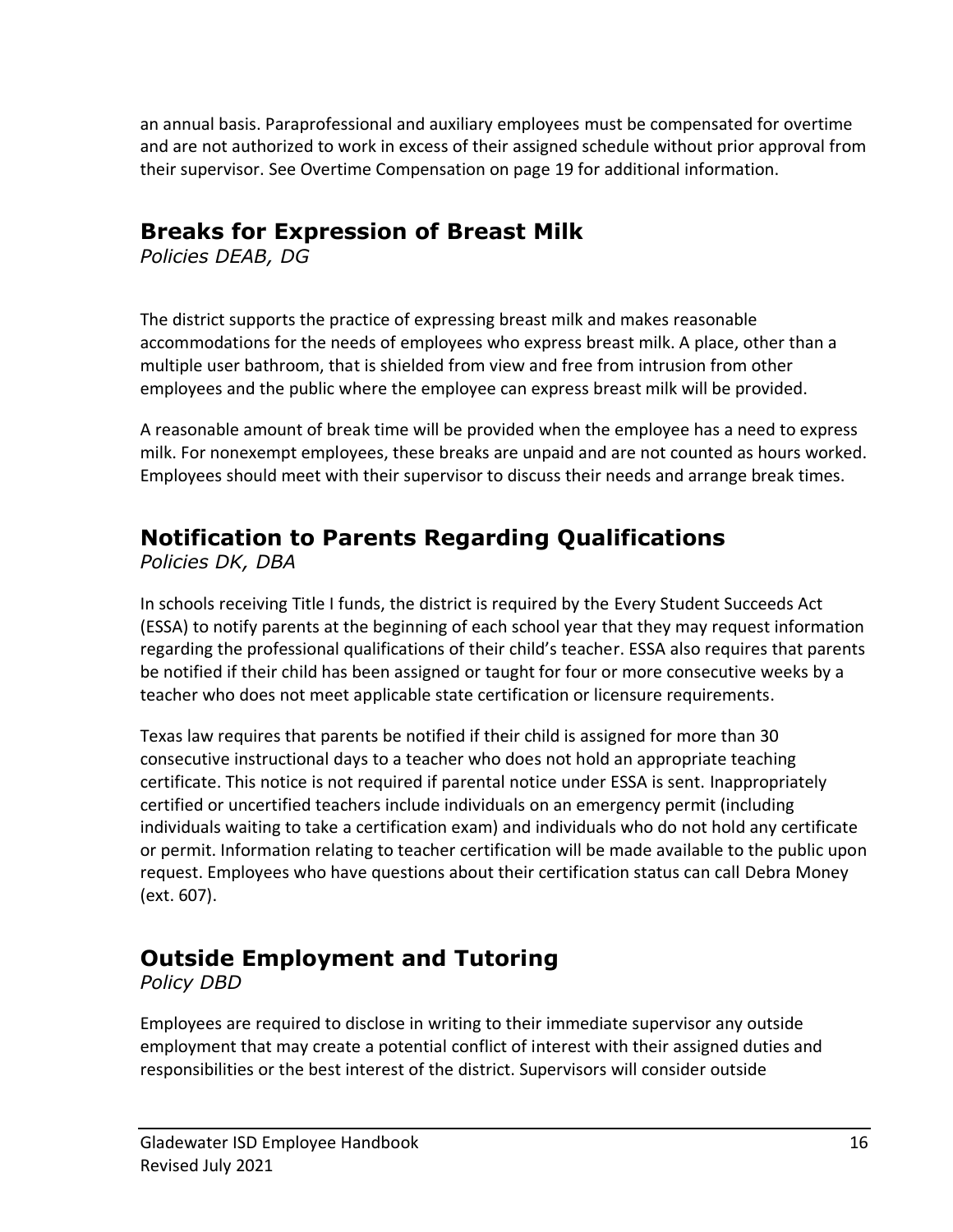employment on a case-by-case basis and determine whether it should be prohibited because of a conflict of interest.

### **Performance Evaluation**

*Policy DN series*

Evaluation of an employee's job performance is a continuous process that focuses on improvement. Performance evaluation is based on an employee's assigned job duties and other job-related criteria. All employees will participate in the evaluation process with their assigned supervisor at least annually. Written evaluations will be completed on forms approved by the district. Reports, correspondence, and memoranda also can be used to document performance information. All employees will receive a copy of their written evaluation, participate in a performance conference with their supervisor, and have the opportunity to respond to the evaluation.

Upon receiving a report, a nursing review committee may review a nurse's nursing services, qualifications, and quality of patient care, as well as the merits of a complaint concerning a nurse, and a determination or recommendation regarding a complaint. A nurse may request, orally or in writing, a determination by the committee regarding conduct requested of the nurse believed to violate the nurse's duty to a patient.

### **Employee Involvement**

*Policies BQA, BQB*

At both the campus and district levels, Gladewater ISD offers opportunities for input in matters that affect employees and influence the instructional effectiveness of the district. As part of the district's planning and decision-making process, employees are elected to serve on district- or campus-level advisory committees. Plans and detailed information about the shared decisionmaking process are available in each campus office or from central office.

### **Staff Development**

*Policy DMA*

Staff development activities are organized to meet the needs of employees and the district. Staff development for instructional personnel is predominantly campus-based, related to achieving campus performance objectives, addressed in the campus improvement plan, and approved by a campus-level advisory committee. Staff development for noninstructional personnel is designed to meet specific licensing requirements (e.g., bus drivers) and continued employee skill development.

Individuals holding renewable SBEC certificates are responsible for obtaining the required training hours and maintaining appropriate documentation.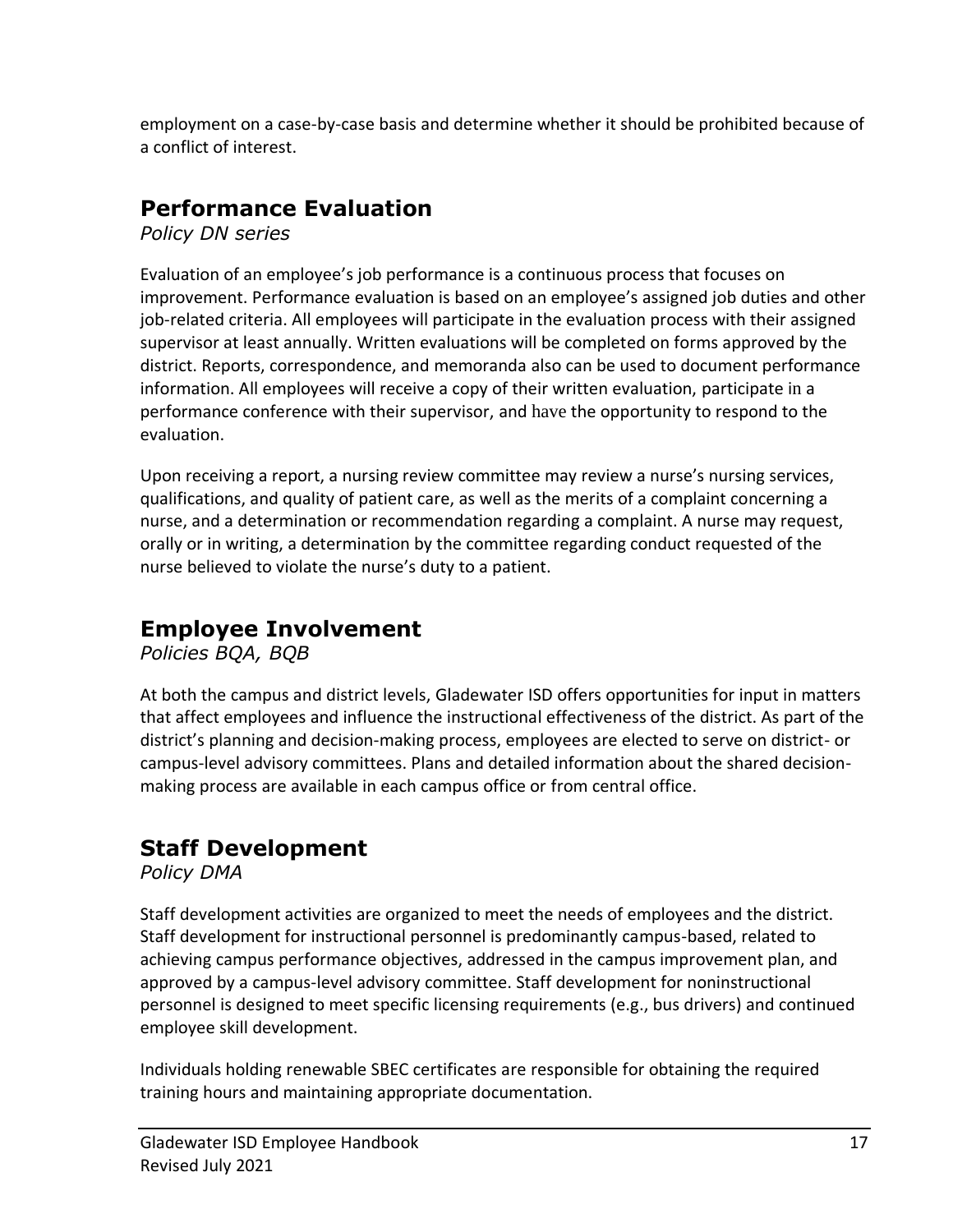## **Compensation and Benefits**

### **Salaries, Wages, and Stipends**

*Policies DEA, DEAA, DEAB*

Employees are paid in accordance with administrative guidelines and an established pay structure. The district's pay plans are reviewed by the administration each year and adjusted as needed. All district positions are classified as exempt or nonexempt according to federal law. Professional employees and academic administrators are generally classified as exempt and are paid monthly salaries. They are not entitled to overtime compensation. Other employees are generally classified as nonexempt and are paid an hourly wage or salary and receive compensatory time or overtime pay for each hour worked beyond 40 in a workweek. (See *Overtime Compensation*, page 19.)

All employees will receive written notice of their pay and work schedules before the start of each school year. Classroom teachers, full-time librarians, full-time nurses, and full-time counselors will be paid no less than the minimum state salary schedule. Contract employees who perform extracurricular or supplemental duties may be paid a stipend in addition to their salary according to the district's extra-duty pay schedule.

Employees should contact Jennifer Atchley, Payroll Specialist (ext. 608) for more information about the district's pay schedules or their own pay.

### **Paychecks**

All professional and salaried employees are paid monthly. Hourly employees are paid every two weeks. Paychecks will not be released to any person other than the district employee named on the check without the employee's written authorization.

The schedule of pay dates for the (2021-2022) school year follows:

- September 20, 2021
- October 20, 2021
- November 19, 2021
- December 20, 2021
- January 20, 2022
- February 18, 2022
- March 18, 2022
- April 20, 2022
- May 20, 2022
- June 20, 2022
- July 20, 2022
- August 19, 2022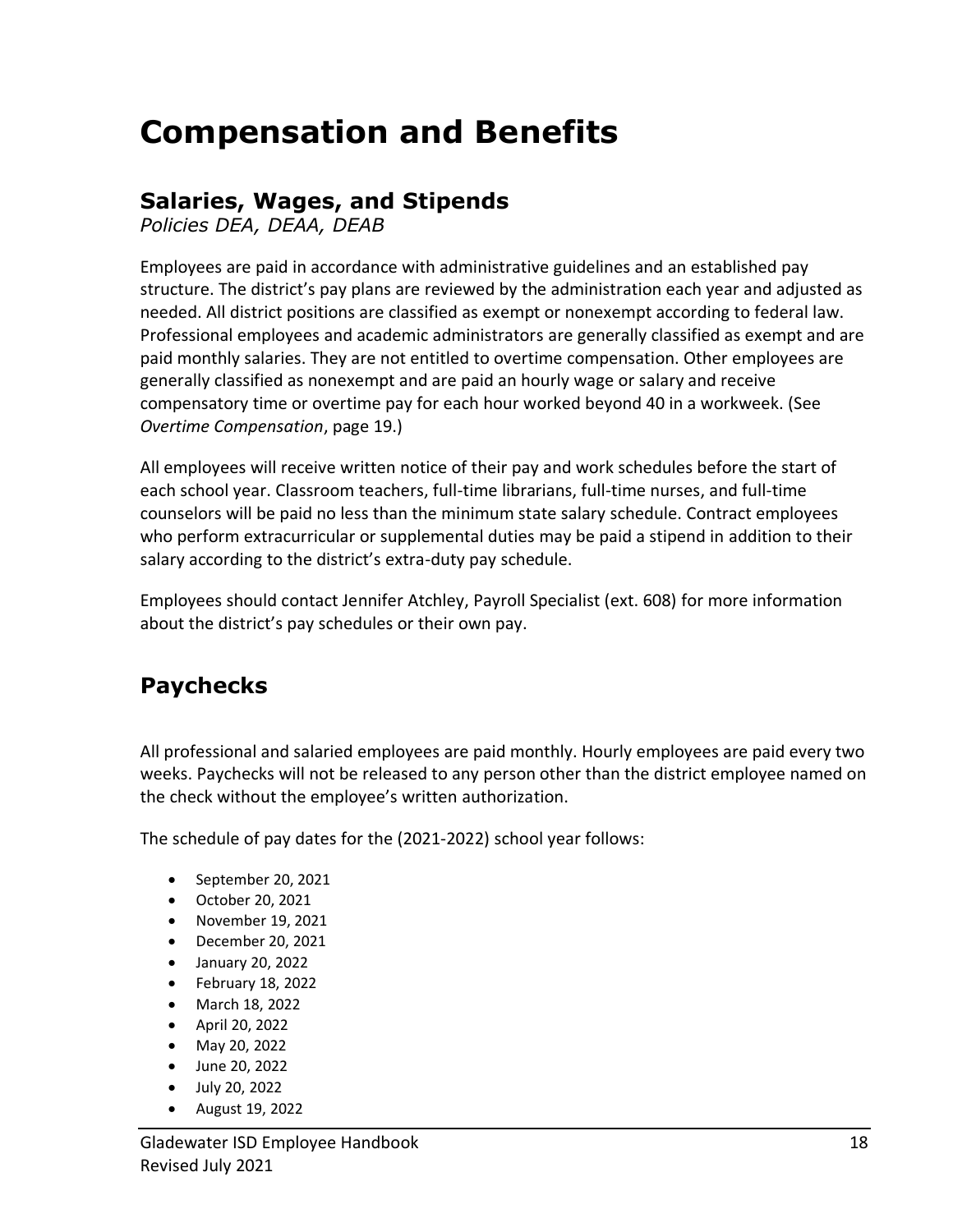### **Automatic Payroll Deposit**

Employees can have their paychecks electronically deposited into a designated account. A notification period of the third working day of the month is necessary to activate this service. Contact Jennifer Atchley (ext. 608) for more information about the automatic payroll deposit service.

### **Payroll Deductions**

*Policy CFEA*

The district is required to make the following automatic payroll deductions:

- Teacher Retirement System of Texas (TRS) or Social Security employee contributions
- Federal income tax required for all full-time employees
- Medicare tax (applicable only to employees hired after March 31, 1986)
- Child support and spousal maintenance, if applicable
- Delinquent federal education loan payments, if applicable

Other payroll deductions employees may elect include deductions for the employee's share of premiums for health, dental, life, and vision insurance; annuities; and higher education savings plans or prepaid tuition programs. Employees also may request payroll deduction for payment of membership dues to professional organizations and certain charitable contributions. Salary deductions are automatically made for unauthorized or unpaid leave.

### **Overtime Compensation**

*Policies DEAB, DEC*

The district compensates overtime for nonexempt employees in accordance with federal wage and hour laws. Only nonexempt employees (hourly employees and paraprofessional employees) are entitled to overtime compensation. Nonexempt employees are not authorized to work beyond their normal work schedule without advance approval from their supervisor. A nonexempt employee who works overtime without prior approval will be subject to disciplinary action

Overtime is legally defined as all hours worked in excess of 40 hours in a workweek and is not measured by the day or by the employee's regular work schedule. For the purpose of calculating overtime, a workweek begins at Sunday and ends at Saturday.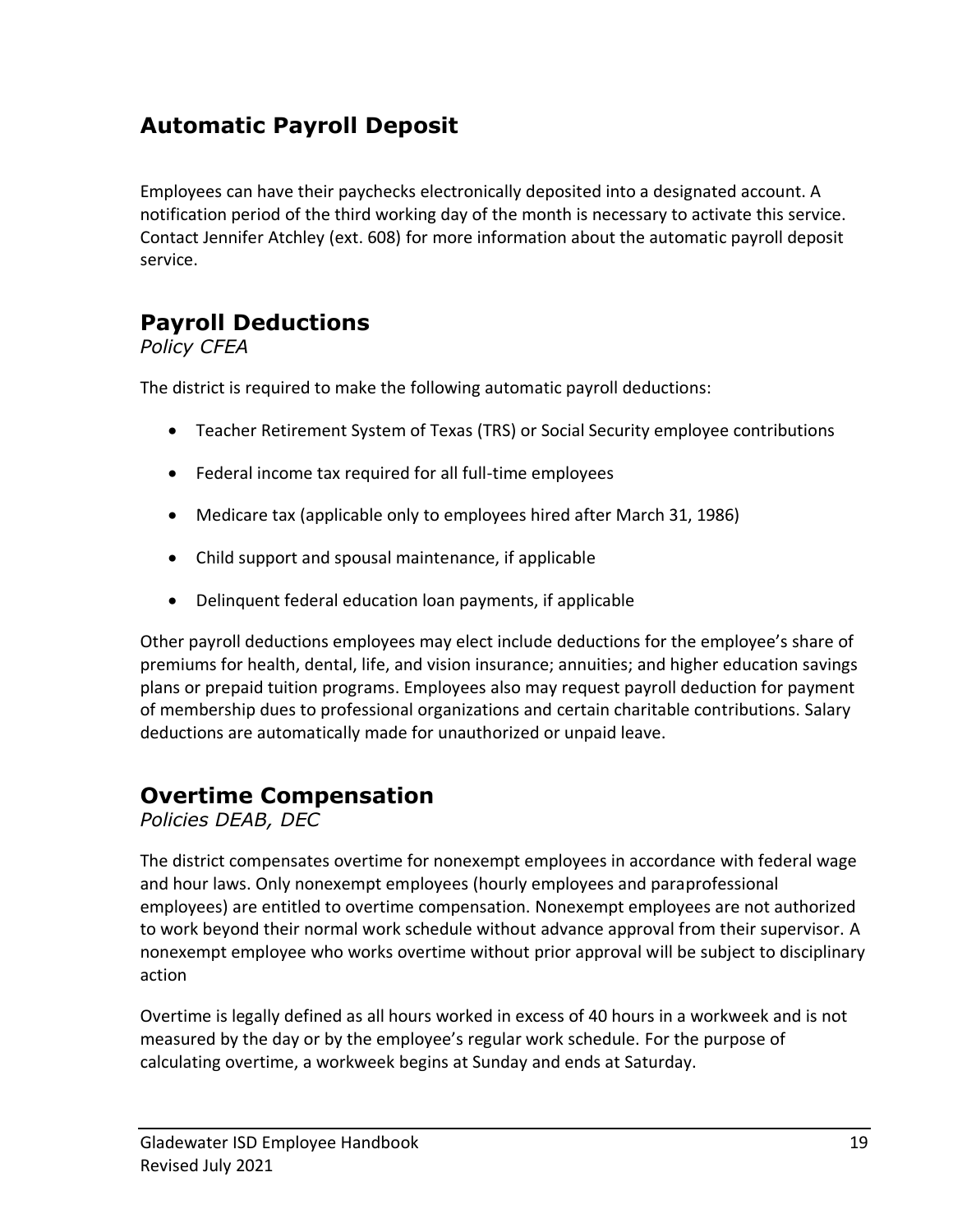Nonexempt employees that are paid on a salary basis are paid for a 37.5 hour workweek and do not earn additional pay unless they work more than 40 hours.

Employees may be compensated for overtime (i.e., hours beyond 40 in a workweek) at timeand-a-half rate with compensatory time off (comp time) or direct pay. The following applies to all nonexempt employees:

- Employees can accumulate up to 60 hours of comp time.
- Comp time must be used in the duty year that it is earned.
- Use of comp time may be at the employee's request with supervisor approval, as workload permits, or at the supervisor's direction.
- An employee is required to use comp time before using available paid leave (e.g., sick, personal, vacation).
- Weekly time records will be maintained on all nonexempt employees for the purpose of wage and salary administration.

### **Travel Expense Reimbursement**

*Policy DEE*

Before any travel expenses are incurred by an employee, the employee's supervisor and Glenda Hickey, CFO, must give approval. For approved travel, employees will be reimbursed for mileage and other travel expenditures according to the current rate schedule established by the district. Employees must submit receipts, to the extent possible, to be reimbursed for allowable expenses other than mileage.

### **Health, Dental, and Life Insurance**

*Policy CRD*

Group health insurance coverage is provided through TRS-ActiveCare, the statewide public school employee health insurance program. The district's contribution to employee insurance premiums is determined annually by the board of trustees. Employees eligible for health insurance coverage include the following:

- Employees who are active, contributing TRS members
- Employees who are not contributing TRS members and who are employed for 10 or more regularly scheduled hours per week

TRS retirees who are enrolled in TRS-Care (retiree health insurance program) are not eligible to participate in TRS-ActiveCare.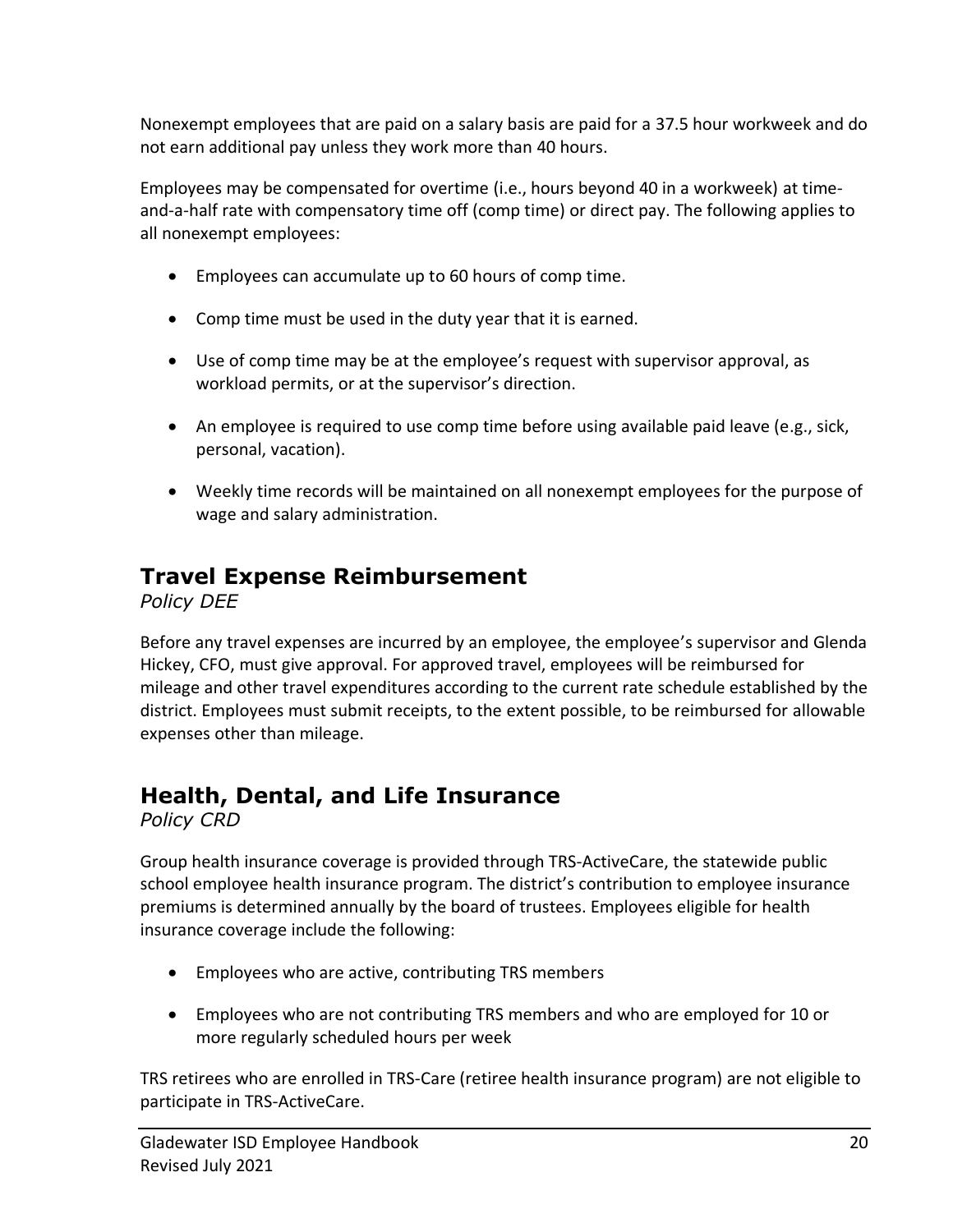The insurance plan year is from September 1 through August 31. Current employees can make changes in their insurance coverage during open enrollment each year or when they experience a qualifying event (e.g., marriage, divorce, birth). Detailed descriptions of insurance coverage, employee cost, and eligibility requirements are provided to all employees in a separate booklet. Employees should contact Jennifer Atchley (ext. 608) for more information.

### **Supplemental Insurance Benefits**

*Policy CRD*

At their own expense, employees may enroll in supplemental insurance programs for dental, vision, supplemental life, catastrophic illness, disability, and other health coverages. Premiums for these programs can be paid by payroll deduction. Employees should contact Jennifer Atchley (ext. 608) for more information.

### **Cafeteria Plan Benefits (Section 125)**

Employees may be eligible to participate in the Cafeteria Plan (Section 125) and, under IRS regulations, must either accept or reject this benefit. This plan enables eligible employees to pay certain insurance premiums on a pretax basis (i.e., disability, accidental death and dismemberment, cancer and dread disease, dental, and additional term life insurance). A thirdparty administrator handles employee claims made on these accounts.

New employees must accept or reject this benefit during their first month of employment. All employees must accept or reject this benefit on an annual basis and during the specified time period.

### **Workers' Compensation Insurance**

*Policy CRE*

The district, in accordance with state law, provides workers' compensation benefits to employees who suffer a work-related illness or are injured on the job. The district has workers' compensation coverage from Claim's Administrative Services in Tyler, Texas, effective September 1, 2021.

Benefits help pay for medical treatment and make up for part of the income lost while recovering. Specific benefits are prescribed by law depending on the circumstances of each case.

All work-related accidents or injuries should be reported immediately to the supervisor or principal. Employees who are unable to work because of a work-related injury will be notified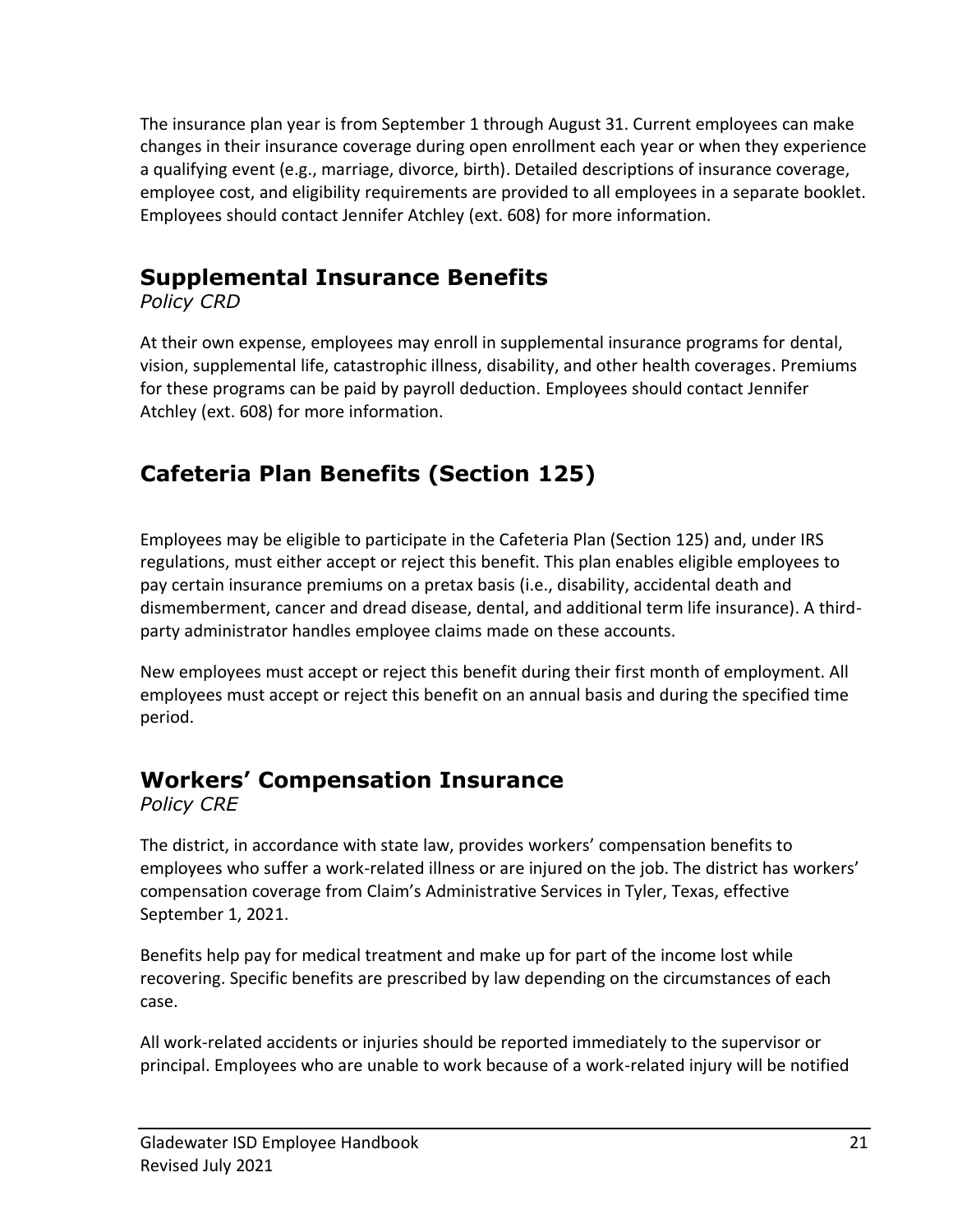of their rights and responsibilities under the Texas Labor Code. See *Workers' Compensation Benefits,* page 31 for information on use of paid leave for such absences.

### **Unemployment Compensation Insurance**

*Policy CRF*

Employees who have been laid off or terminated through no fault of their own may be eligible for unemployment compensation benefits. Employees are not eligible to collect unemployment benefits during regularly scheduled breaks in the school year or the summer months if they have employment contracts or reasonable assurance of returning to service. Employees with questions about unemployment benefits should contact Jennifer Atchley (ext. 608).

### **Teacher Retirement**

All personnel employed on a regular basis for at least four and one-half months are members of the Teacher Retirement System of Texas (TRS). Substitutes not receiving TRS service retirement benefits who work at least 90 days a year are eligible to purchase a year of creditable service in TRS. TRS provides members with an annual statement of their account showing all deposits and the total account balance for the year ending August 31, as well as an estimate of their retirement benefits.

Employees who plan to retire under TRS should notify Jennifer Atchley (ext. 608) as soon as possible. Information on the application procedures for TRS benefits is available from TRS at Teacher Retirement System of Texas, 1000 Red River Street, Austin, TX 78701-2698, or call 800- 223-8778 or 512-542-6400. TRS information is also available on the web (www.trs.texas.gov). See page 12 for information on restrictions of employment of retirees in Texas public schools.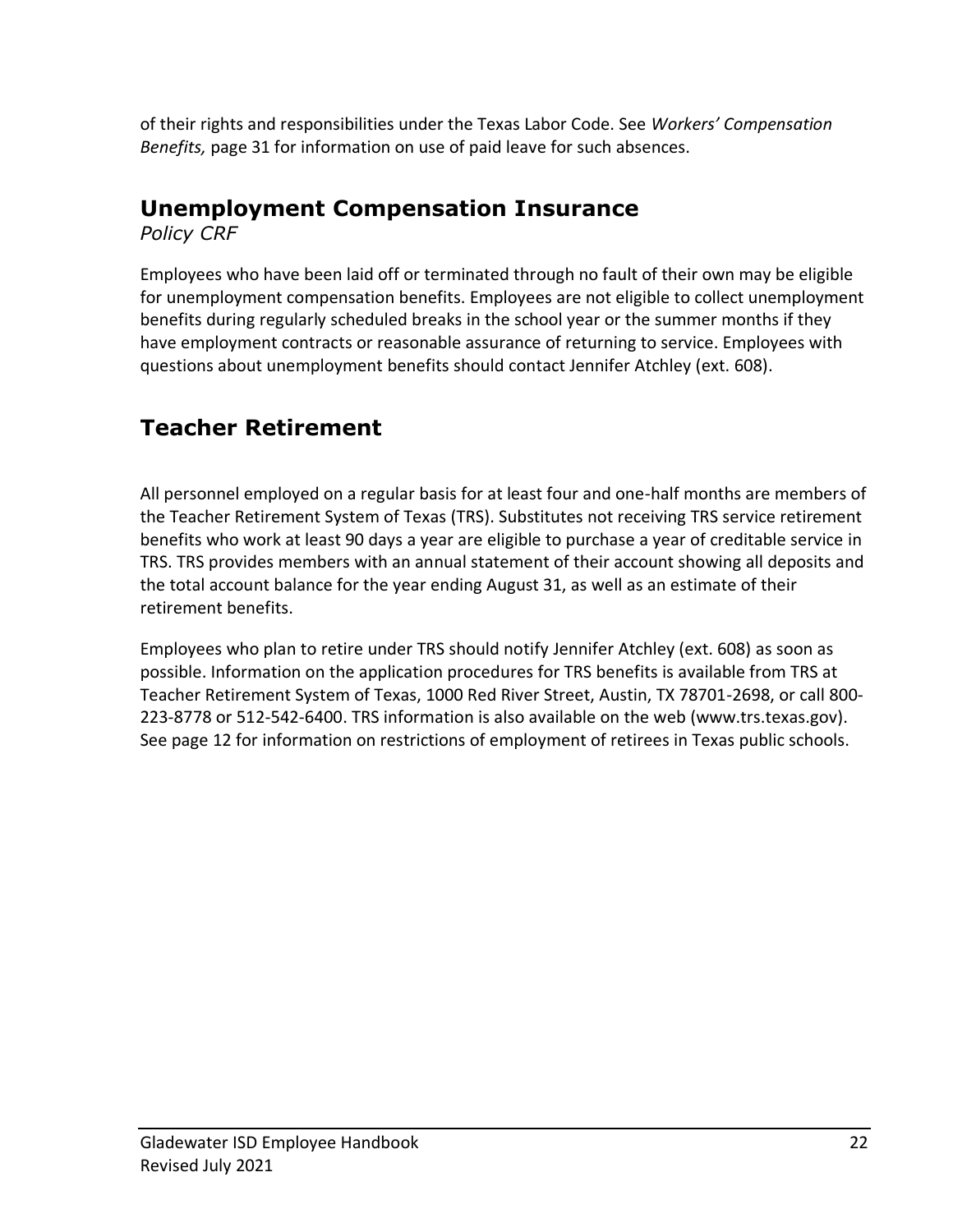## **Leaves and Absences**

### *Policies DEC, DECA, DECB*

The district offers employees paid and unpaid leaves of absence in times of personal need. This handbook describes the basic types of leave available and restrictions on leaves of absence. Employees who expect to be absent for an extended period of more than five days should call Jennifer Atchley (ext. 608) for information about applicable leave benefits, payment of insurance premiums, and requirements for communicating with the district.

Paid leave must be used in half-day increments. Earned comp time must be used before any available paid state and local leave. Unless an employee requests a different order, available paid state and local leave will be used in the following order:

- Local Sick
- State Sick
- State Personal

Employees must follow district and department or campus procedures to report or request any leave of absence and complete the appropriate form or certification. Any unapproved absences or absences beyond accumulated or available paid leave shall result in deduction from the employee's pay.

**Immediate Family.** For purposes of leave other than family and medical leave, immediate family is defined as the following:

- Spouse
- Son or daughter, including a biological, adopted, or foster child, a son- or daughter-inlaw, a stepchild, a legal ward, or a child for whom the employee stands in loco parentis.
- Parent, stepparent, parent-in-law, or other individual who stands in loco parentis to the employee.
- Sibling, stepsibling, and sibling-in-law
- Grandparent and grandchild
- Any person residing in the employee's household at the time of illness or death

For purposes of family and medical leave, the definition of family is limited to spouse, parent, son or daughter, and next of kin. The definition of these are found in Policy DECA (LEGAL).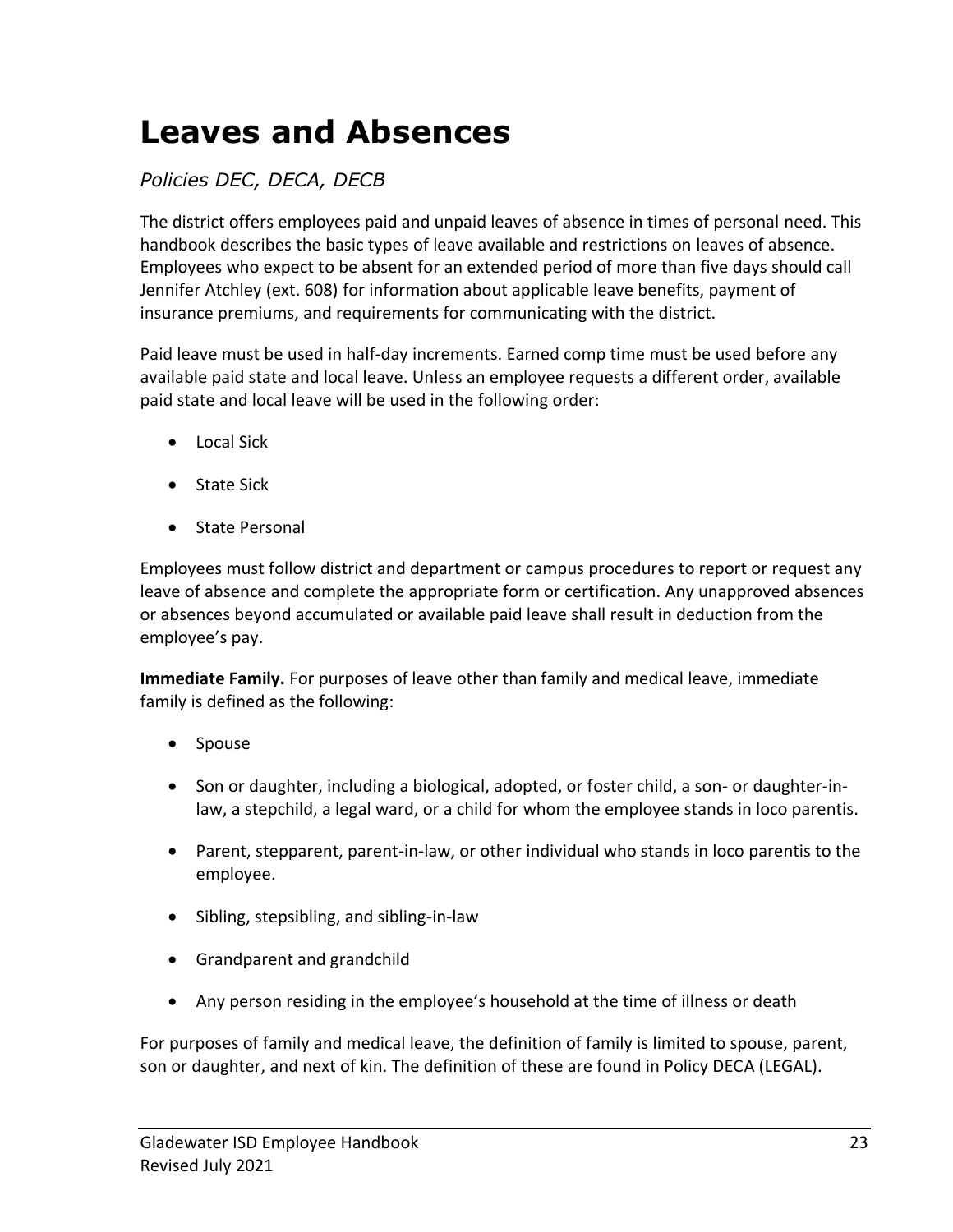**Medical Certification.** Any employee, who is absent more than 5 days because of a personal or family illness, must submit a medical certification from a qualified health care provider confirming the specific dates of the illness, the reason for the illness, and—in the case of personal illness—the employee's fitness to return to work.

The Genetic Information Nondiscrimination Act of 2008 (GINA) prohibits covered employers from requesting or requiring genetic information of an individual or family member of the individual, except as specifically allowed by this law. To comply with this law, we ask that employees and health care providers do not provide any genetic information in any medical certification. 'Genetic information,' as defined by GINA, includes an individual's family medical history, the results of an individual's or family member's genetic tests, the fact that an individual or an individual's family member sought or received genetic services, and genetic information of a fetus carried by an individual or an individual's family member, or an embryo lawfully held by an individual or family member receiving assistive reproductive services.

**Continuation of Health Insurance.** Employees, on an approved leave of absence other than family and medical leave, may continue their insurance benefits at their own expense. Health insurance benefits for employees on paid leave and leave designated under the Family and Medical Leave Act will be paid by the district as they were prior to the leave. Otherwise, the district does not pay any portion of insurance premiums for employees who are on unpaid leave.

Under TRS-Active Care rules, an employee is no longer eligible for insurance through the district after six months of unpaid leave other than FML. If an employee's unpaid leave extends for more than six months, the district will provide the employee with notice of COBRA rights.

### **Personal Leave**

State law entitles all employees to five days of paid personal leave per year. Personal leave is available for use at the beginning of the year. A day of personal leave is equivalent to the number of hours per day in an employee's usual assignment, whether full-time or part-time. State personal leave accumulates without limit, is transferable to other Texas school districts, and generally transfers to education service centers. Personal leave may be used for two general purposes: nondiscretionary and discretionary.

**Nondiscretionary.** Leave taken for personal or family illness, family emergency, a death in the family, or active military service is considered nondiscretionary leave. Reasons for this type of leave allow very little, if any, advance planning. Nondiscretionary may be used in the same manner as state sick leave.

**Discretionary.** Leave taken at an employee's discretion that can be scheduled in advance is considered discretionary leave. An employee wishing to take discretionary personal leave must submit a request to his or her principal or supervisor 2 days in advance of the anticipated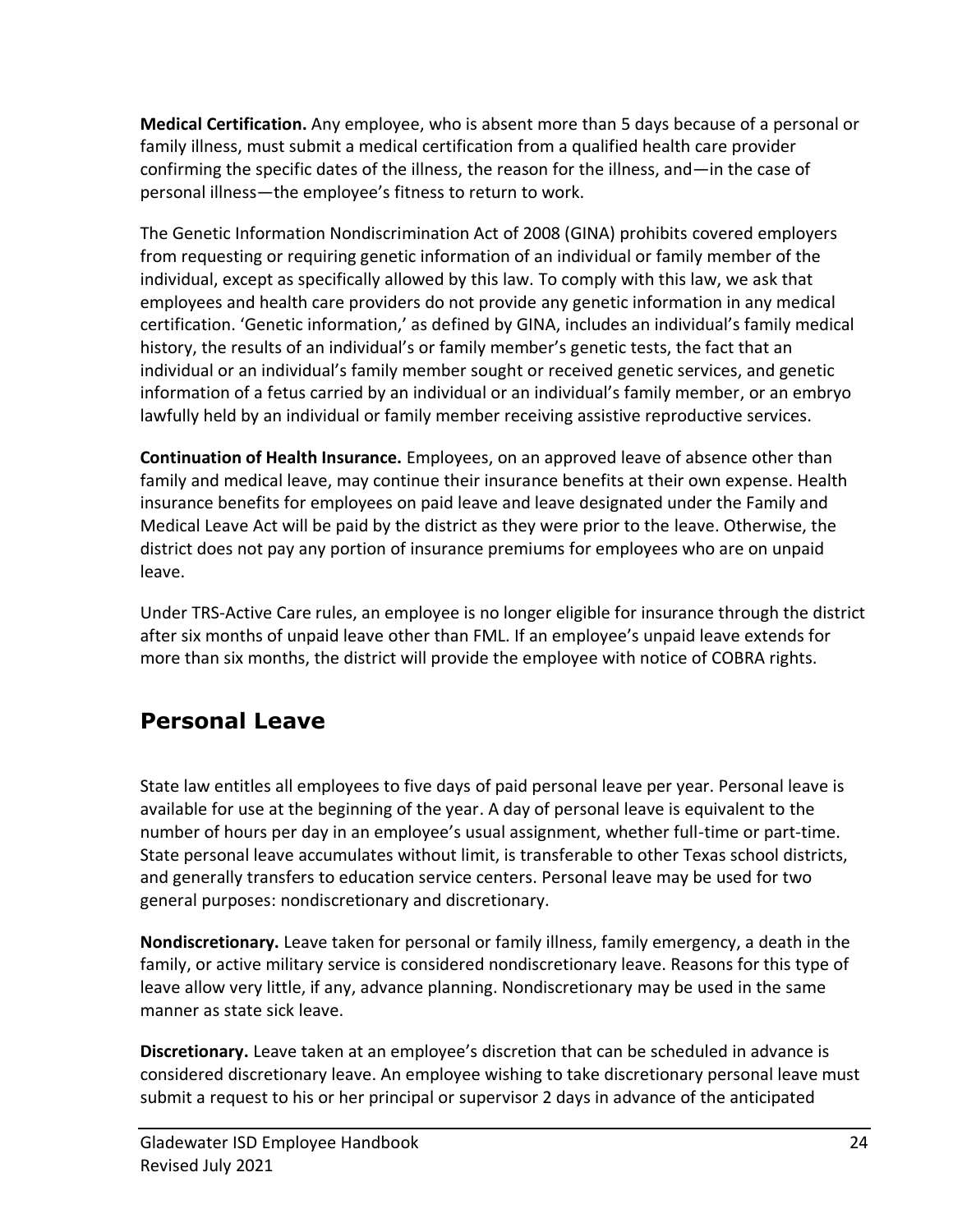absence. The effect of the employee's absence on the educational program or department operations, as well as the availability of substitutes, will be considered by the principal or supervisor.

**Leave Proration.** If an employee separates from employment with the district before his or her last duty day of the year, or begins employment after the first duty day, state personal leave will be prorated based on the actual time employed. When an employee separates from employment before the last duty day of the school year, the employee's final paycheck will be reduced by the amount of state personal leave the employee used beyond his or her pro rata entitlement for the school year.

### **State Sick Leave**

State sick leave accumulated before 1995 is available for use and may be transferred to other school districts in Texas. State sick leave may be used for the following reasons only:

- Employee illness
- Illness in the employee's immediate family
- Family emergency (i.e., natural disasters or life-threatening situations)
- Death in the immediate family
- Active military service

### **Local Leave**

Local leave accumulates from year to year and the maximum amount that can be accumulated is 40 workdays for a ten-month employee, 44 workdays for an eleven-month employee, and 48 workdays for a twelve-month employee. A ten-month employee receives five local days per year, and eleven-month employee receives six local days per year, and a twelve-month employee receives seven local days per year. Local leave is for non-discretionary absences only. Leave proration applies same as personal leave.

**Vacation** *Policy DED*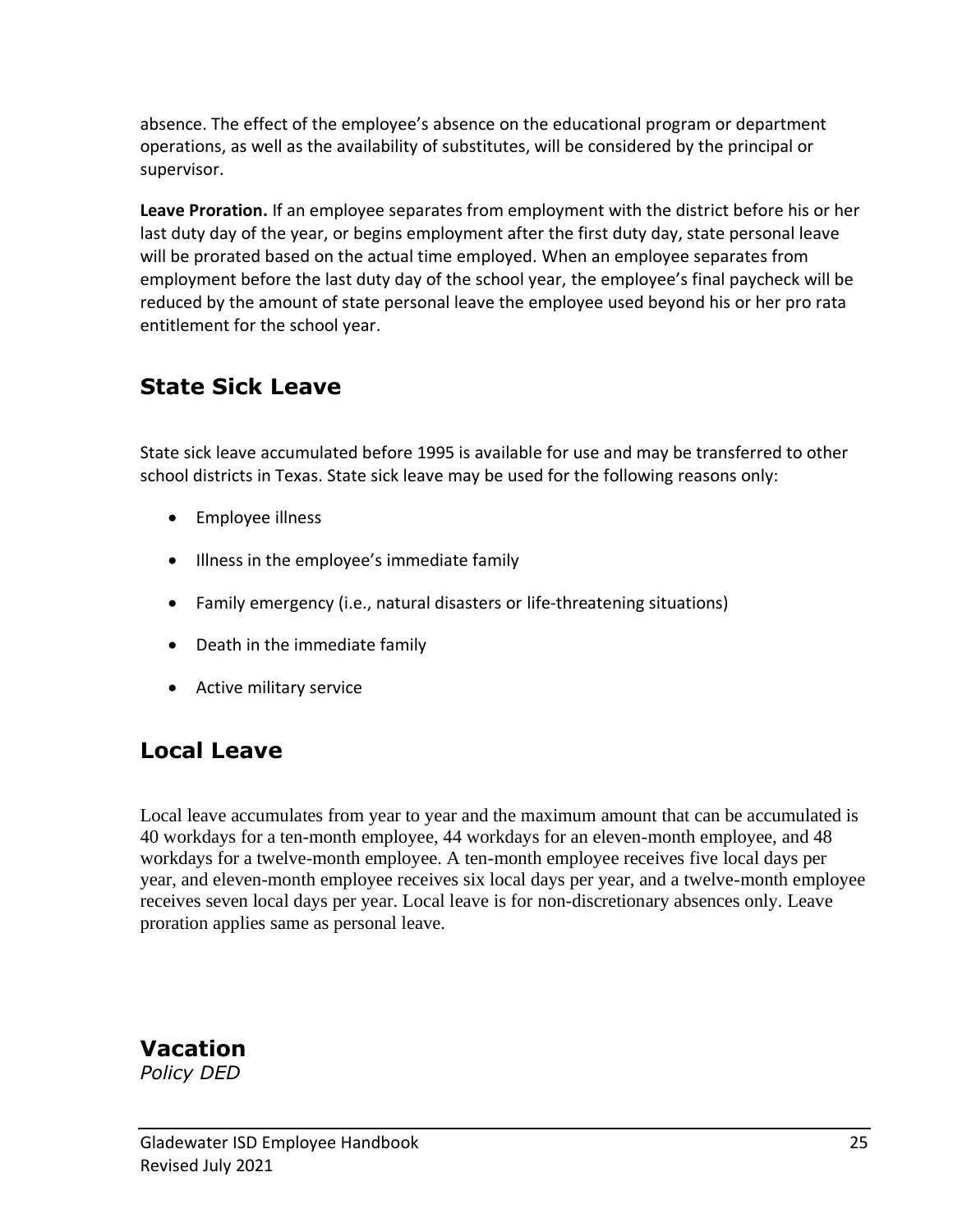### **Sick Leave Bank (or Pool)**

For purposes of this policy, a "catastrophic illness or injury" shall be defined as a severe condition or combination of conditions affecting the mental or physical health of the employee or a member of the employee's immediate family that requires the services of a licensed practitioner for a prolonged period of time and that forces the employee to exhaust all leave time earned by that employee and to lose compensation from the District. Such conditions typically require prolonged hospitalization or recovery or are expected to result in disability or death. Conditions relating to pregnancy or childbirth shall be considered catastrophic if they meet the requirements of this paragraph. Catastrophic sick leave shall not be viewed simply as an extension of other sick leave benefits provided by the District. An employee who has exhausted all paid leave and who suffers from a catastrophic illness or injury or is absent due to the catastrophic illness or injury of a member of the employee's immediate family may request the establishment of a sick leave pool, to which District employees may donate local leave or state personal leave for use by the eligible employee. If the employee is unable to submit the request, a member of the employee's family or the employee's supervisor may submit the request to establish a sick leave pool Requests are submitted to Kim Chatman in Human Resources. The pool shall cease to exist when the employee no longer needs leave for the purpose requested, uses the maximum number of days allowed under a pool, or exhausts all leave days donated to the sick leave pool.

The maximum number of days an employee may donate to a sick leave pool is five. The maximum number of days per school year an eligible employee may receive from a sick leave pool is 20.

Unused days are returned to the donor.

Request for the establishment of a sick leave pool must be made in writing to Kim Chatman in Human Resources. The number of days requested must be stated. Provide the required medical certification form.

#### **Annual Attendance Incentive Program**

The attendance incentive program applies to all types of absences except those excluded by law. The program, which is administered on an annual basis, shall be available for all district employees who have been employed for the full school year. In determining eligibility for an incentive payment, donation of local leave to a sick leave pool shall not prevent an otherwise eligible employee from receiving this incentive.

| Number of Days Used | Amount of Incentive |
|---------------------|---------------------|
|                     | \$250               |
|                     | \$200               |
|                     | \$150               |
|                     | \$100               |
|                     |                     |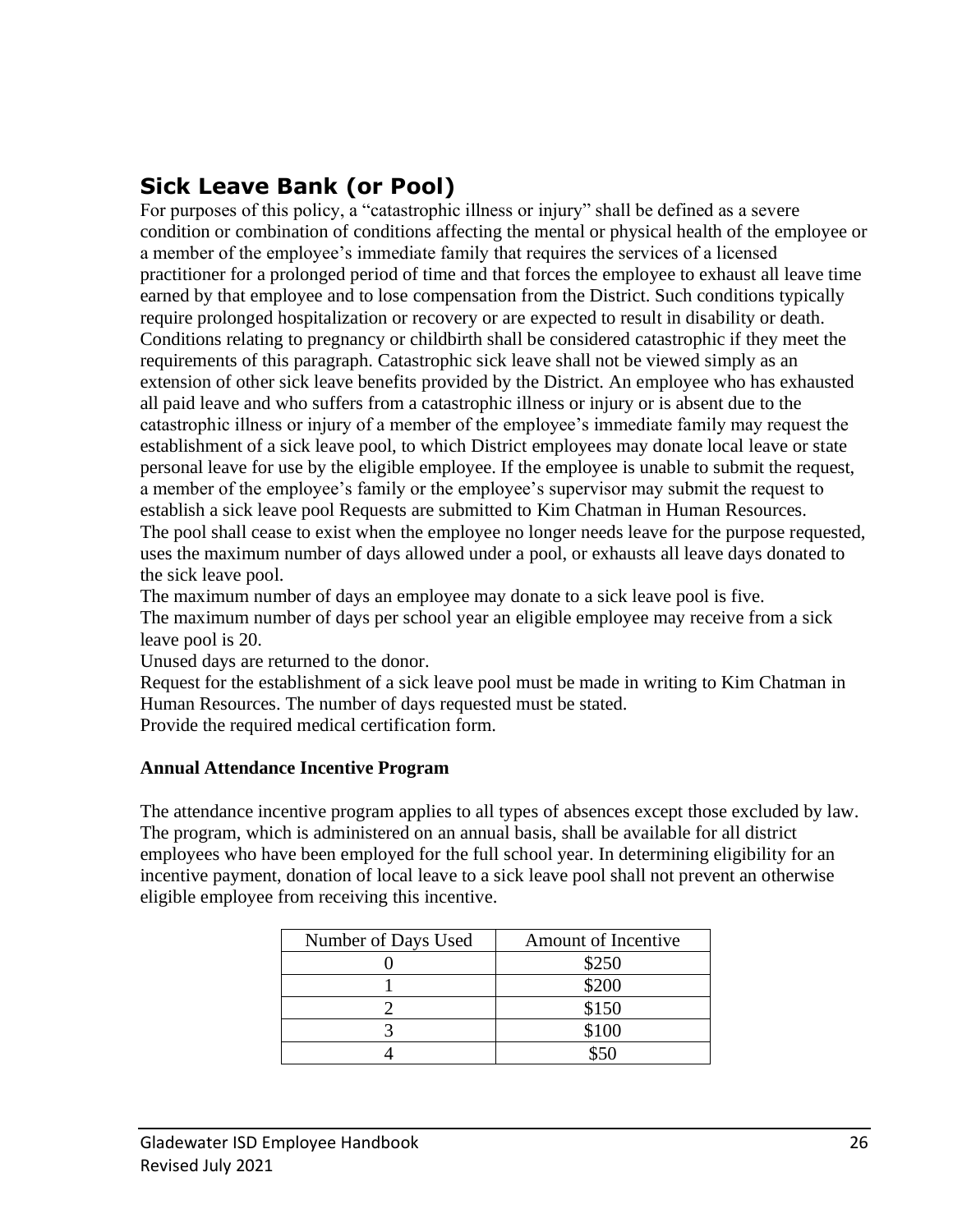### **Family and Medical Leave Act (FMLA)—General Provisions**

The following text is from the federal notice, *Employee Rights and Responsibilities Under the Family and Medical Leave Act*. Specific information that the district has adopted to implement the FMLA follows this general notice.

#### **Leave Entitlements**

Eligible employees who work for a covered employer can take up to 12 weeks of unpaid, jobprotected leave in a 12-month period for the following reasons:

- The birth of a child or placement of a child for adoption or foster care;
- To bond with a child (leave must be taken within 1 year of the child's birth or placement);
- To care for the employee's spouse, child, or parent who has a qualifying serious health condition;
- For the employee's own qualifying serious health condition that makes the employee unable to perform the employee's job;
- For qualifying exigencies related to the foreign deployment of a military member who is the employee's spouse, child, or parent.

An eligible employee who is a covered servicemember's spouse, child, parent, or next of kin may also take up to 26 weeks of FMLA leave in a single 12-month period to care for the servicemember with a serious injury or illness.

An employee does not need to use leave in one block. When it is medically necessary or otherwise permitted, employees may take leave intermittently or on a reduced schedule.

Employees may choose, or an employer may require, use of accrued paid leave while taking FMLA leave. If an employee substitutes accrued paid leave for FMLA leave, the employee must comply with the employer's normal paid leave policies.

#### **Benefits and Protections**

While employees are on FMLA leave, employers must continue health insurance coverage as if the employees were not on leave.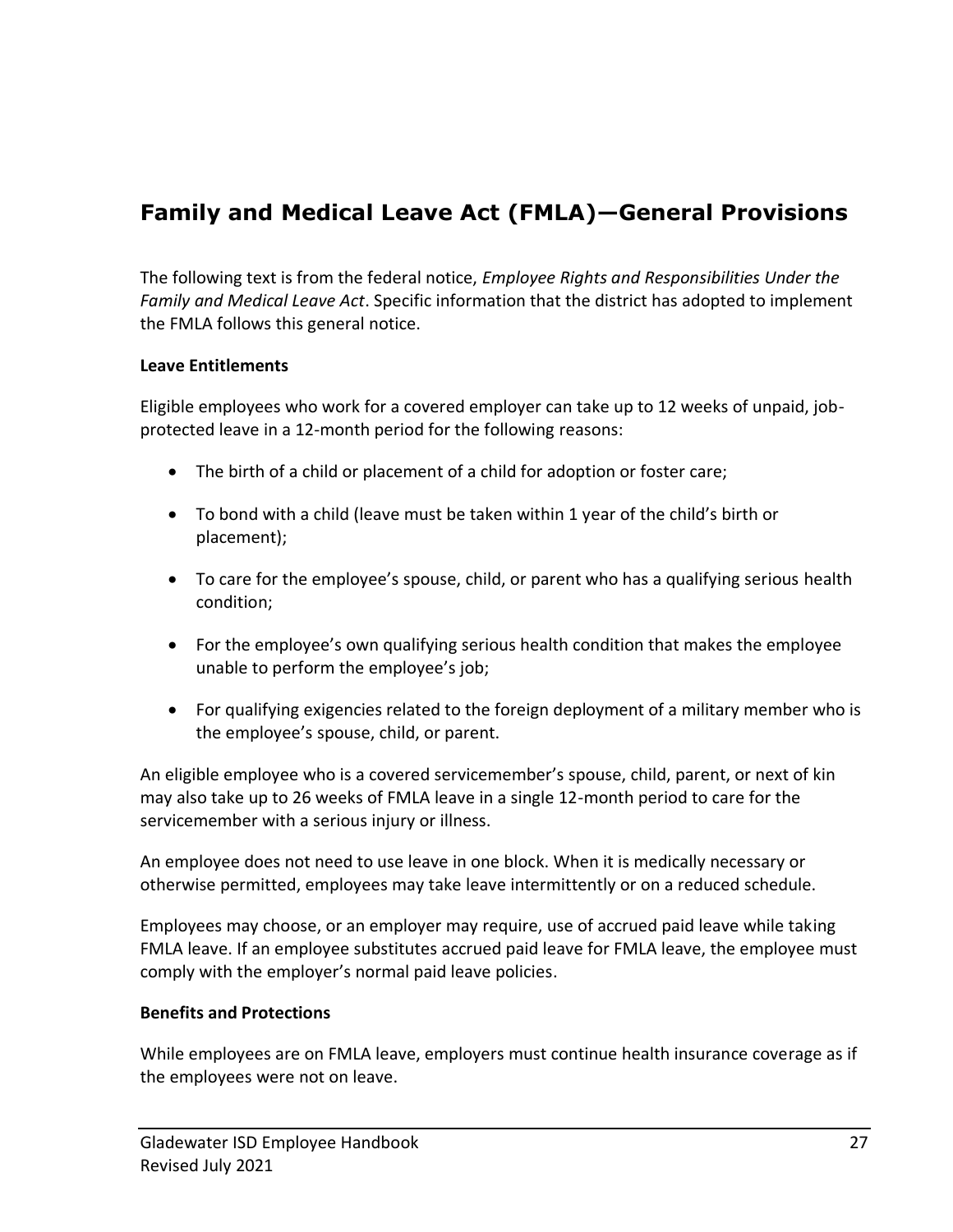Upon return from FMLA leave, most employees must be restored to the same job or one nearly identical to it with equivalent pay, benefits, and other employment terms and conditions.

An employer may not interfere with an individual's FMLA rights or retaliate against someone for using or trying to use FMLA leave, opposing any practice made unlawful by the FMLA, or being involved in any proceeding under or related to the FMLA.

#### **Eligibility Requirements**

An employee who works for a covered employer must meet three criteria in order to be eligible for FMLA leave. The employee must:

- Have worked for the employer for at least 12 months;
- Have at least 1,250 hours of service in the 12 months before taking leave\*; and
- Work at a location where the employer has at least 50 employees within 75 miles of the employee's worksite.

\*Special hours of service eligibility requirements apply to airline flight crew employees.

#### **Requesting Leave**

Generally, employees must give 30-days' advance notice of the need for FMLA leave. If it is not possible to give 30-days' notice, an employee must notify the employer as soon as possible and, generally, follow the employer's usual procedures.

Employees do not have to share a medical diagnosis but must provide enough information to the employer so it can determine if the leave qualifies for FMLA protection.

Sufficient information could include informing an employer that the employee is or will be unable to perform his or her job functions, that a family member cannot perform daily activities, or that hospitalization or continuing medical treatment is necessary. Employees must inform the employer if the need for leave is for a reason for which FMLA leave was previously taken or certified.

Employers can require a certification or periodic recertification supporting the need for leave. If the employer determines that the certification is incomplete, it must provide a written notice indicating what additional information is required.

#### **Employer Responsibilities**

Once an employer becomes aware that an employee's need for leave is for a reason that may qualify under the FMLA, the employer must notify the employee if he or she is eligible for FMLA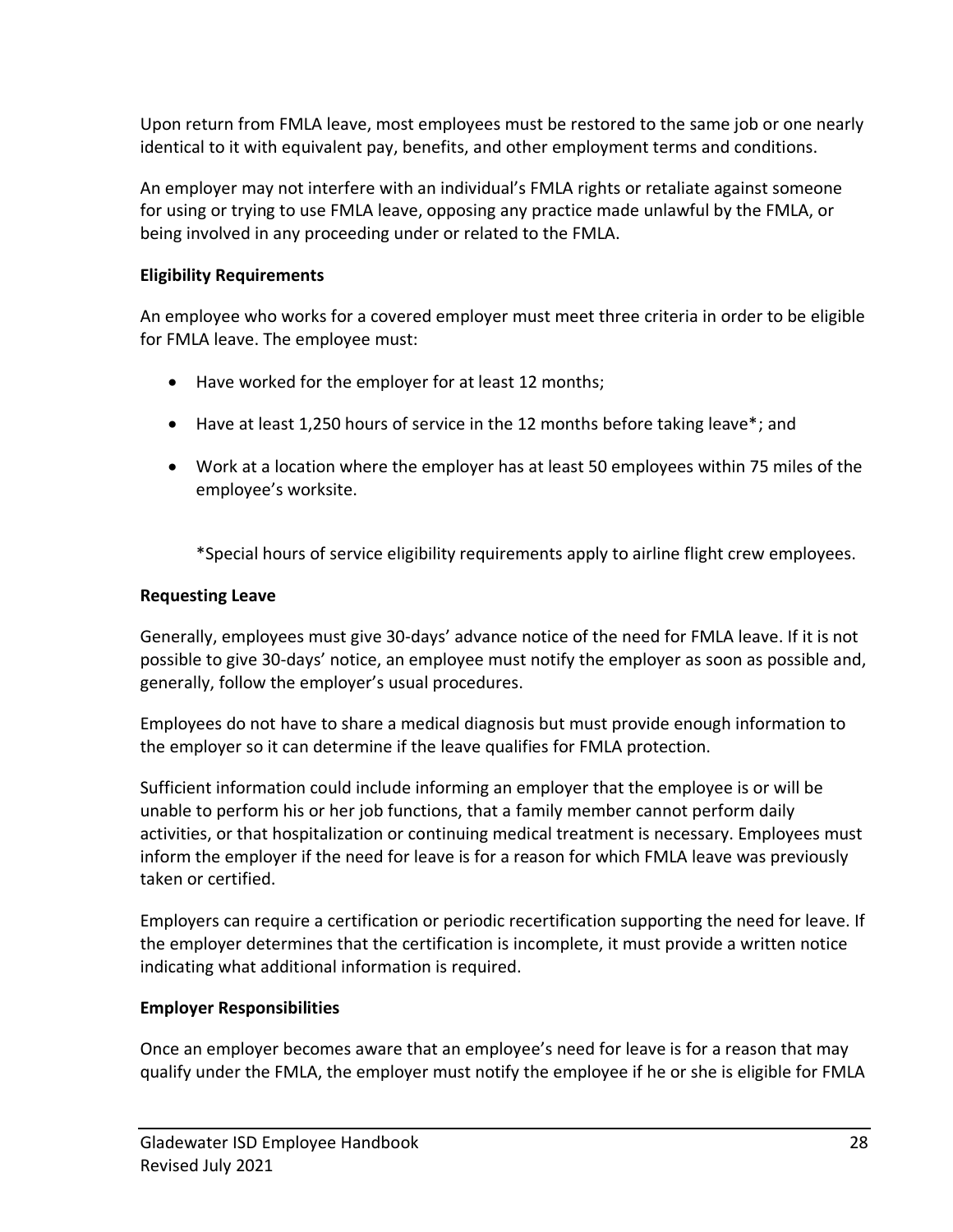leave and, if eligible, must also provide a notice of rights and responsibilities under the FMLA. If the employee is not eligible, the employer must provide a reason for ineligibility.

Employers must notify its employees if leave will be designated as FMLA leave, and if so, how much leave will be designated as FMLA leave.

#### **Enforcement**

Employees may file a complaint with the U.S. Department of Labor, Wage and Hour Division, or may bring a private lawsuit against an employer.

The FMLA does not affect any federal or state law prohibiting discrimination or supersede any state or local law or collective bargaining agreement that provides greater family or medical leave rights.

For additional information:

1-866-4US-WAGE (1-866-487-9243) TTY: 1-877-889-5627 [www.wagehour.dol.gov](http://www.wagehour.dol.gov/)

### **Local Procedures for Implementing Family and Medical Leave Provisions**

Eligible employees can take up to 12 weeks of unpaid leave in the 12-month period from July 1 through June 30.

**Use of Paid Leave.** FML runs concurrently with accrued sick and personal leave, temporary disability leave, compensatory time, assault leave, and absences due to a work-related illness or injury. The district will designate the leave as FML, if applicable, and notify the employee that accumulated leave will run concurrently.

**Combined Leave for Spouses.** Spouses who are employed by the district are limited to a combined total of 12 weeks of FML to care for a parent with a serious health condition; or for the birth, adoption, or foster placement of a child. Military caregiver leave for spouses is limited to a combined total of 26 weeks.

**Intermittent Leave.** When medically necessary or in the case of a qualifying exigency, an employee may take leave intermittently or on a reduced schedule. The district does not permit the use of intermittent or reduced-schedule leave for the care of a newborn child or for adoption or placement of a child with the employee.

**Fitness for Duty.** An employee that takes FML due to the employee's own serious health condition shall provide, before resuming work, a fitness-for-duty certification from the health care provider. When leave is taken for the employee's own serious health condition, the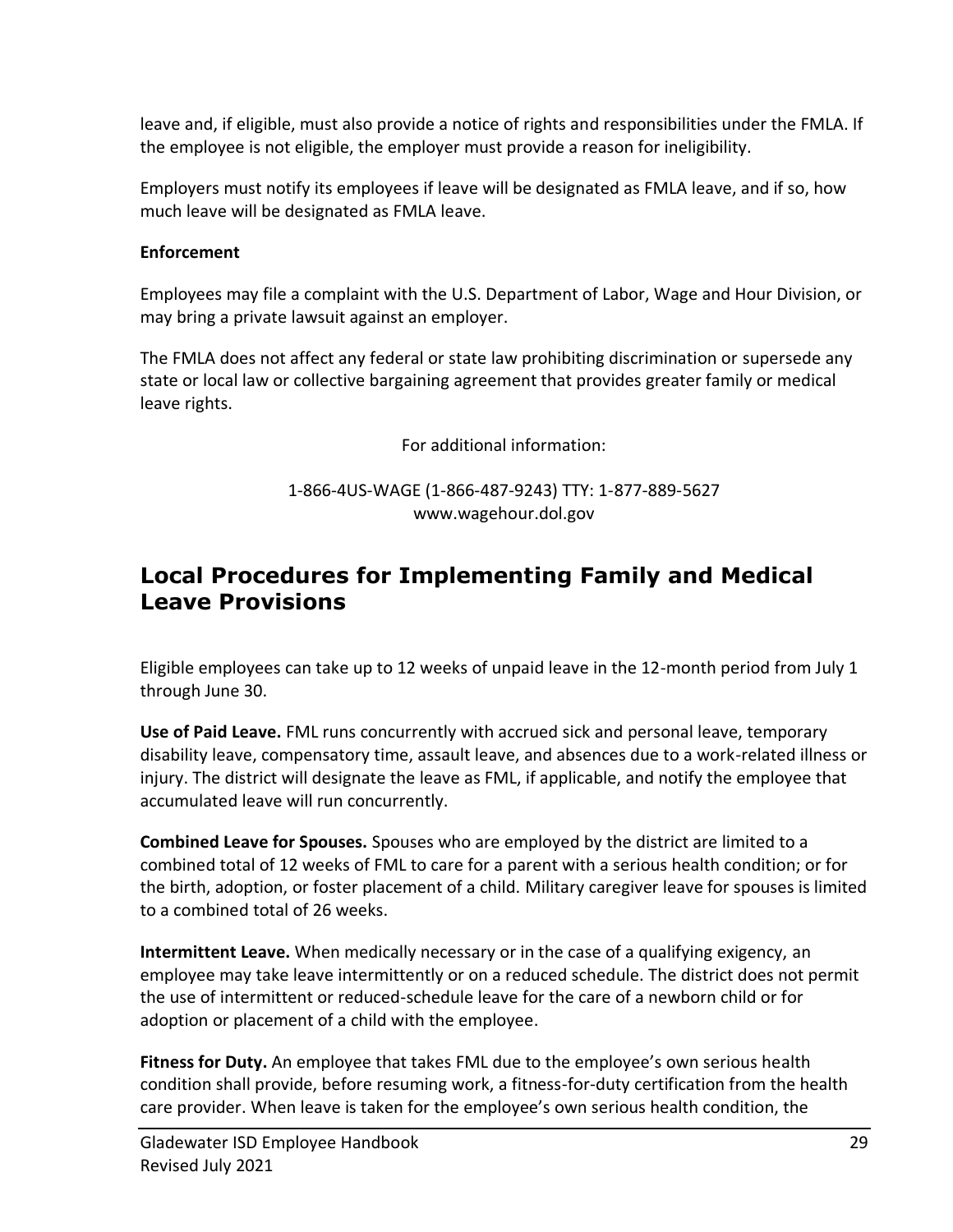certification must address the employee's ability to perform essential job functions. The district shall provide a list of essential job functions (e.g., job description) to the employee with the FML designation notice to share with the health care provider. Fitness for duty is not required when an employee returns to work following leave to care for a family member with a serious health condition; to care for a child following birth, adoption, or foster care placement; or for qualifying exigency leave.

**Reinstatement.** An employee returning to work at the end of FML will be returned to the same position held when the leave began or to an equivalent position with equivalent employment benefits, pay, and other terms and conditions of employment.

In certain cases, instructional employees desiring to return to work at or near the conclusion of a semester may be required to continue on family and medical leave until the end of the semester. The additional time off is not counted against the employee's FML entitlement, and the district will maintain the employees group health insurance and reinstate the employee at the end of the leave according the procedures outlined in policy (see DECA (LEGAL)).

**Failure to Return.** If, at the expiration of FML, the employee is able to return to work but chooses not to do so, the district may require the employee to reimburse the district's share of insurance premiums paid during any portion of FML when the employee was on unpaid leave. If the employee fails to return to work for a reason beyond the employee's control, such as a continuing personal or family serious health condition or a spouse being unexpectedly transferred more than 75 miles from the district, the district may not require the employee to reimburse the district's share of premiums paid.

**District Contact.** Employees that require FML or have questions should contact Jennifer Atchley (ext. 608) for details on eligibility, requirements, and limitations.

### **Temporary Disability Leave**

**Certified Employees.** Any full-time employee whose position requires certification from the State Board for Educator Certification (SBEC) is eligible for temporary disability leave. The purpose of temporary disability leave is to provide job protection to full-time educators who cannot work for an extended period of time because of a mental or physical disability of a temporary nature. Temporary disability leave must be taken as a continuous block of time. It may not be taken intermittently or on a reduced schedule. Pregnancy and conditions related to pregnancy are treated the same as any other temporary disability.

Employees must request approval for temporary disability leave. An employee's notification of need for extended absence due to the employee's own medical condition shall be accepted as a request for temporary disability leave. The request must be accompanied by a physician's statement confirming the employee's inability to work and estimating a probable date of return. If disability leave is approved, the length of leave is no longer than 180 calendar days.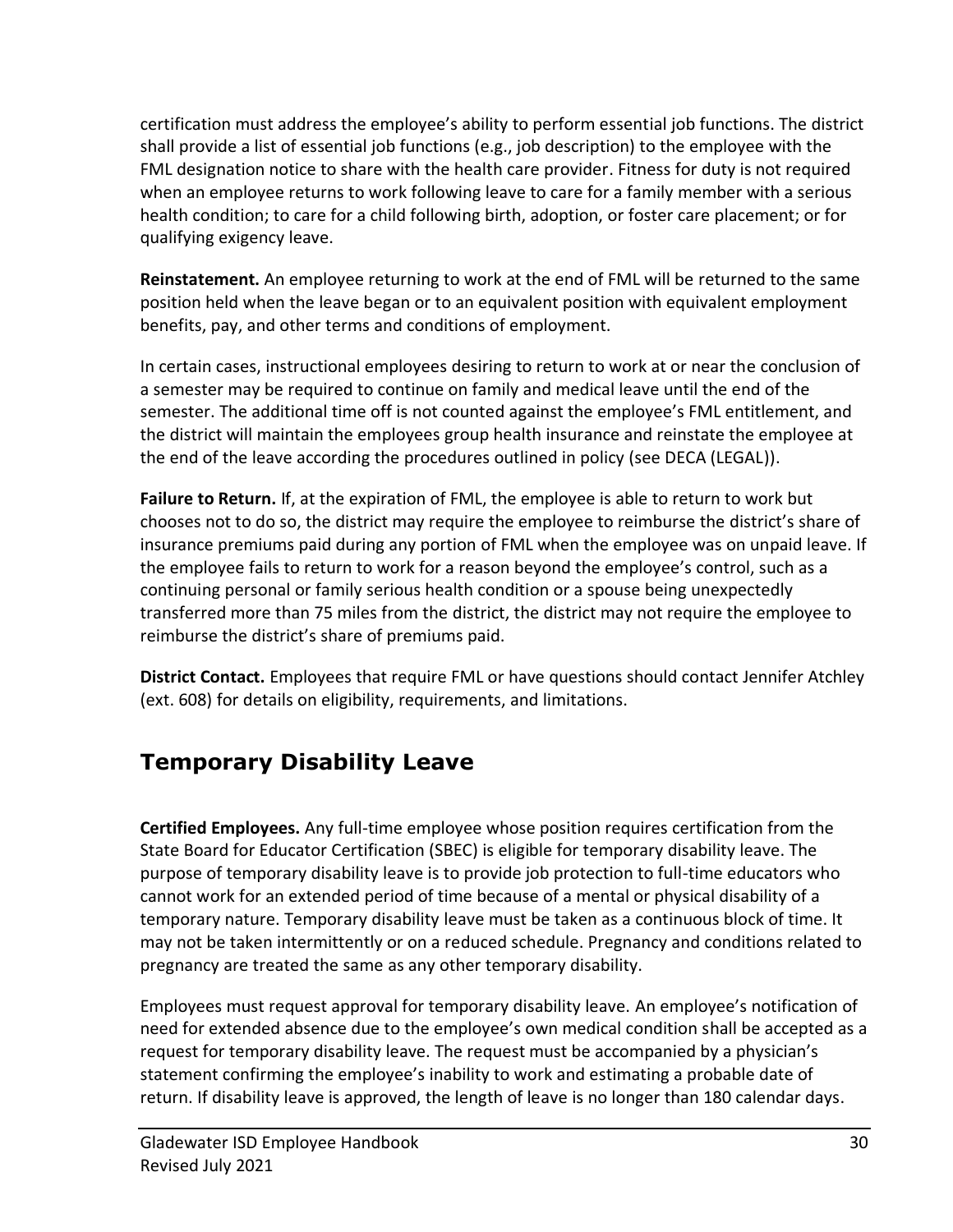If an employee is placed on temporary disability leave involuntarily, he or she has the right to request a hearing before the board of trustees. The employee may protest the action and present additional evidence of fitness to work.

When an employee is ready to return to work, the supervisor and Jennifer Atchley (ext. 608) should be notified at least 30 days in advance. The return-to-work notice must be accompanied by a physician's statement confirming that the employee is able to resume regular duties. Certified employees returning from leave will be reinstated to the school to which they were previously assigned if an appropriate position is available. If an appropriate position is not available, the employee may be assigned to another campus, subject to the approval of the campus principal. If a position is not available before the end of the school year, the employee will be reinstated to a position at the original campus at the beginning of the following school year.

### **Workers' Compensation Benefits**

An employee absent from duty because of a job-related illness or injury may be eligible for workers' compensation weekly income benefits if the absence exceeds seven calendar days.

An employee receiving workers' compensation wage benefits for a job-related illness or injury may choose to use accumulated sick leave or any other paid leave benefits. An employee choosing to use paid leave will not receive workers' compensation weekly income benefits until all paid leave is exhausted or to the extent that paid leave does not equal the pre-illness or injury wage. If the use of paid leave is not elected, then the employee will only receive workers' compensation wage benefits for any absence resulting from a work-related illness or injury, which may not equal his or her pre-illness or -injury wage.

### **Assault Leave**

Assault leave provides extended job income and benefits protection to an employee who is injured as the result of a physical assault suffered during the performance of his or her job. An incident involving an assault is a work-related injury and should be immediately reported to your supervisor and Jennifer Atchley (ext. 608).

An injury is treated as an assault if the person causing the injury could be prosecuted for assault or could not be prosecuted only because that person's age or mental capacity renders the person nonresponsible for purposes of criminal liability.

An employee who is physically assaulted at work may take all the leave time medically necessary (up to two years) to recover from the physical injuries he or she sustained. At the request of an employee, the district will immediately assign the employee to assault leave. Days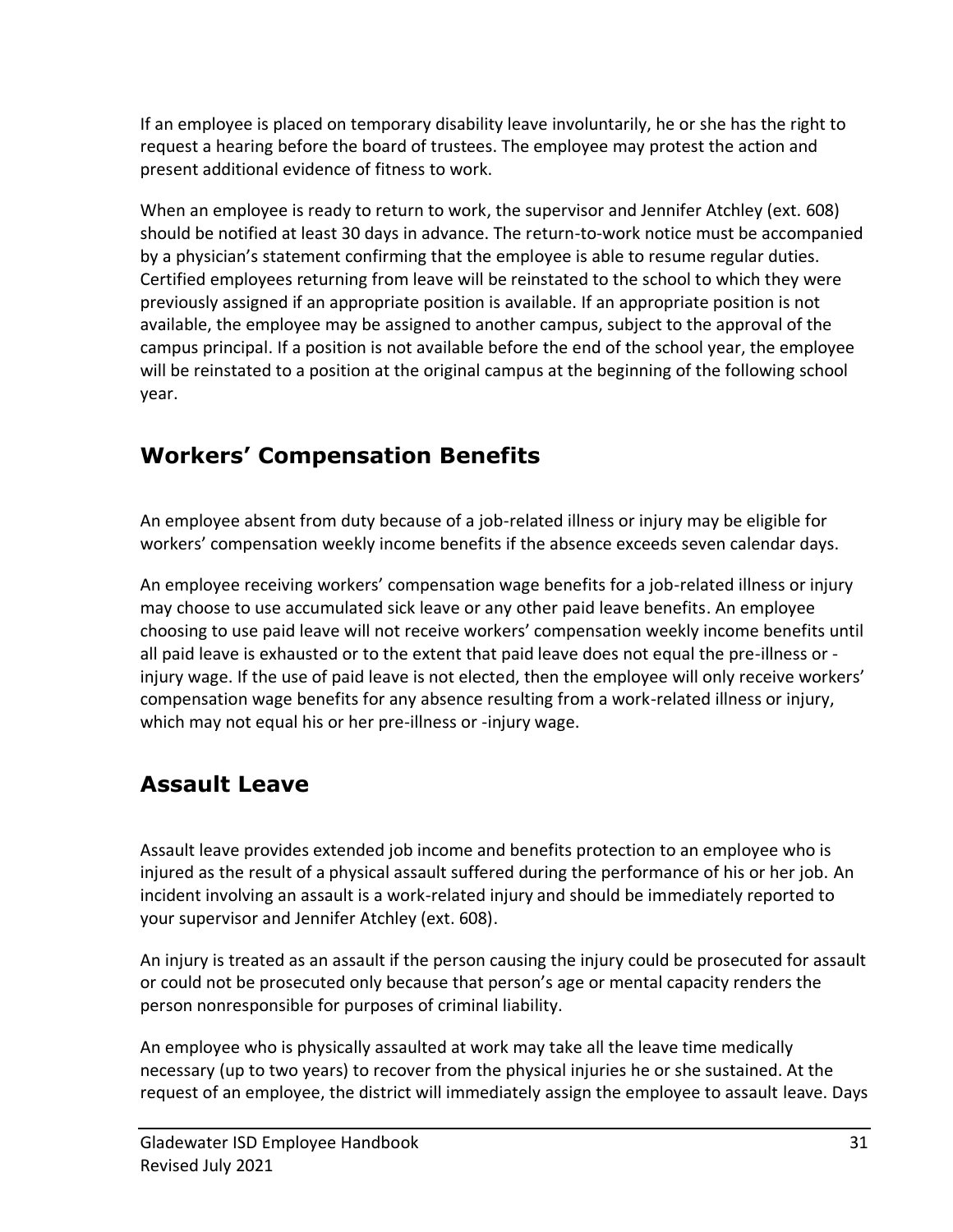of leave granted under the assault leave provision will not be deducted from accrued personal leave and must be coordinated with workers' compensation benefits. Upon investigation the district may change the assault leave status and charge leave used against the employee's accrued paid leave. The employee's pay will be deducted if accrued paid leave is not available.

### **Bereavement Leave**

### **Jury Duty**

*Policies DEC, DG*

The district provides paid leave to employees who are summoned to jury duty including service on a grand jury. The district will not discharge, threaten to discharge, intimidate, or coerce any regular employee because of juror or grand juror service or for the employee's attendance or scheduled attendance in connection with the service in any court in the United States. Employees who report to the court for jury duty may keep any compensation the court provides. An employee should report a summons for jury duty to his or her supervisor as soon as it is received and may be required to provide the district a copy of the summons to document the need for leave.

An employee may be required to report back to work as soon as they are released from jury duty. The supervisor may consider the travel time required and the nature of the individual's position when determining the need to report to work. A copy of the release from jury duty or documentation of time spent at the court may be required.

### **Compliance with a Subpoena**

Employees will be paid while on leave to comply with a valid subpoena to appear in a civil, criminal, legislative, or administrative proceeding and will not be required to use personal leave. Employees may be required to submit documentation of their need for leave for court appearances.

### **Truancy Court Appearances**

An employee who is a parent, guardian of a child, or a court-appointed guardian ad litem of a child who is required to miss work to attend a truancy court hearing may use personal leave or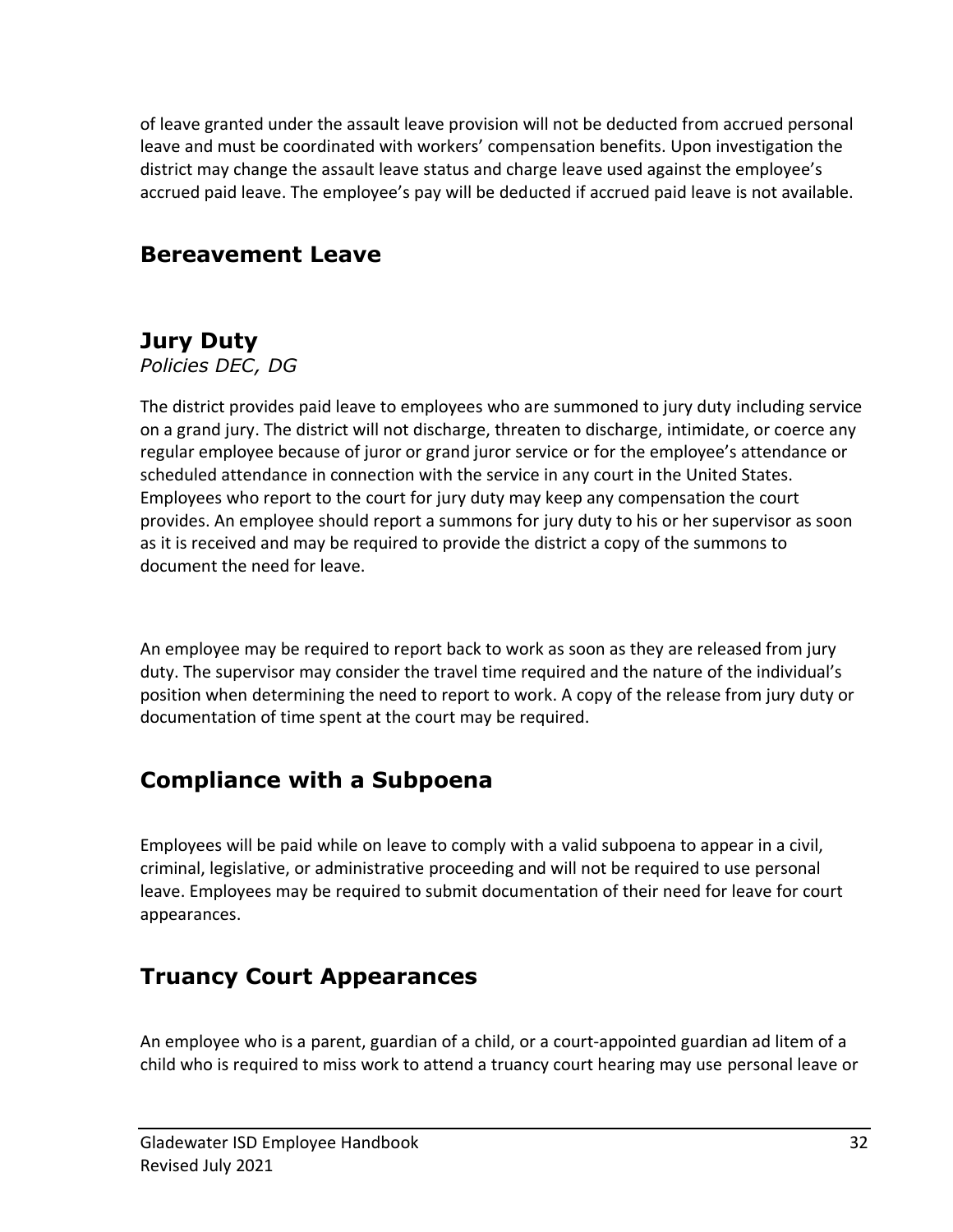compensatory time for the absence. Employees who do not have paid leave available will be docked for any absence required because of the court appearance.

### **Religious Observance**

The district will reasonably accommodate an employee's request for absence for a religious holiday or observance. Accommodations such as changes to work schedules or approving a day of absence will be made unless they pose an undue hardship to the district. The employee may use any accumulated personal leave for this purpose. Employees who have exhausted applicable paid leave may be granted an unpaid day of absence.

### **Military Leave**

**Paid Leave for Military Service.** Any employee who is a member of the Texas National Guard, Texas State Guard, reserve component of the United States Armed Forces, or a member of a state or federally authorized Urban Search and Rescue Team is entitled to 15 days of paid leave per fiscal year when engaged in authorized training or duty orders by proper authority. An additional seven days of leave per fiscal year are available if called to state active duty in response to a disaster. In addition, an employee is entitled to use available state and local personal or sick leave during a time of active military service.

**Reemployment after Military Leave.** Employees who leave the district to enter into the United States uniformed services or who are ordered to active duty as a member of the military force of any state (e.g., National or State Guard) may return to employment if they are honorably discharged. Employees who wish to return to the district will be reemployed provided they can be qualified to perform the required duties. Employees returning to work following military leave should contact Kim Chatman (ext. 613) In most cases, the length of federal military service cannot exceed five years.

**Continuation of Health Insurance.** Employees who perform service in the uniformed services may elect to continue their health plan coverage at their own cost for a period not to exceed 24 months. Employees should contact Jennifer Atchley (ext. 608) for details on eligibility, requirements, and limitations.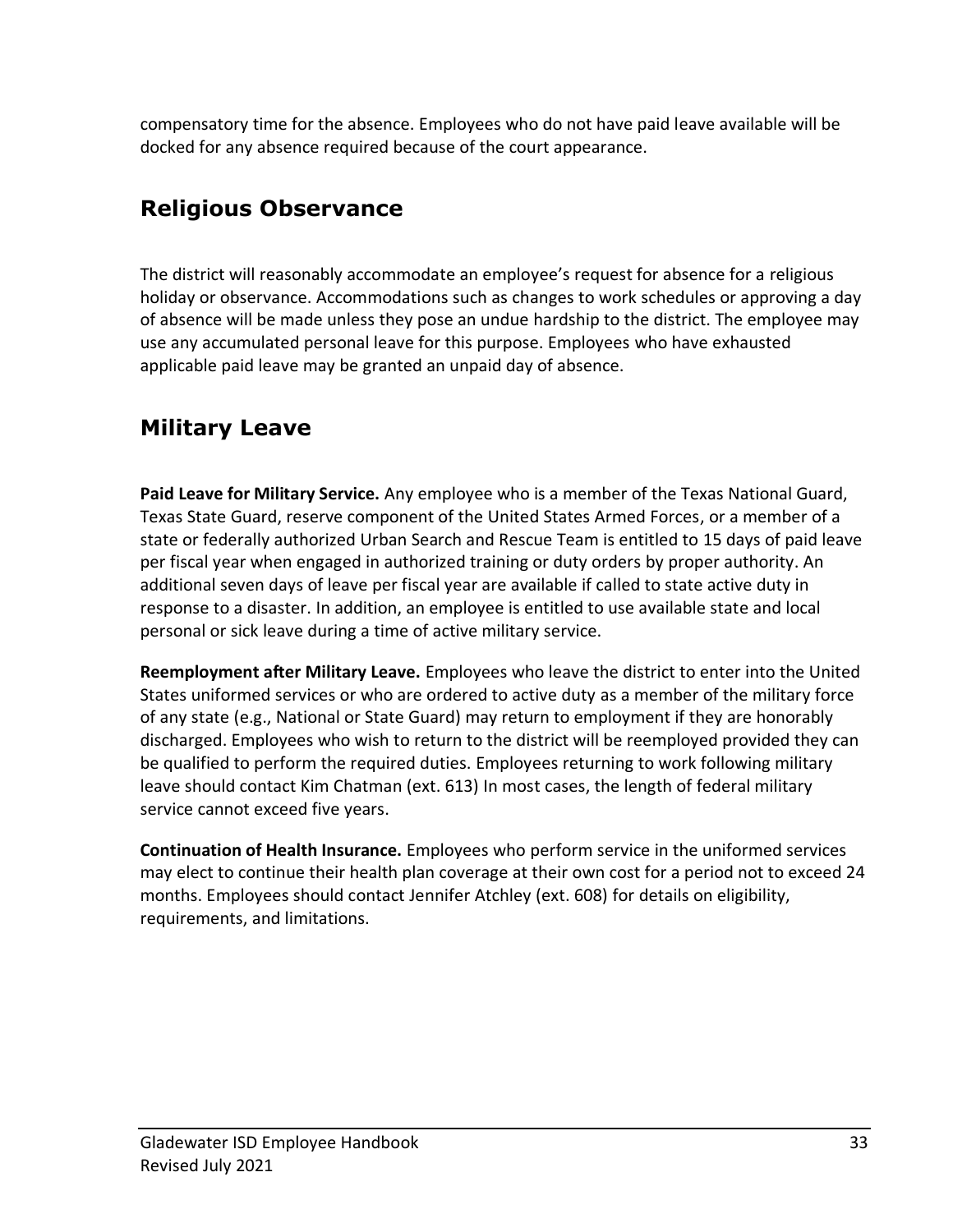## **Employee Relations and Communications**

### **Employee Recognition and Appreciation**

Continuous efforts are made throughout the year to recognize employees who make an extra effort to contribute to the success of the district. Employees are recognized at board meetings, in the district newsletter, and through special events and activities. Recognition and appreciation activities also include Recognition and appreciation activities also include the Bear Asset Award, Chamber of Commerce Teacher of the Year, GLOBE Elementary/Secondary Teacher of the Year, Masonic Lodge Female/Male Teacher of the Year, and the employee service awards/retirement ceremony.

### **District Communications**

Throughout the school year, the Administration office publishes newsletters, brochures, fliers, calendars, news releases, and other communication materials. These publications offer employees and the community information pertaining to school activities and achievements. They include the following:

#### *Gladewater ISD Facebook, Twitter, and the Gladewater ISD App*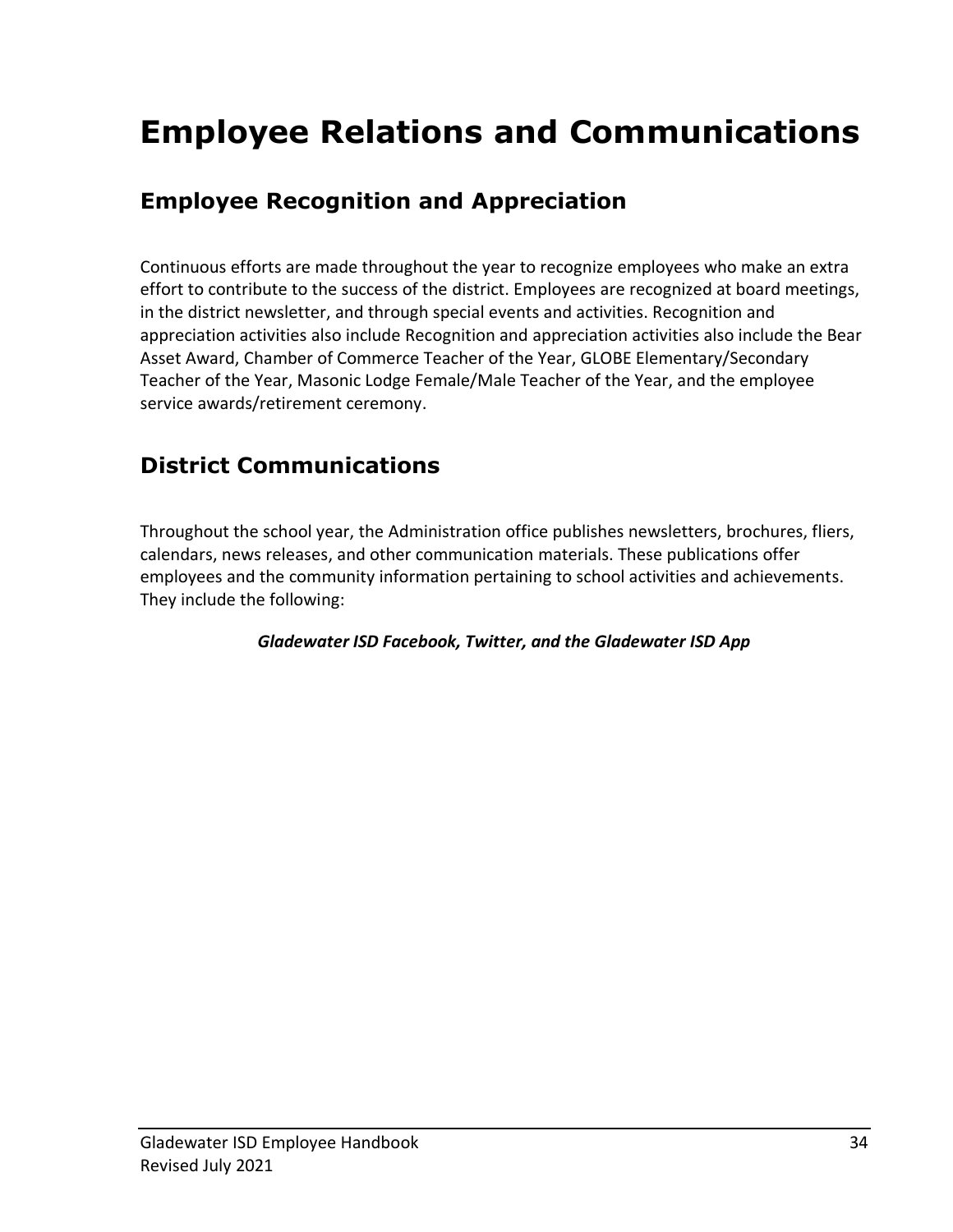## **Complaints and Grievances**

### *Policy DGBA*

In an effort to hear and resolve employee concerns or complaints in a timely manner and at the lowest administrative level possible, the board has adopted an orderly grievance process. Employees are encouraged to discuss their concerns or complaints with their supervisors or an appropriate administrator at any time.

The formal process provides all employees with an opportunity to be heard up to the highest level of management if they are dissatisfied with an administrative response. Once all administrative procedures are exhausted, employees can bring concerns or complaints to the board of trustees. For ease of reference, the district's policy concerning the process of bringing concerns and complaints is reprinted as follows:

*http://www.gladewaterisd.com*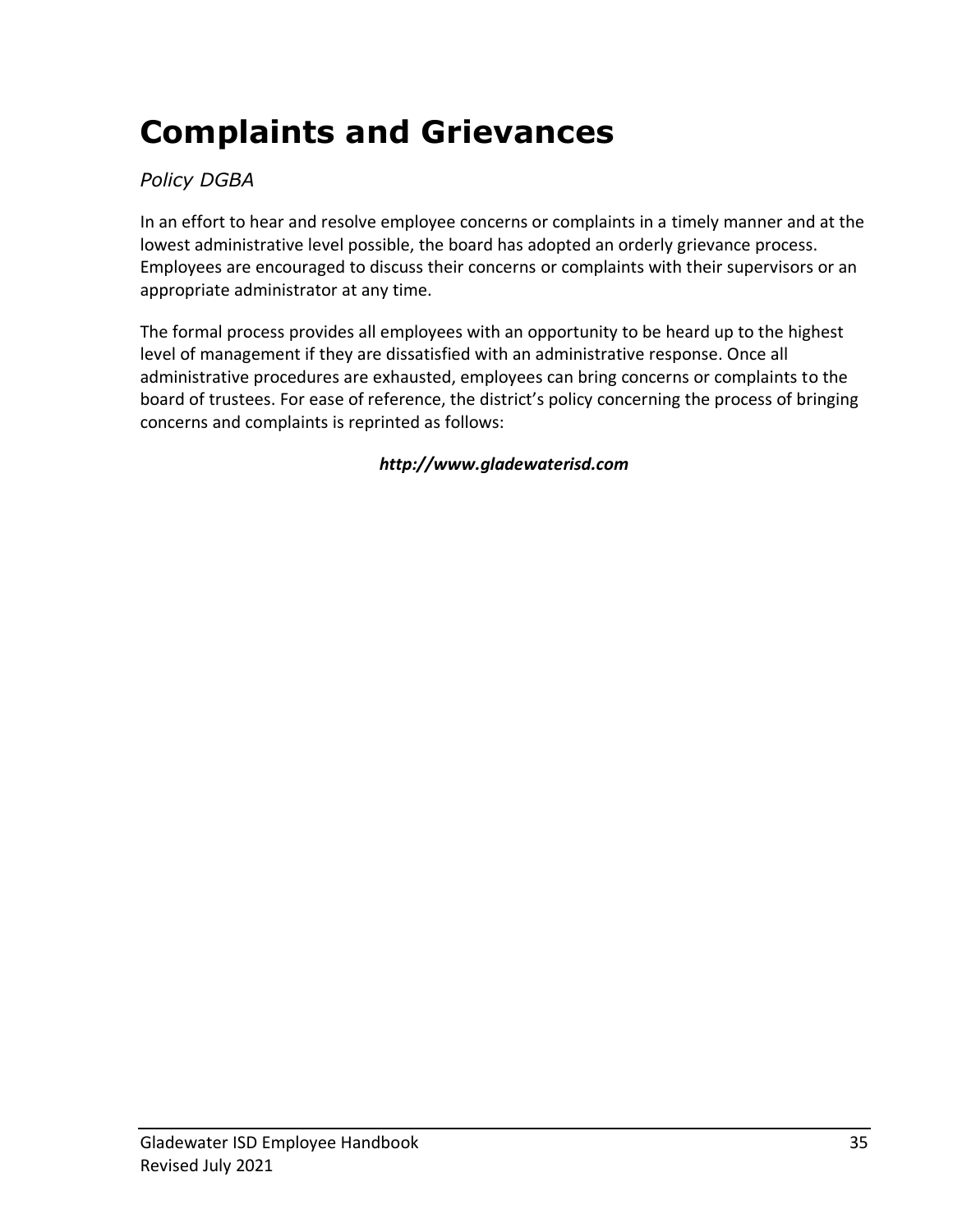## **Employee Conduct and Welfare**

### **Standards of Conduct**

*Policy DH*

All employees are expected to work together in a cooperative spirit to serve the best interests of the district and to be courteous to students, one another, and the public. Employees are expected to observe the following standards of conduct:

- Recognize and respect the rights of students, parents, other employees, and members of the community.
- Maintain confidentiality in all matters relating to students and coworkers.
- Report to work according to the assigned schedule.
- Notify their immediate supervisor in advance or as early as possible in the event that they must be absent or late. Unauthorized absences, chronic absenteeism, tardiness, and failure to follow procedures for reporting an absence may be cause for disciplinary action.
- Know and comply with department and district policies and procedures.
- Express concerns, complaints, or criticism through appropriate channels.
- Observe all safety rules and regulations and report injuries or unsafe conditions to a supervisor immediately.
- Use district time, funds, and property for authorized district business and activities only.

All district employees should perform their duties in accordance with state and federal law, district policies and procedures, and ethical standards. Violation of policies, regulations, or guidelines, including intentionally making a false claim, offering false statements, or refusing to cooperate with a district investigation may result in disciplinary action, including termination. Alleged incidents of certain misconduct by educators, including having a criminal record, must be reported to SBEC not later than the seventh day after the superintendent knew of the incident. See *Reports to the Texas Education Agency,* page 59 for additional information.

The *Educators' Code of Ethics*, adopted by the State Board for Educator Certification, which all district employees must adhere to, is reprinted below: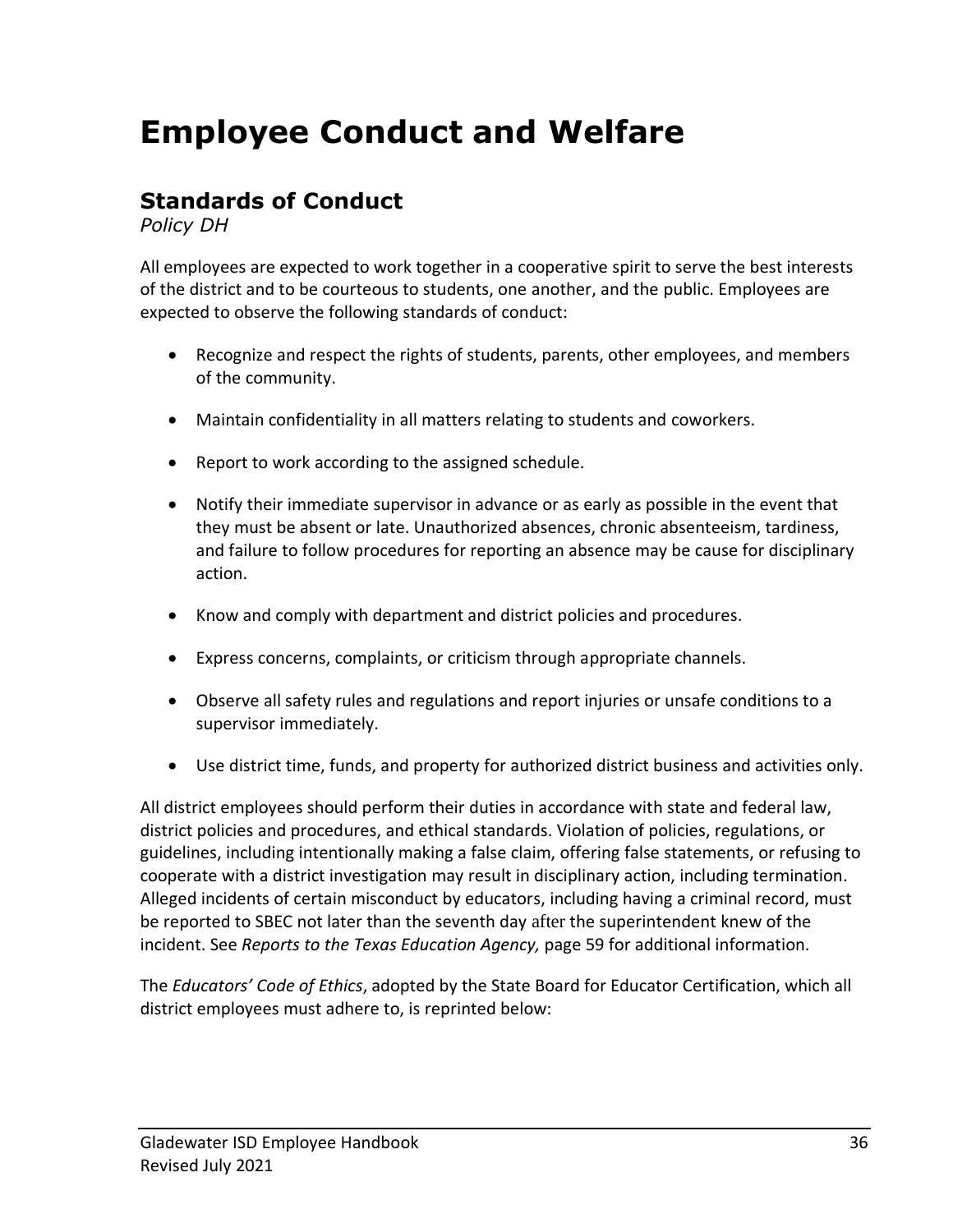#### *Texas Educators' Code of Ethics*

#### **Purpose and Scope**

The Texas educator shall comply with standard practices and ethical conduct toward students, professional colleagues, school officials, parents, and members of the community and shall safeguard academic freedom. The Texas educator, in maintaining the dignity of the profession, shall respect and obey the law, demonstrate personal integrity, and exemplify honesty and good moral character. The Texas educator, in exemplifying ethical relations with colleagues, shall extend just and equitable treatment to all members of the profession. The Texas educator, in accepting a position of public trust, shall measure success by the progress of each student toward realization of his or her potential as an effective citizen. The Texas educator, in fulfilling responsibilities in the community, shall cooperate with parents and others to improve the public schools of the community. This chapter shall apply to educators and candidates for certification. (19 TAC 247.1(b))

#### **Enforceable Standards**

#### **1. Professional Ethical Conduct, Practices, and Performance**

**Standard 1.1** The educator shall not intentionally, knowingly, or recklessly engage in deceptive practices regarding official policies of the school district, educational institution, educator preparation program, the Texas Education Agency, or the State Board for Educator Certification (SBEC) and its certification process.

**Standard 1.2** The educator shall not intentionally, knowingly, or recklessly misappropriate, divert, or use monies, personnel, property, or equipment committed to his or her charge for personal gain or advantage.

**Standard 1.3** The educator shall not submit fraudulent requests for reimbursement, expenses, or pay.

**Standard 1.4** The educator shall not use institutional or professional privileges for personal or partisan advantage.

**Standard 1.5** The educator shall neither accept nor offer gratuities, gifts, or favors that impair professional judgment or that are used to obtain special advantage. This standard shall not restrict the acceptance of gifts or tokens offered and accepted openly from students, parents of students, or other persons or organizations in recognition or appreciation of service.

**Standard 1.6** The educator shall not falsify records, or direct or coerce others to do so.

**Standard 1.7** The educator shall comply with state regulations, written local school board policies, and other state and federal laws.

**Standard 1.8** The educator shall apply for, accept, offer, or assign a position or a responsibility on the basis of professional qualifications.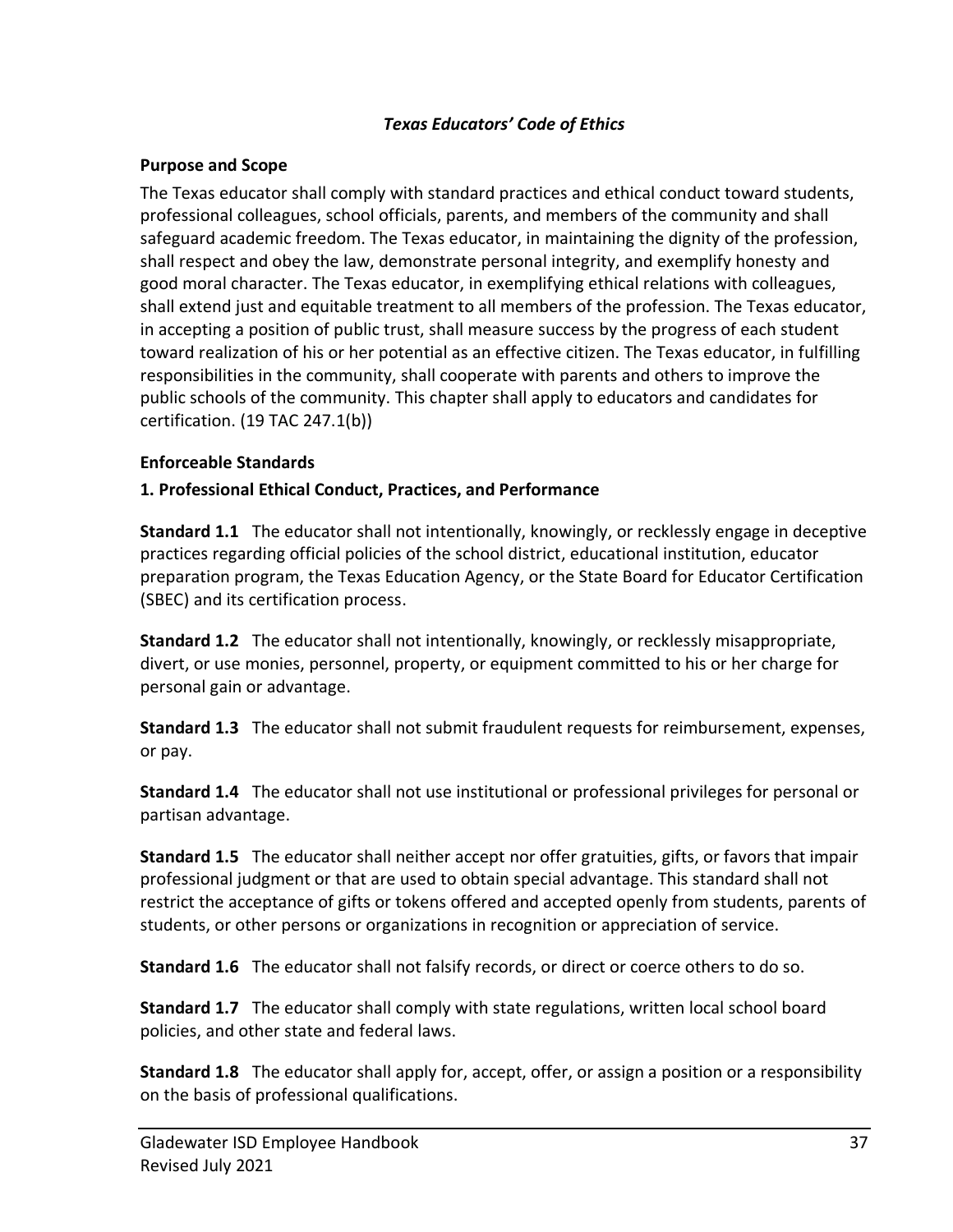**Standard 1.9** The educator shall not make threats of violence against school district employees, school board members, students, or parents of students.

**Standard 1.10** The educator shall be of good moral character and be worthy to instruct or supervise the youth of this state.

**Standard 1.11** The educator shall not intentionally, knowingly, or recklessly misrepresent his or her employment history, criminal history, and/or disciplinary record when applying for subsequent employment.

**Standard 1.12** The educator shall refrain from the illegal use, abuse, or distribution of controlled substances, prescription drugs and toxic inhalants.

**Standard 1.13** The educator shall not be under the influence of alcohol or consume alcoholic beverages on school property or during school activities when students are present.

#### **2. Ethical Conduct toward Professional Colleagues**

**Standard 2.1** The educator shall not reveal confidential health or personnel information concerning colleagues unless disclosure serves lawful professional purposes or is required by law.

**Standard 2.2** The educator shall not harm others by knowingly making false statements about a colleague or the school system.

**Standard 2.3** The educator shall adhere to written local school board policies and state and federal laws regarding the hiring, evaluation, and dismissal of personnel.

**Standard 2.4** The educator shall not interfere with a colleague's exercise of political, professional, or citizenship rights and responsibilities.

**Standard 2.5** The educator shall not discriminate against or coerce a colleague on the basis of race, color, religion, national origin, age, gender, disability, family status, or sexual orientation.

**Standard 2.6** The educator shall not use coercive means or promise of special treatment in order to influence professional decisions or colleagues.

**Standard 2.7** The educator shall not retaliate against any individual who has filed a complaint with the SBEC or who provides information for a disciplinary investigation or proceeding under this chapter.

**Standard 2.8** The educator shall not intentionally or knowingly subject a colleague to sexual harassment.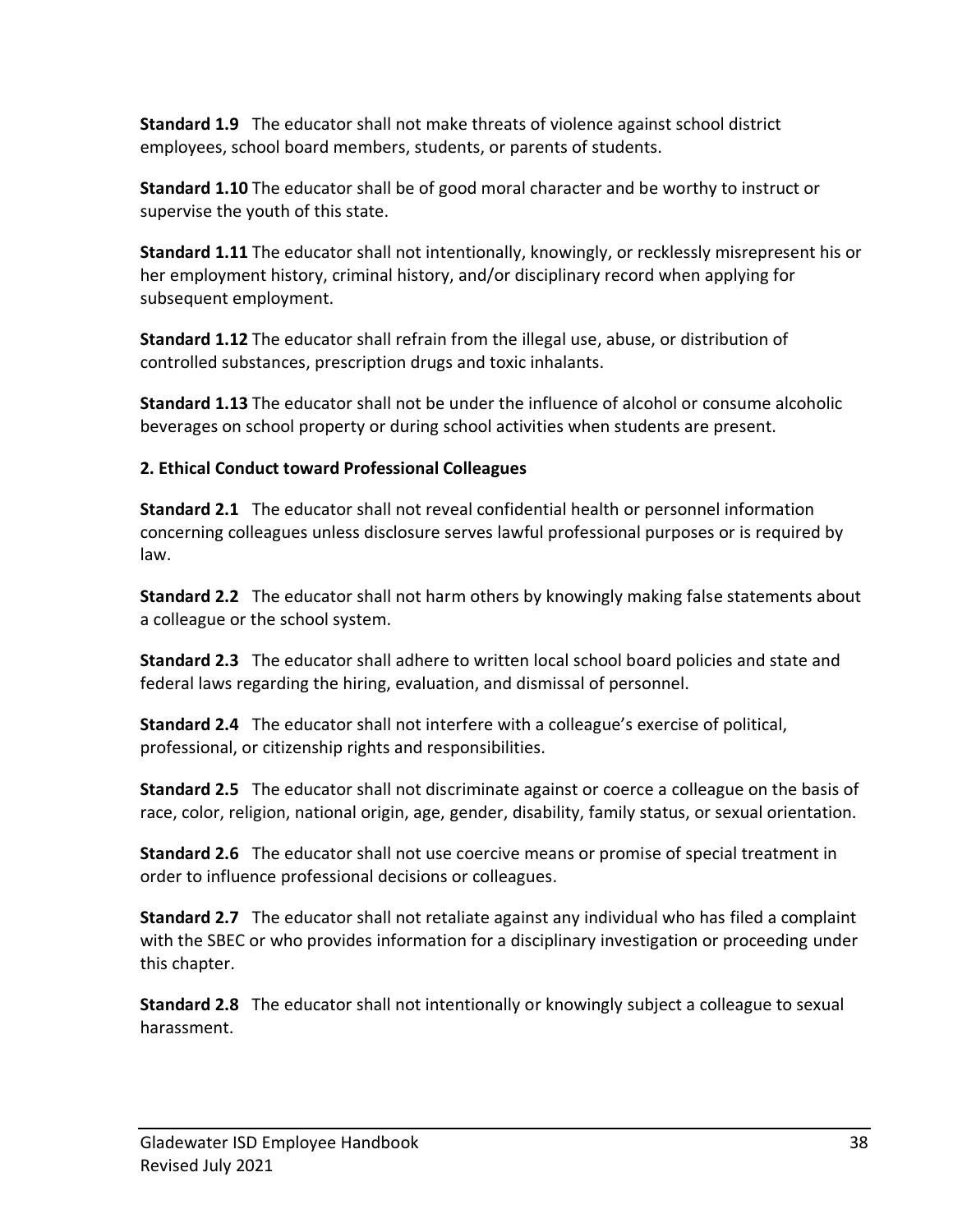#### **3. Ethical Conduct toward Students**

**Standard 3.1** The educator shall not reveal confidential information concerning students unless disclosure serves lawful professional purposes or is required by law.

**Standard 3.2** The educator shall not intentionally, knowingly, or recklessly treat a student or minor in a manner that adversely affects or endangers the learning, physical health, mental health, or safety of the student or minor.

**Standard 3.3** The educator shall not intentionally, knowingly, or recklessly misrepresent facts regarding a student.

**Standard 3.4** The educator shall not exclude a student from participation in a program, deny benefits to a student, or grant an advantage to a student on the basis of race, color, gender, disability, national origin, religion, family status, or sexual orientation.

**Standard 3.5** The educator shall not intentionally, knowingly, or recklessly engage in physical mistreatment, neglect, or abuse of a student or minor.

**Standard 3.6** The educator shall not solicit or engage in sexual conduct or a romantic relationship with a student or minor.

**Standard 3.7** The educator shall not furnish alcohol or illegal/unauthorized drugs to any person under 21 years of age unless the educator is a parent or guardian of that child or knowingly allow any person under 21 years of age unless the educator is a parent or guardian of that child to consume alcohol or illegal/unauthorized drugs in the presence of the educator.

**Standard 3.8** The educator shall maintain appropriate professional educator-student relationships and boundaries based on a reasonably prudent educator standard.

**Standard 3.9** The educator shall refrain from inappropriate communication with a student or minor, including, but not limited to, electronic communication such as cell phone, text messaging, email, instant messaging, blogging, or other social network communication. Factors that may be considered in assessing whether the communication is inappropriate include, but are not limited to:

- (i) the nature, purpose, timing, and amount of the communication;
- (ii) the subject matter of the communication;
- (iii) whether the communication was made openly or the educator attempted to conceal the communication;
- (iv) whether the communication could be reasonably interpreted as soliciting sexual contact or a romantic relationship;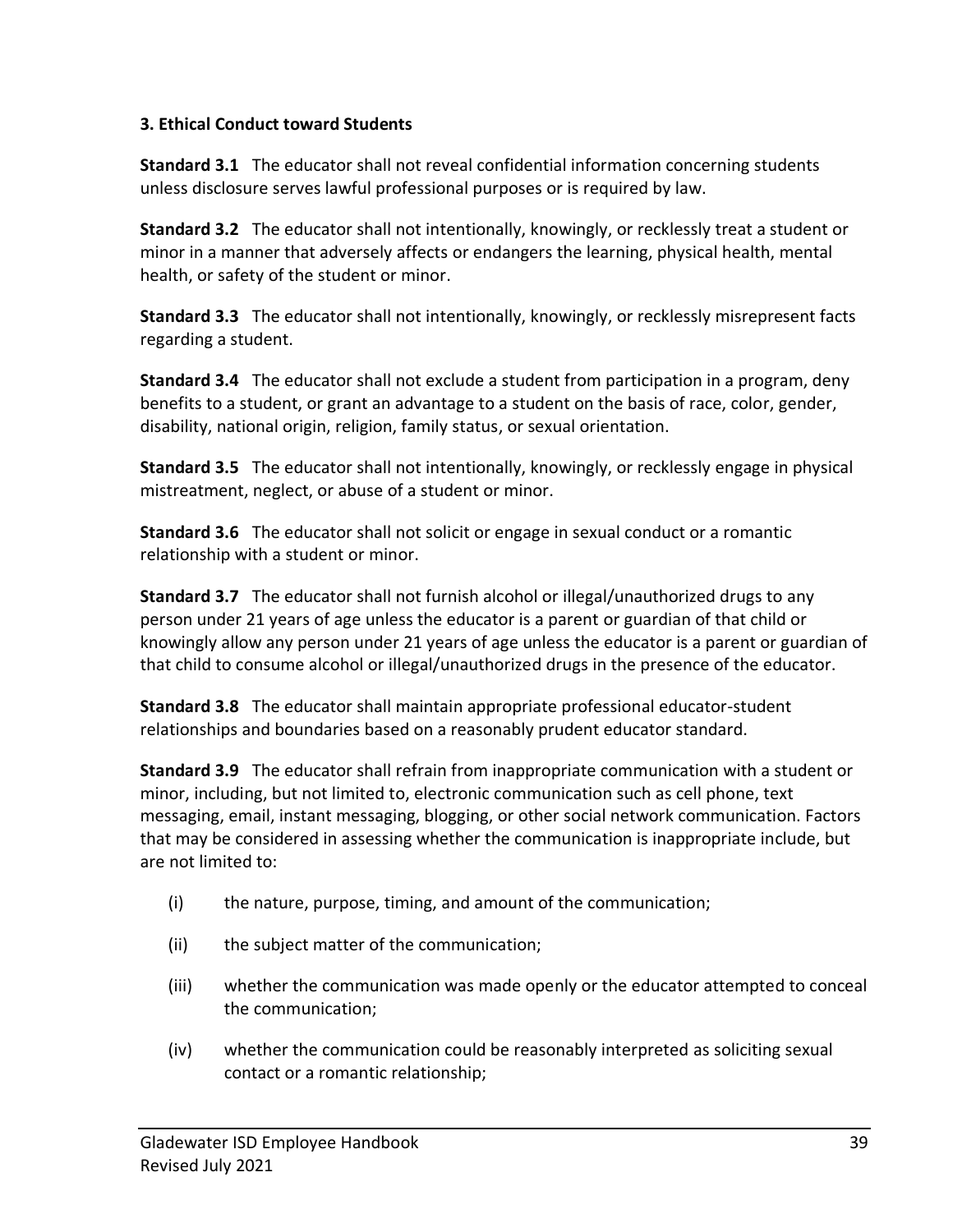- (v) whether the communication was sexually explicit; and
- (vi) whether the communication involved discussion(s) of the physical or sexual attractiveness or the sexual history, activities, preferences, or fantasies of either the educator or the student.

### **Discrimination, Harassment, and Retaliation**

*Policies DH, DIA*

Employees shall not engage in prohibited harassment, including sexual harassment, of other employees, unpaid interns, student teachers, or students. While acting in the course of their employment, employees shall not engage in prohibited harassment of other persons including board members, vendors, contractors, volunteers, or parents. A substantiated charge of harassment will result in disciplinary action.

Individuals who believe they have been discriminated or retaliated against or harassed are encouraged to promptly report such incidents to the campus principal, supervisor, or appropriate district official. If the campus principal, supervisor, or district official is the subject of a complaint, the complaint should be made directly to the superintendent. A complaint against the superintendent may be made directly to the board.

Any district employee who believes that he or she has experienced prohibited conduct based on sex, including sexual harassment, or believes that another employee has experienced such prohibited conduct, should immediately report the alleged acts. The employee may report the alleged acts to his or her supervisor, the campus principal, the Title IX coordinator, or the superintendent. The district's Title IX coordinator's name and contact information is listed in the Equal Employment Opportunity section of this handbook.

The district's policy that includes definitions and procedures for reporting and investigating discrimination, harassment, and retaliation is reprinted below:

#### *http://www.gladewaterisd.com*

### **Harassment of Students**

*Policies DH, DHB, FFG, FFH, FFI*

Sexual and other harassment of students by employees are forms of discrimination and are prohibited by law. Romantic or inappropriate social relationships between students and district employees are prohibited.

Employees who suspect a student may have experienced prohibited harassment are obligated to report their concerns to the campus principal or other appropriate district official. Any district employee who suspects or receives direct or indirect notice that a student or group of students has or may have experienced prohibited conduct based on sex, including sexual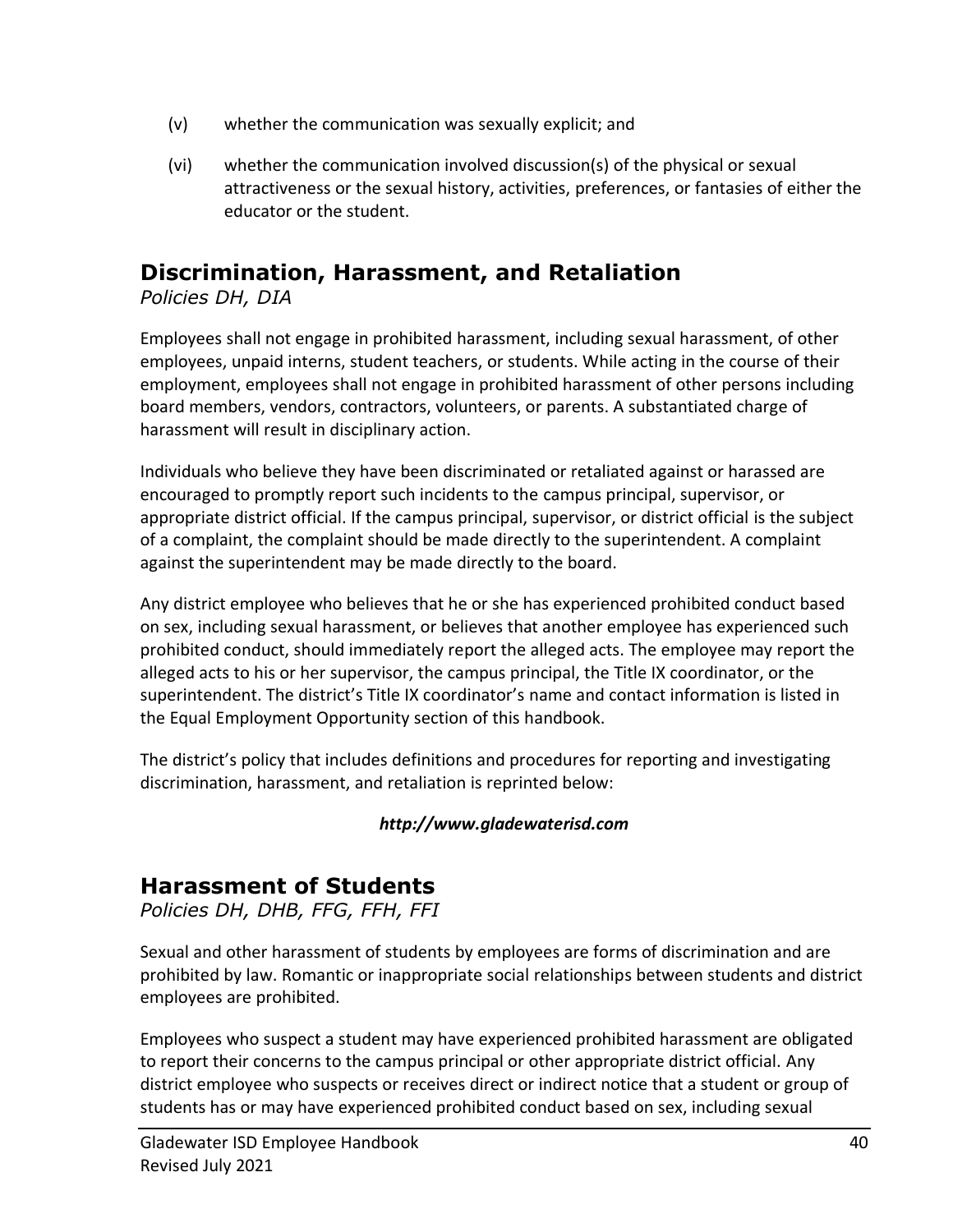harassment, of a student shall immediately notify the district's Title IX coordinator, the ADA/Section 504 coordinator, or superintendent and take any other steps required by district policy.

All allegations of prohibited harassment of a student by an employee or adult will be reported to the student's parents and promptly investigated. An employee who knows of or has reasonable cause to believe that child abuse or neglect occurred child abuse must also report his or her knowledge or suspicion to the appropriate authorities, as required by law. See *Reporting Suspected Child Abuse*, page 41 and *Bullying,* page 63 for additional information.

The district's policy that includes definitions and procedures for reporting and investigating harassment of students is reprinted below:

*http://www.gladewaterisd.com*

### **Reporting Suspected Child Abuse**

*Policies DG, FFG, GRA*

All employees with reasonable cause to believe that a child's physical or mental health or welfare has been adversely affected by abuse or neglect, as defined by Texas Family Code §261.001, are required by state law to make a report to a law enforcement agency, Child Protective Services (CPS), or appropriate state agency (e.g., state agency operating, licensing, certifying, or registering the facility) within 48 hours of the event that led to the suspicion. Alleged abuse or neglect involving a person responsible for the care, custody, or welfare of the child (including a teacher) must be reported to CPS.

Employees are also required to make a report if they have reasonable cause to believe that an adult was a victim of abuse or neglect as a child and they determine in good faith that the disclosure of the information is necessary to protect the health and safety of another child, elderly person, or person with a disability.

Reports to Child Protective Services can be made online at

<https://www.txabusehotline.org/Login/Default.aspx> or to the Texas Abuse Hotline (800-252-5400). State law specifies that an employee may not delegate to or rely on another person or administrator to make the report.

Under state law, any person reporting or assisting in the investigation of reported child abuse or neglect is immune from liability unless the report is made in bad faith or with malicious intent. In addition, the district is prohibited from taking an adverse employment action against a certified or licensed professional who, in good faith, reports child abuse or neglect or who participates in an investigation regarding an allegation of child abuse or neglect.

An employee's failure to make the required report may result in prosecution as a Class A misdemeanor. The offense of failure to report by a professional may be a state jail felony if it is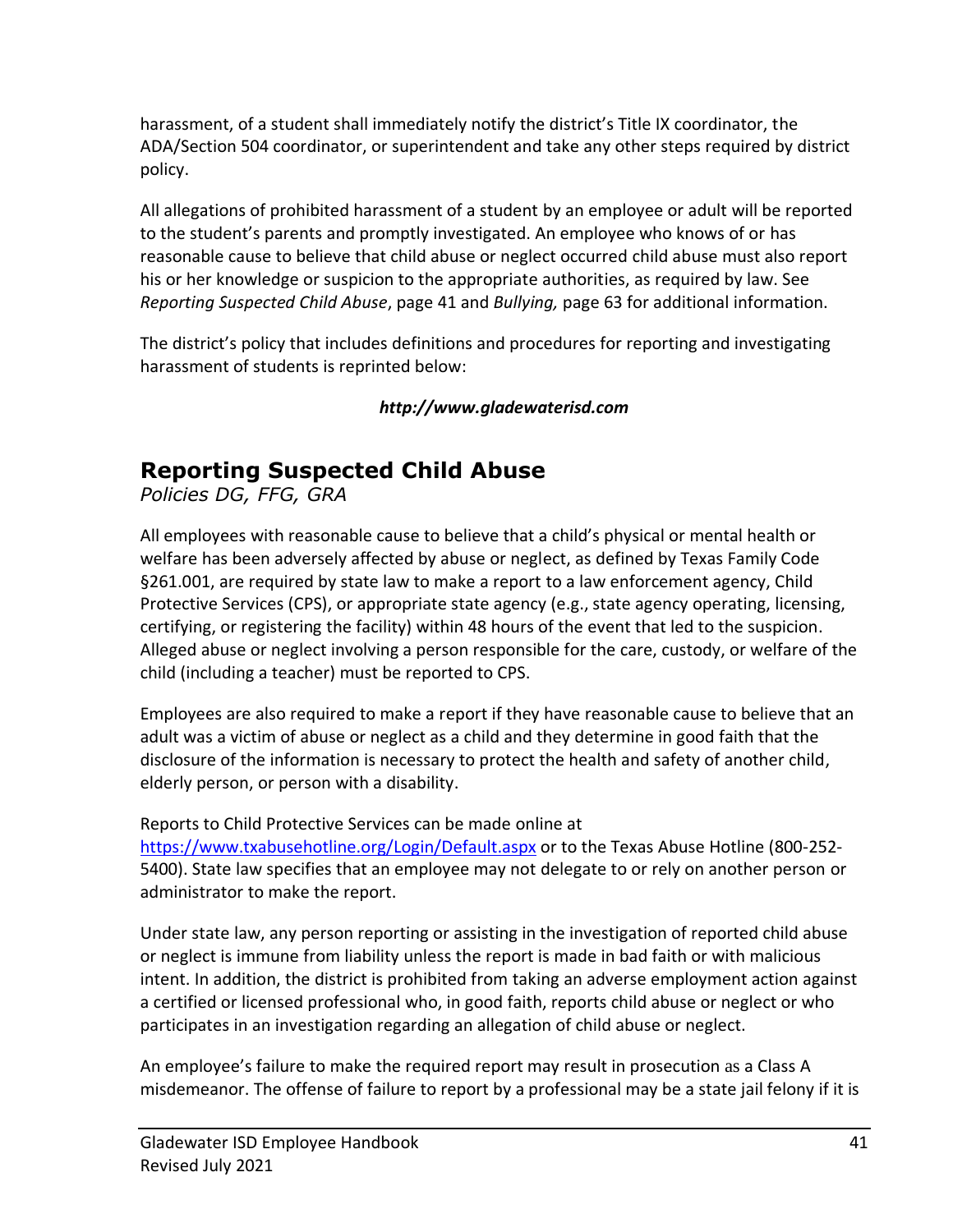shown the individual intended to conceal the abuse or neglect. In addition, a certified employee's failure to report may result in disciplinary procedures by SBEC for a violation of the Texas Educators' Code of Ethics.

Employees who suspect that a student has been or may be abused or neglected should also report their concerns to the campus principal. This includes students with disabilities who are no longer minors. Employees are not required to report their concern to the principal before making a report to the appropriate agency.

Reporting the concern to the principal does not relieve the employee of the requirement to report it to the appropriate state agency. In addition, employees must cooperate with investigators of child abuse and neglect. Interference with a child abuse investigation by denying an interviewer's request to interview a student at school or requiring the presence of a parent or school administrator against the desires of the duly authorized investigator is prohibited.

### **Sexual Abuse and Maltreatment of Children**

The district has established a plan for addressing sexual abuse and other maltreatment of children, which may be accessed at www.gladewaterisd.com. As an employee, it is important for you to be aware of warning signs that could indicate a child may have been or is being sexually abused or maltreated. Sexual abuse in the Texas Family Code is defined as any sexual conduct harmful to a child's mental, emotional, or physical welfare as well as a failure to make a reasonable effort to prevent sexual conduct with a child. Maltreatment is defined as abuse or neglect. Anyone who has reasonable cause to believe that a child has been or may be abused or neglected has a legal responsibility under state law for reporting the suspected abuse or neglect following the procedures described above in *Reporting Suspected Child Abuse*.

### **Reporting Crime**

*Policy DG*

The Texas Whistleblower Act protects district employees who make good faith reports of violations of law by the district to an appropriate law enforcement authority. The district is prohibited from suspending, terminating the employment of, or taking other adverse personnel action against, an employee who makes a report under the Act. State law also provides employees with the right to report a crime witnessed at the school to any peace officer with authority to investigate the crime.

### **Scope and Sequence**

*Policy DG*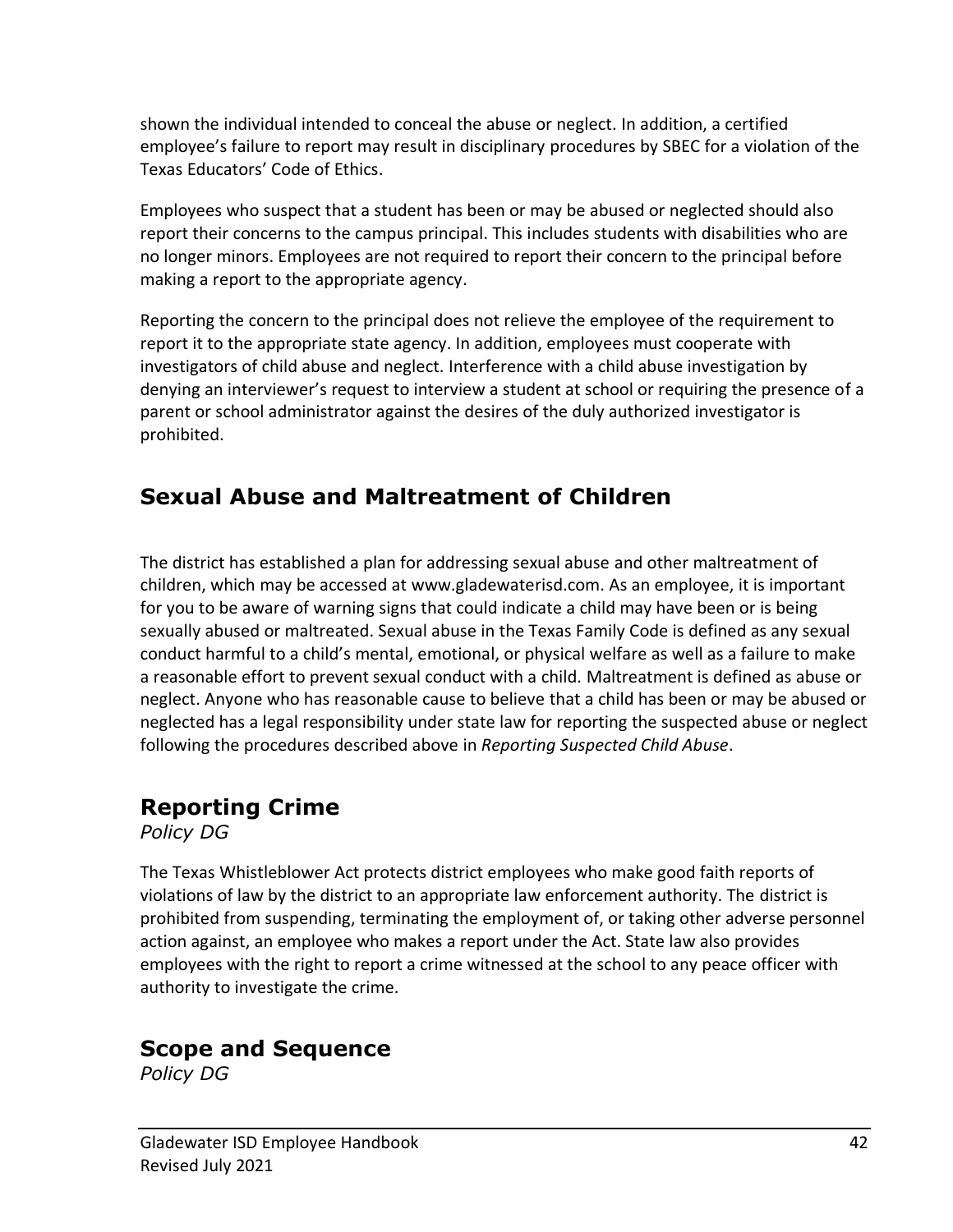If a teacher determines that students need more or less time in a specific area to demonstrate proficiency in the Texas Essential Knowledge and Skills (TEKS) for that subject and grade level, the district will not penalize the teacher for not following the district's scope and sequence.

The district may take appropriate action if a teacher does not follow the district's scope and sequence based on documented evidence of a deficiency in classroom instruction. This documentation can be obtained through observation or substantiated and documented thirdparty information.

## **Technology Resources**

*Policy CQ*

The district's technology resources, including its networks, computer systems, email accounts, devices connected to its networks, and all district-owned devices used on or off school property, are primarily for administrative and instructional purposes. Limited personal use is permitted if the use:

- Imposes no tangible cost to the district.
- Does not unduly burden the district's technology resources.
- Has no adverse effect on job performance or on a student's academic performance.

Electronic mail transmissions and other use of the technology resources are not confidential and can be monitored at any time to ensure appropriate use.

Employees are required to abide by the provisions of the district's acceptable use agreement and administrative procedures. Failure to do so can result in suspension of access or termination of privileges and may lead to disciplinary and legal action. Employees with questions about computer use and data management can contact Avon Bateman (ext. 481).

### **Personal Use of Electronic Communications**

*Policy CQ, DH*

Electronic communications include all forms of social media, such as text messaging, instant messaging, electronic mail (email), web logs (blogs), wikis, electronic forums (chat rooms), video-sharing websites (e.g., YouTube), editorial comments posted on the Internet, and social network sites (e.g., Facebook, Twitter, LinkedIn, Instagram). Electronic communications also include all forms of telecommunication such as landlines, cell phones, and web-based applications.

As role models for the district's students, employees are responsible for their public conduct even when they are not acting as district employees. Employees will be held to the same professional standards in their public use of electronic communications as they are for any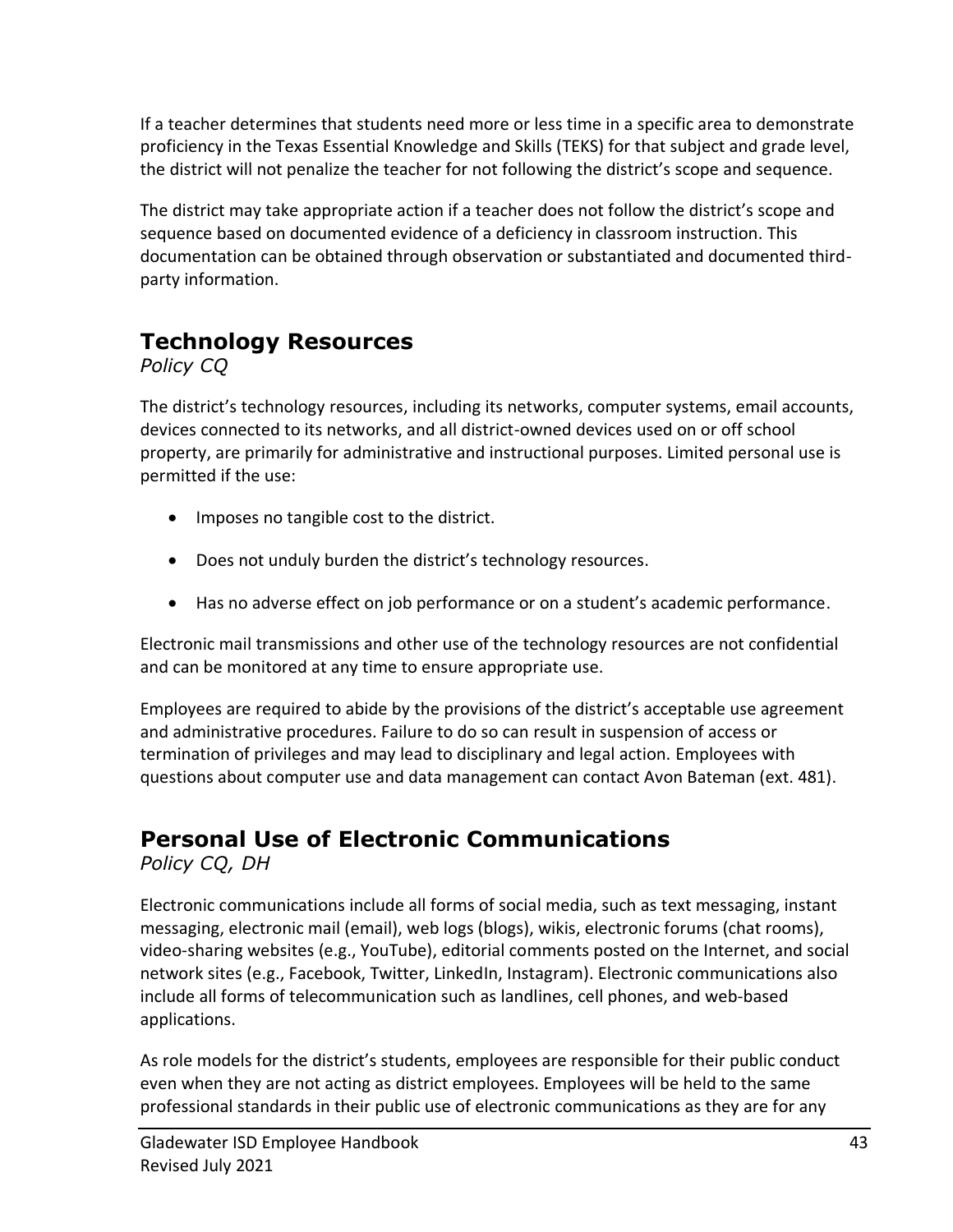other public conduct. If an employee's use of electronic communications interferes with the employee's ability to effectively perform his or her job duties, the employee is subject to disciplinary action, up to and including termination of employment. If an employee wishes to use a social network site or similar media for personal purposes, the employee is responsible for the content on the employee's page, including content added by the employee, the employee's friends, or members of the public who can access the employee's page, and for web links on the employee's page. The employee is also responsible for maintaining privacy settings appropriate to the content.

An employee who uses electronic communications for personal purposes shall observe the following:

- The employee may not set up or update the employee's personal social network page(s) using the district's computers, network, or equipment.
- The employee shall limit use of personal electronic communication devices to send or receive calls, text messages, pictures, and videos to breaks, meal times, and before and after scheduled work hours, unless there is an emergency or the use is authorized by a supervisor to conduct district business.
- The employee shall not use the district's logo or other copyrighted material of the district without express written consent.
- An employee may not share or post, in any format, information, videos, or pictures obtained while on duty or on district business unless the employee first obtains written approval from the employee's immediate supervisor. Employees should be cognizant that they have access to information and images that, if transmitted to the public, could violate privacy concerns.
- The employee continues to be subject to applicable state and federal laws, local policies, administrative regulations, and the Texas Educators' Code of Ethics, even when communicating regarding personal and private matters, regardless of whether the employee is using private or public equipment, on or off campus. These restrictions include:
	- o Confidentiality of student records. [See Policy FL]
	- $\circ$  Confidentiality of health or personnel information concerning colleagues, unless disclosure serves lawful professional purposes or is required by law. [See DH (EXHIBIT)]
	- o Confidentiality of district records, including educator evaluations and private email addresses. [See Policy GBA]
	- o Copyright law [See Policy CY]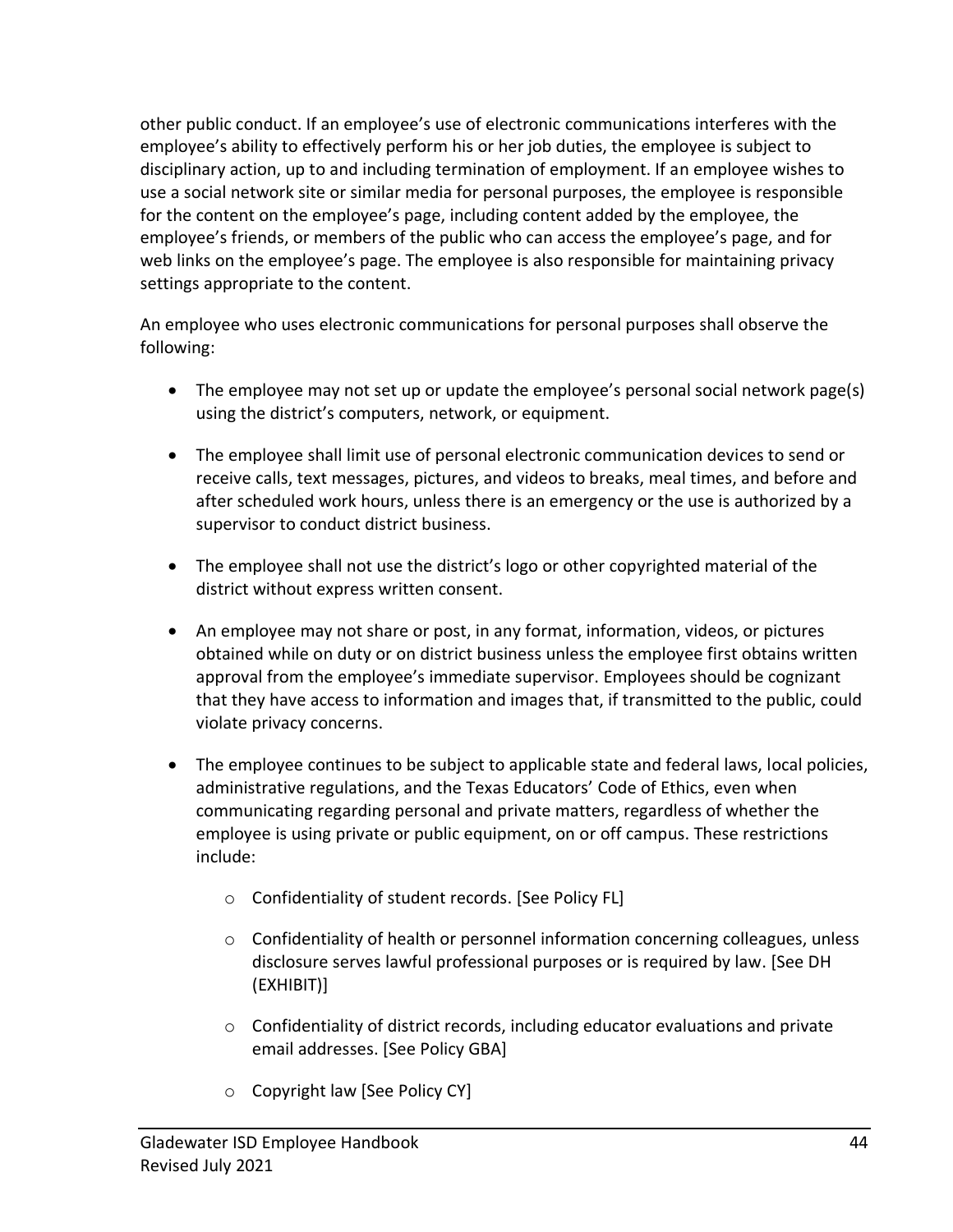$\circ$  Prohibition against harming others by knowingly making false statements about a colleague or the school system. [See DH (EXHIBIT)]

See *Electronic Communications between Employees, Students, and Parents,* below, for regulations on employee communication with students through electronic media.

### **Electronic Communications between Employees, Students, and Parents**

*Policy DH*

A certified or licensed employee, or any other employee designated in writing by the superintendent or a campus principal, may use electronic communications with students who are currently enrolled in the district. The employee must comply with the provisions outlined below. Electronic communications between all other employees and students who are enrolled in the district are prohibited. Employees are not required to provide students with their personal phone number or email address.

An employee is not subject to the provisions regarding electronic communications with a student to the extent the employee has a social or family relationship with a student. For example, an employee may have a relationship with a niece or nephew, a student who is the child of an adult friend, a student who is a friend of the employee's child, or a member or participant in the same civic, social, recreational, or religious organization. An employee who claims an exception based on a social relationship shall provide written consent from the student's parent. The written consent shall include an acknowledgement by the parent that:

- The employee has provided the parent with a copy of this protocol;
- The employee and the student have a social relationship outside of school;
- The parent understands that the employee's communications with the student are excepted from district regulation; and
- The parent is solely responsible for monitoring electronic communications between the employee and the student.

The following definitions apply for the use of electronic media with students:

• *Electronic communications* means any communication facilitated by the use of any electronic device, including a telephone, cellular telephone, computer, computer network, personal data assistant, or pager. The term includes email, text messages, instant messages, and any communication made through an Internet website, including a social media website or a social networking website.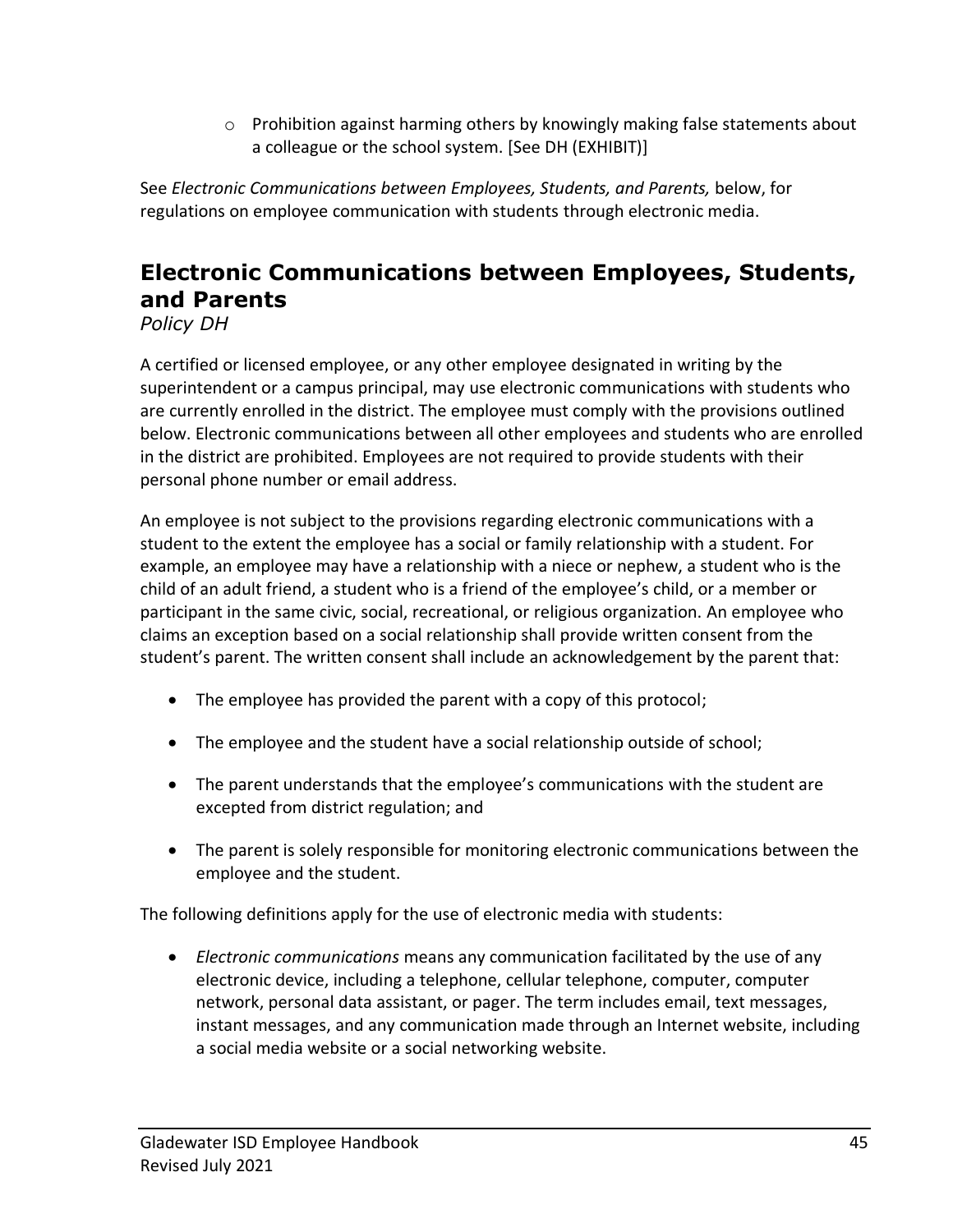- *Communicate* means to convey information and includes a one-way communication as well as a dialogue between two or more people. A public communication by an employee that is not targeted at students (e.g., a posting on the employee's personal social network page or a blog) is not a *communication*: however, the employee may be subject to district regulations on personal electronic communications. See *Personal Use of Electronic Media*, above. Unsolicited contact from a student through electronic means is not a *communication*.
- *Certified or licensed employee* means a person employed in a position requiring SBEC certification or a professional license, and whose job duties may require the employee to communicate electronically with students. The term includes classroom teachers, counselors, principals, librarians, paraprofessionals, nurses, educational diagnosticians, licensed therapists, and athletic trainers.

An employee who communicates electronically with students shall observe the following:

- The employee is prohibited from knowingly communicating with students using any form of electronic communications, including mobile and web applications, that are not provided or accessible by the district unless a specific exception is noted below.
- Only a teacher, trainer, or other employee who has an extracurricular duty may use text messaging, and then only to communicate with students who participate in the extracurricular activity over which the employee has responsibility. An employee who communicates with a student using text messaging shall comply with the following protocol:
	- $\circ$  The employee shall include at least one of the student's parents or guardians as a recipient on each text message to the student so that the student and parent receive the same message;
	- o The employee shall include his or her immediate supervisor as a recipient on each text message to the student so that the student and supervisor receive the same message; or
	- $\circ$  For each text message addressed to one or more students, the employee shall send a copy of the text message to the employee's district email address.
- The employee shall limit communications to matters within the scope of the employee's professional responsibilities (e.g., for classroom teachers, matters relating to class work, homework, and tests; for an employee with an extracurricular duty, matters relating to the extracurricular activity).
- The employee is prohibited from knowingly communicating with students through a personal social network page; the employee must create a separate social network page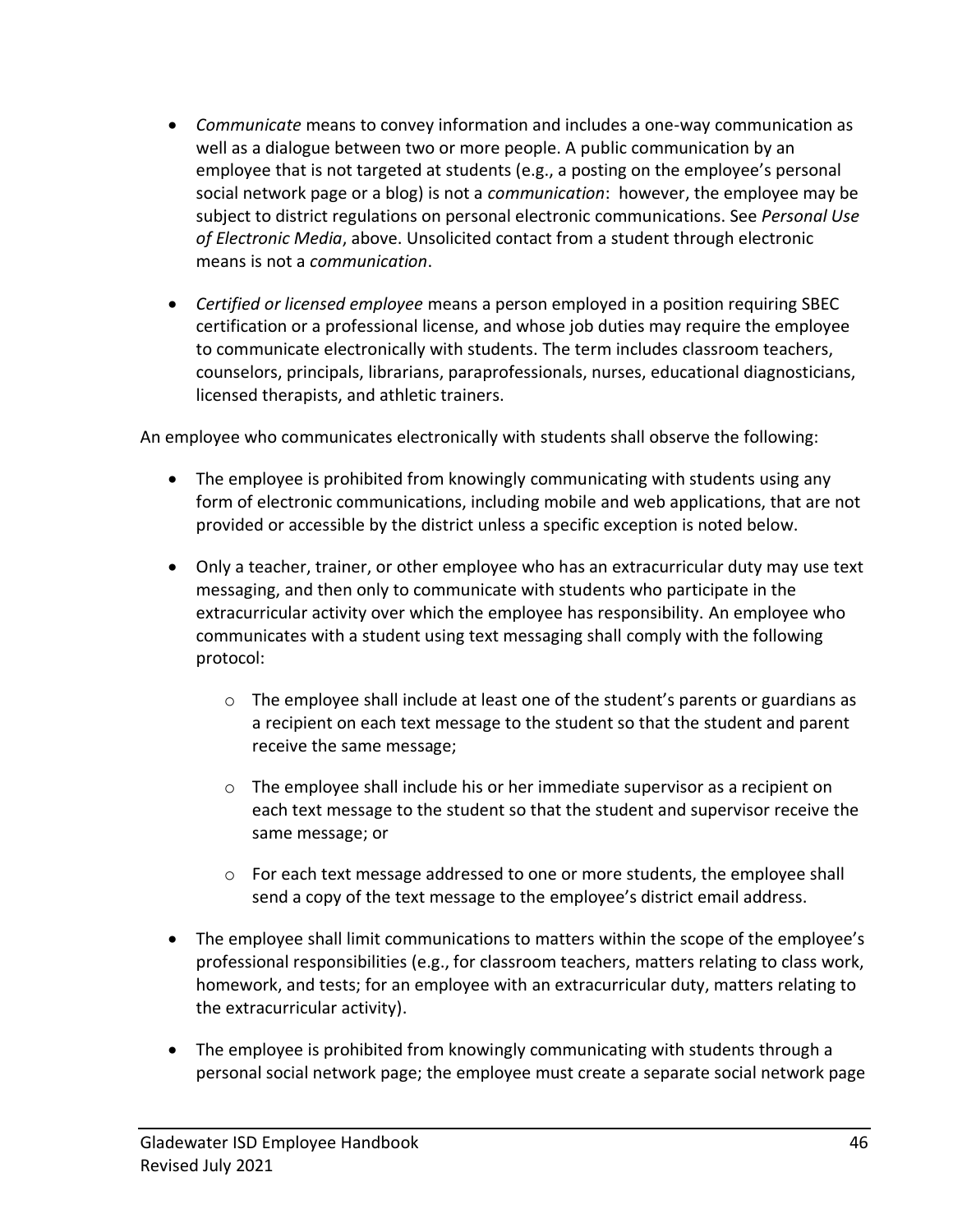("professional page") for the purpose of communicating with students. The employee must enable administration and parents to access the employee's professional page.

- The employee shall not communicate directly with any student between the hours of 9:00 p.m. and 6:00 a.m. An employee may, however, make public posts to a social network site, blog, or similar application at any time.
- The employee does not have a right to privacy with respect to communications with students and parents.
- The employee continues to be subject to applicable state and federal laws, local policies, administrative regulations, and the Texas Educators' Code of Ethics including:
	- $\circ$  Compliance with the Public Information Act and the Family Educational Rights and Privacy Act (FERPA), including retention and confidentiality of student records. [See Policies CPC and FL]
	- o Copyright law [Policy CY]
	- $\circ$  Prohibitions against soliciting or engaging in sexual conduct or a romantic relationship with a student. [See Policy DH]
- Upon request from administration, an employee will provide the phone number(s), social network site(s), or other information regarding the method(s) of electronic media the employee uses to communicate with one or more currently-enrolled students.
- Upon written request from a parent or student, the employee shall discontinue communicating with the student through email, text messaging, instant messaging, or any other form of one-to-one communication.
- An employee may request an exception from one or more of the limitations above by submitting a written request to his or her immediate supervisor.
- All staff are required to use school email accounts for all electronic communications with parents. Communication about school issues through personal email accounts or text messages are not allowed as they cannot be preserved in accordance with the district's record retention policy.
- An employee shall notify his or supervisor in writing within one business day if a student engages in an improper electronic communication with the employee. The employee should describe the form and content of the electronic communication.

### **Public Information on Private Devices**

*Policy DH*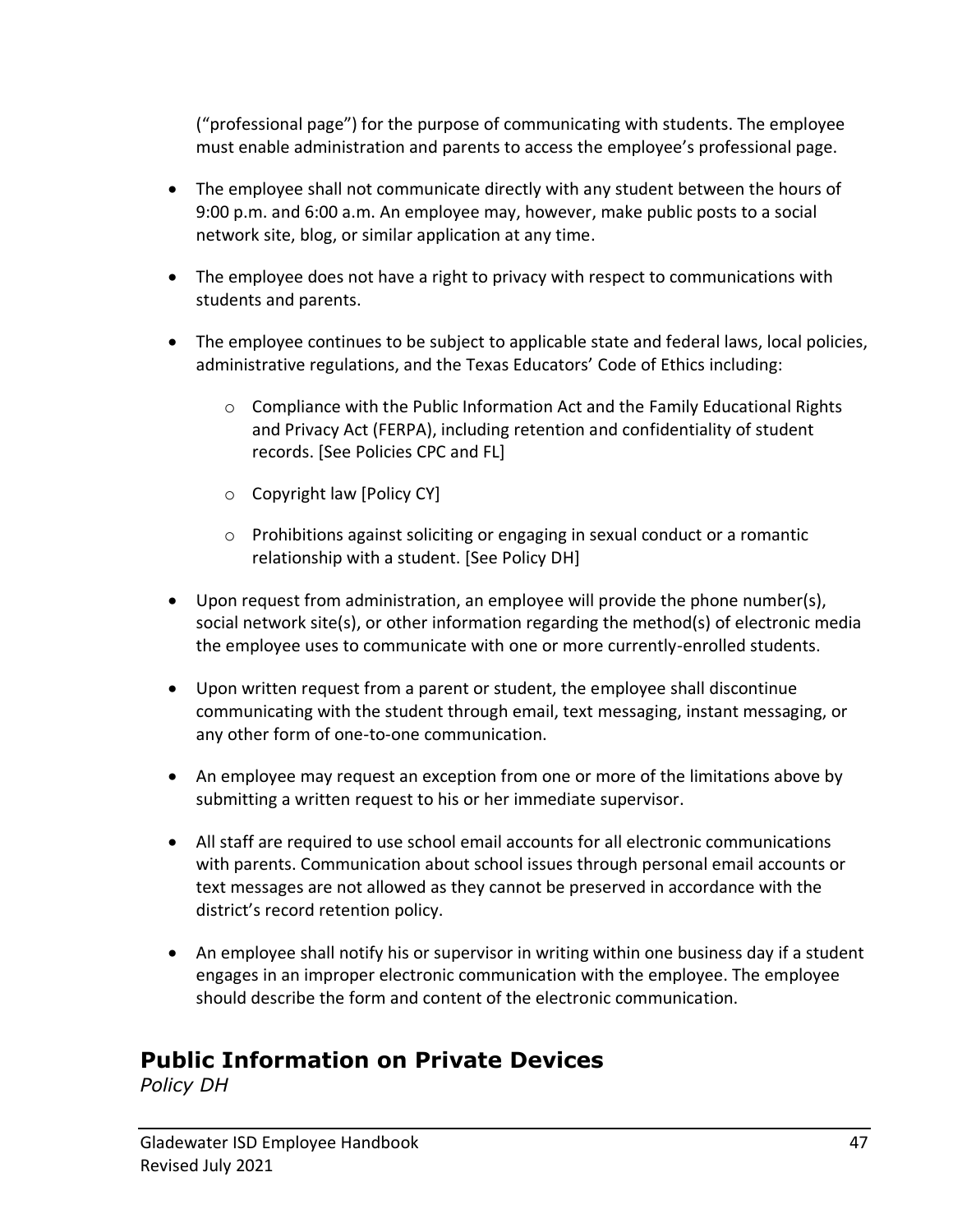Employees should not maintain district information on privately owned devices. Any district information must be forwarded or transferred to the district to be preserved. The district will take reasonable efforts to obtain public information in compliance with the Public Information Act. Reasonable efforts may include:

- Verbal or written directive
- Remote access to district-owned devices and services

### **Criminal History Background Checks**

*Policy DBAA*

Employees may be subject to a review of their criminal history record information at any time during employment. National criminal history checks based on an individual's fingerprints, photo, and other identification will be conducted on certain employees and entered into the Texas Department of Public Safety (DPS) Clearinghouse. This database provides the district and SBEC with access to an employee's current national criminal history and updates to the employee's subsequent criminal history.

### **Employee Arrests and Convictions**

*Policy DH*

An employee must notify his or her principal or immediate supervisor within three calendar days of any arrest, indictment, conviction, no contest or guilty plea, or other adjudication of any felony, and any of the other offenses listed below:

- Crimes involving school property or funds
- Crimes involving attempt by fraudulent or unauthorized means to obtain or alter any certificate or permit that would entitle any person to hold or obtain a position as an educator
- Crimes that occur wholly or in part on school property or at a school-sponsored activity
- Crimes involving moral turpitude

Moral turpitude includes the following:

- Dishonesty
- Fraud
- Deceit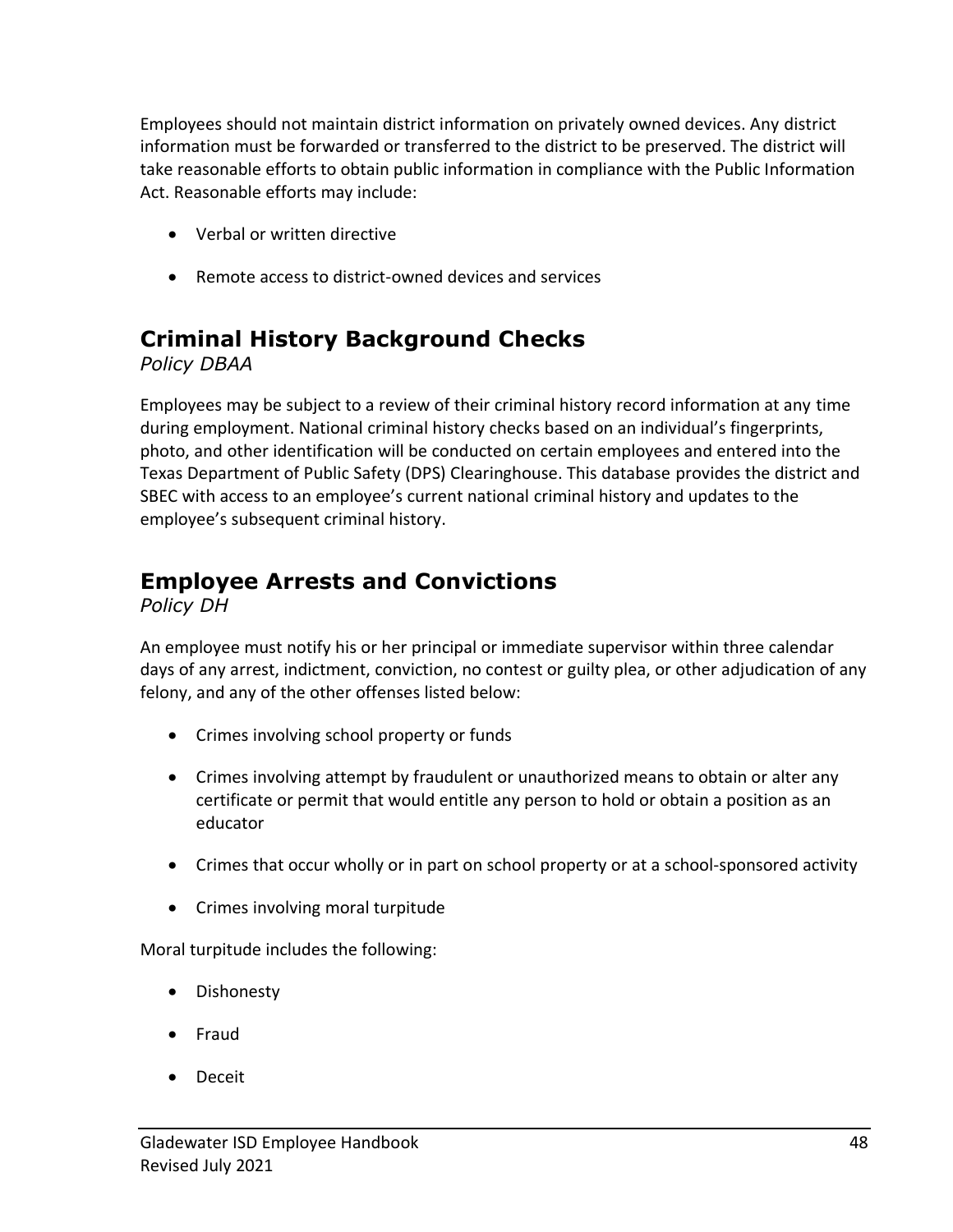- Theft
- Misrepresentation
- Deliberate violence
- Base, vile, or depraved acts that are intended to arouse or gratify the sexual desire of the actor
- Crimes involving any felony possession or conspiracy to possess, or any misdemeanor or felony transfer, sale, distribution, or conspiracy to transfer, sell, or distribute any controlled substance
- Felonies involving driving while intoxicated (DWI)
- Acts constituting abuse or neglect under the Texas Family Code.

If an educator is arrested or criminally charged, the superintendent is also required to report the educator's criminal history to the Division of Investigations at TEA.

### **Alcohol and Drug-Abuse Prevention**

*Policy DH*

Gladewater ISD is committed to maintaining an alcohol- and drug-free environment and will not tolerate the use of alcohol and illegal drugs in the workplace and at school-related or schoolsanctioned activities on or off school property. Employees who use or are under the influence of alcohol or illegal drugs as defined by the Texas Controlled Substances Act during working hours may be dismissed. The district's policy regarding employee drug use follows:

#### *http://www.gladewaterisd.com*

### **Tobacco Products and E-Cigarette Use**

*Policies DH, FNCD, GKA*

State law prohibits smoking, using tobacco products, or e-cigarettes on all district-owned property and at school-related or school-sanctioned activities, on or off school property. This includes all buildings, playground areas, parking facilities, and facilities used for athletics and other activities. Drivers of district-owned vehicles are prohibited from smoking, using tobacco products, or e-cigarettes while inside the vehicle. Notices stating that smoking is prohibited by law and punishable by a fine are displayed in prominent places in all school buildings.

### **Fraud and Financial Impropriety**

*Policy CAA*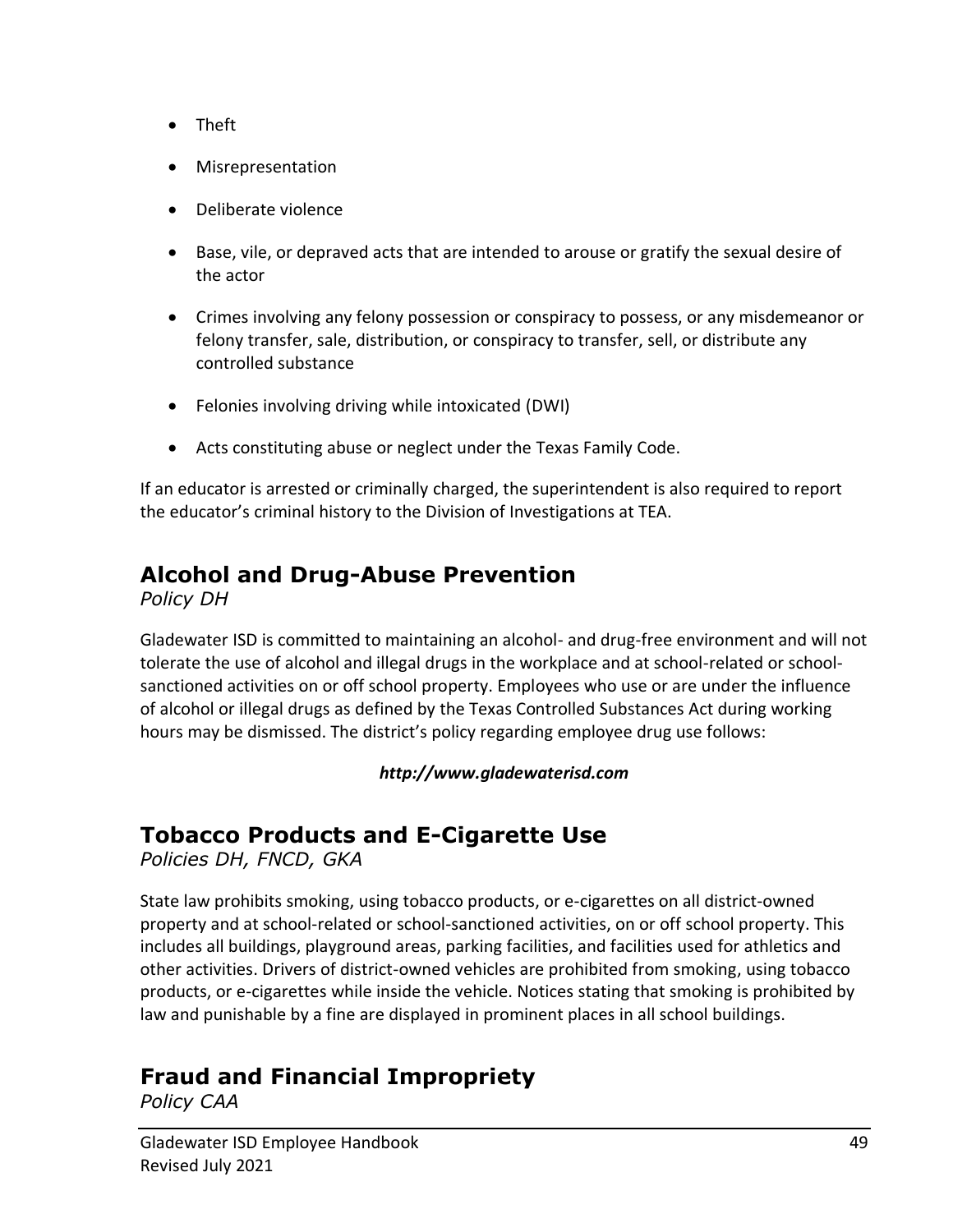All employees should act with integrity and diligence in duties involving the district's financial resources. The district prohibits fraud and financial impropriety, as defined below. Fraud and financial impropriety include the following:

- Forgery or unauthorized alteration of any document or account belonging to the district
- Forgery or unauthorized alteration of a check, bank draft, or any other financial document
- Misappropriation of funds, securities, supplies, or other district assets including employee time
- Impropriety in the handling of money or reporting of district financial transactions
- Profiteering as a result of insider knowledge of district information or activities
- Unauthorized disclosure of confidential or proprietary information to outside parties
- Unauthorized disclosure of investment activities engaged in or contemplated by the district
- Accepting or seeking anything of material value from contractors, vendors, or other persons providing services or materials to the district, except as otherwise permitted by law or district policy
- Inappropriately destroying, removing, or using records, furniture, fixtures, or equipment
- Failing to provide financial records required by federal, state, or local entities
- Failure to disclose conflicts of interest as required by law or district policy
- Any other dishonest act regarding the finances of the district
- Failure to comply with requirements imposed by law, the awarding agency, or a passthrough entity for state and federal awards

### **Conflict of Interest**

*Policy CB, DBD*

Employees are required to disclose in writing to the district any situation that creates a potential conflict of interest with proper discharge of assigned duties and responsibilities or creates a potential conflict of interest with the best interests of the district. This includes the following:

• A personal financial interest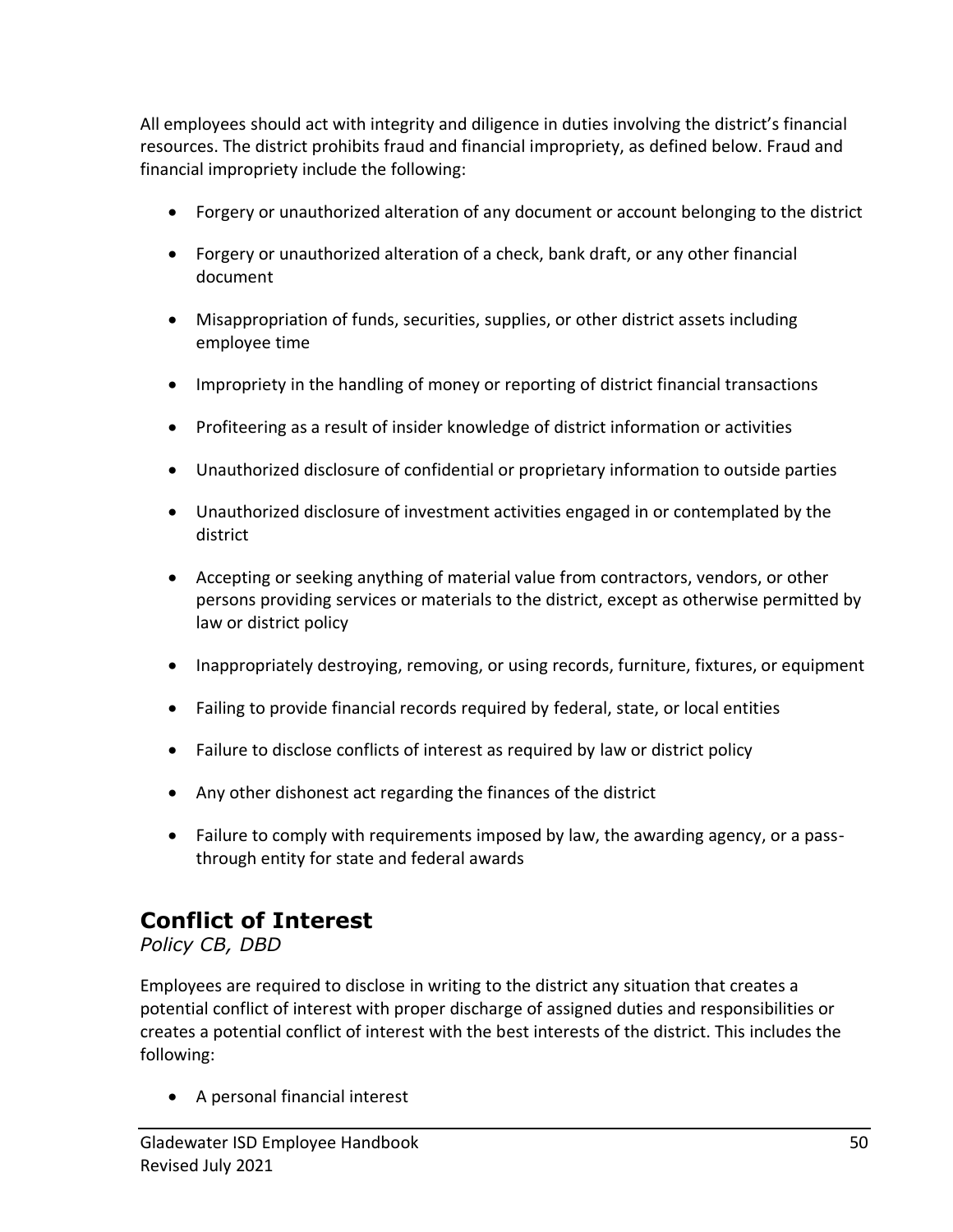- A business interest
- Any other obligation or relationship
- Non-school employment

Employees should contact their supervisor for additional information.

### **Gifts and Favors**

*Policy DBD*

Employees may not accept gifts or favors that could influence, or be construed to influence, the employee's discharge of assigned duties. The acceptance of a gift, favor, or service by an administrator or teacher that might reasonably tend to influence the selection of textbooks, electronic textbooks, instructional materials or technological equipment may result in prosecution of a Class B misdemeanor offense. This does not include staff development, teacher training, or instructional materials such as maps or worksheets that convey information to students or contribute to the learning process.

### **Copyrighted Materials**

*Policy CY*

Employees are expected to comply with the provisions of federal copyright law relating to the unauthorized use, reproduction, distribution, performance, or display of copyrighted materials (i.e., printed material, videos, computer data and programs, etc.). Electronic media, including motion pictures and other audiovisual works, are to be used in the classroom for instructional purposes only. Duplication or backup of computer programs and data must be made within the provisions of the purchase agreement.

### **Associations and Political Activities**

*Policy DGA*

The district will not directly or indirectly discourage employees from participating in political affairs or require any employee to join any group, club, committee, organization, or association. Employees may join or refuse to join any professional association or organization.

An individual's employment will not be affected by membership or a decision not to be a member of any employee organization that exists for the purpose of dealing with employers concerning grievances, labor disputes, wages, rates of pay, hours of employment, or conditions of work. Use of district resources including work time for political activities is prohibited.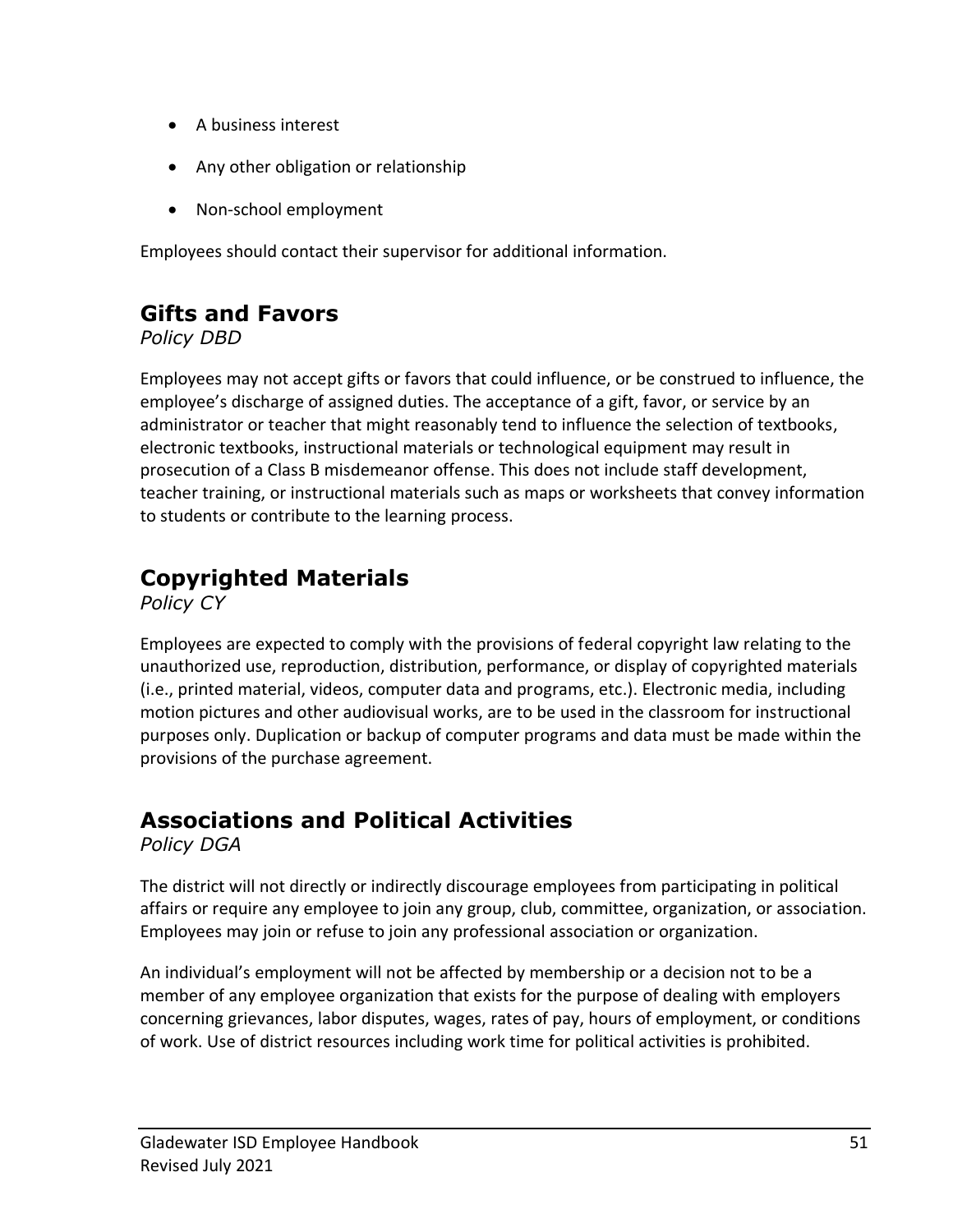The district encourages personal participation in the political process, including voting. Employees who need to be absent from work to vote during the early voting period or on election day must communicate with their immediate supervisor prior to the absence.

### **Charitable Contributions**

*Policy DG*

The Board or any employee may not directly or indirectly require or coerce an employee to make a contribution to a charitable organization or in response to a fundraiser. Employees cannot be required to attend a meeting called for the purpose of soliciting charitable contributions. In addition, the Board or any employee may not directly or indirectly require or coerce an employee to refrain from making a contribution to a charitable organization or in response to a fundraiser or attending a meeting called for the purpose of soliciting charitable contributions.

### **Safety**

#### *Policy CK series*

The district has developed and promotes a comprehensive program to ensure the safety of its employees, students, and visitors. The safety program includes guidelines and procedures for responding to emergencies and activities to help reduce the frequency of accidents and injuries. See Emergencies on page 55 for additional information.

To prevent or minimize injuries to employees, coworkers, and students and to protect and conserve district equipment, employees must comply with the following requirements:

- Observe all safety rules.
- Keep work areas clean and orderly at all times.
- Immediately report all accidents to their supervisor.
- Operate only equipment or machines for which they have training and authorization.

While driving on district business, employees are required to abide by all state and local traffic laws. Employees driving on district business are prohibited from texting and using other electronic devices that require both visual and manual attention while the vehicle is in motion. Employees will exercise care and sound judgment on whether to use hands-free technology while the vehicle is in motion.

Employees with questions or concerns relating to safety programs and issues can contact Dr. Clark, Superintendent (903-845-6991).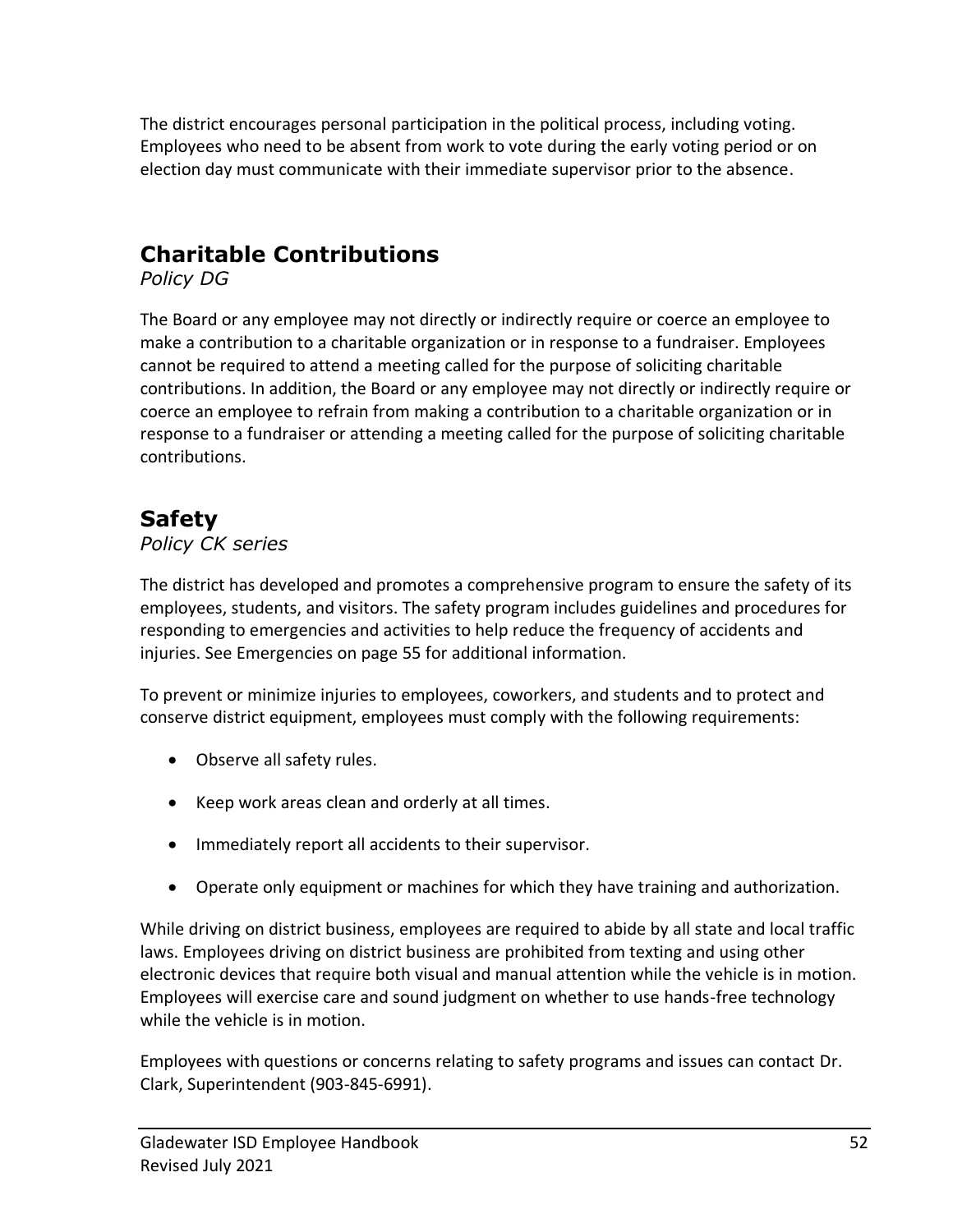### **Possession of Firearms and Weapons**

*Policies DH, FNCG, GKA*

Employees, visitors, and students, including those with a license to carry a handgun, are prohibited from bringing firearms, knives, clubs, or other prohibited weapons onto school premises (i.e., building or portion of a building) or any grounds or building where a schoolsponsored activity takes place. A person, including an employee, who holds a license to carry a handgun may transport or store a handgun or other firearm or ammunition in a locked vehicle in a parking lot, garage, or other district provided parking area, provided the handgun or firearm or ammunition is properly stored, and not in plain view. To ensure the safety of all persons, employees who observe or suspect a violation of the district's weapons policy should report it to their supervisor or call the district police immediately.

### **Visitors in the Workplace**

*Policy GKC*

All visitors are expected to enter any district facility through the main entrance and sign in or report to the building's main office. Authorized visitors will receive directions or be escorted to their destination. Employees who observe an unauthorized individual on the district premises should immediately direct him or her to the building office or contact the administrator in charge.

### **Asbestos Management Plan**

*Policy CKA*

The district is committed to providing a safe environment for employees. An accredited management planner has developed an asbestos management plan for each school. A copy of the district's management plan is kept in the Director of Maintenance office and is available for inspection during normal business hours.

### **Pest Control Treatment**

*Policies CLB, DI*

Employees are prohibited from applying any pesticide or herbicide without appropriate training and prior approval of the integrated pest management (IPM) coordinator. Any application of pesticide or herbicide must be done in a manner prescribed by law and the district's integrated pest management program.

Notices of planned pest control treatment will be posted in a district building 48 hours before the treatment begins. Notices are generally located on the front of the building. In addition, individual employees may request in writing to be notified of pesticide applications. An employee who requests individualized notice will be notified by telephone, written, or electric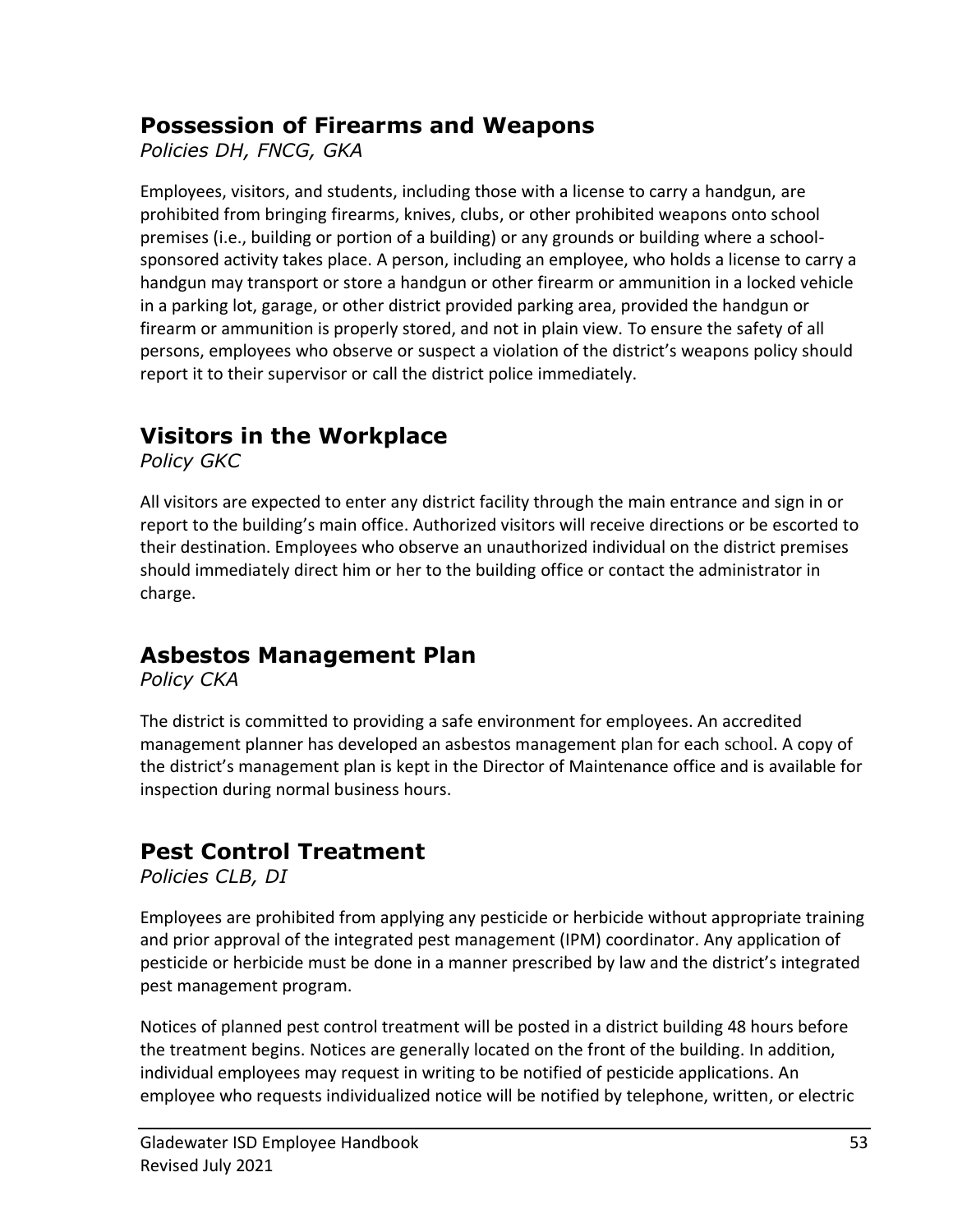means. Pest control information sheets are available from campus principals or facility managers upon request.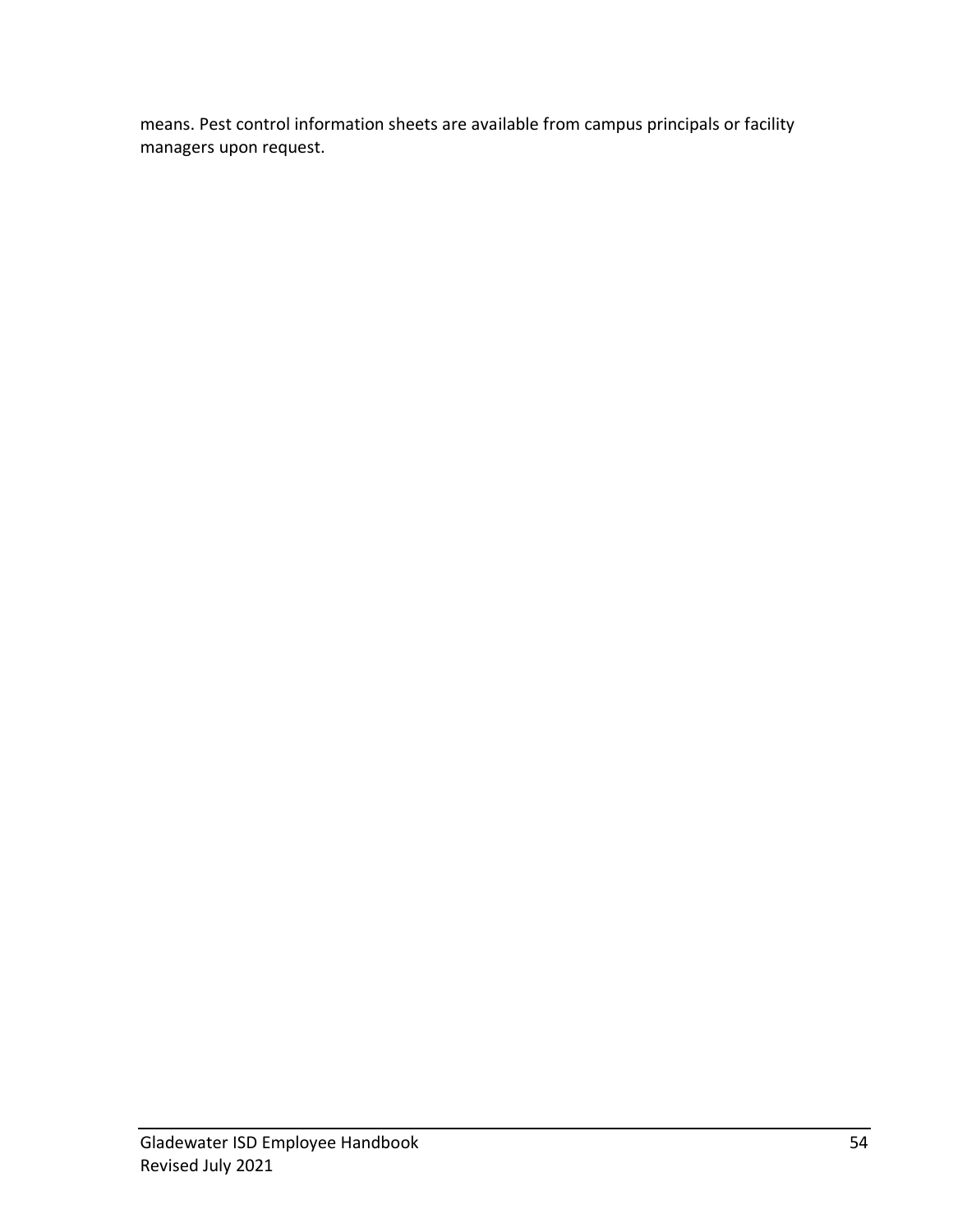## **General Procedures**

### **Emergency School Closing**

The district may close schools because of severe weather, epidemics, or other emergency conditions. When such conditions exist, the Superintendent will make the official decision concerning the closing of the district's facilities. When it becomes necessary to open late, to release students early, or to cancel school, district officials will post a notice on the district's website and notify the following radio and television stations:

*[http://www.gladewaterisd.com,](http://www.gladewaterisd.com/) Blackboard Connect, KNUE, KYKX, Channel 7, Channel 19, Channel 51, Channel 56*

### **Emergencies**

*Policies CKC, CKD*

All employees should be familiar with the safety procedures for responding to emergencies, including a medical emergency. Employees should locate evacuation diagrams posted in their work areas and be familiar with shelter in place, lockout, and lockdown procedures. Emergency drills will be conducted to familiarize employees and students with safety and evacuation procedures. Each campus is equipped with an automatic external defibrillator. Fire extinguishers are located throughout all district buildings. Employees should know the location of these devices and procedures for their use.

### **Purchasing Procedures**

*Policy CH*

All requests for purchases must be submitted to the Business Office on an official district purchase order (PO) form with the appropriate approval signatures. No purchases, charges, or commitments to buy goods or services for the district can be made without a PO number. The district will not reimburse employees or assume responsibility for purchases made without authorization. Employees are not permitted to purchase supplies or equipment for personal use through the district's business office. Contact Cindy Silvey, (ext. 609) for additional information on purchasing procedures.

### **Name and Address Changes**

It is important that employment records be kept up to date. Employees must notify the Human Resources office if there are any changes or corrections to their name, home address, contact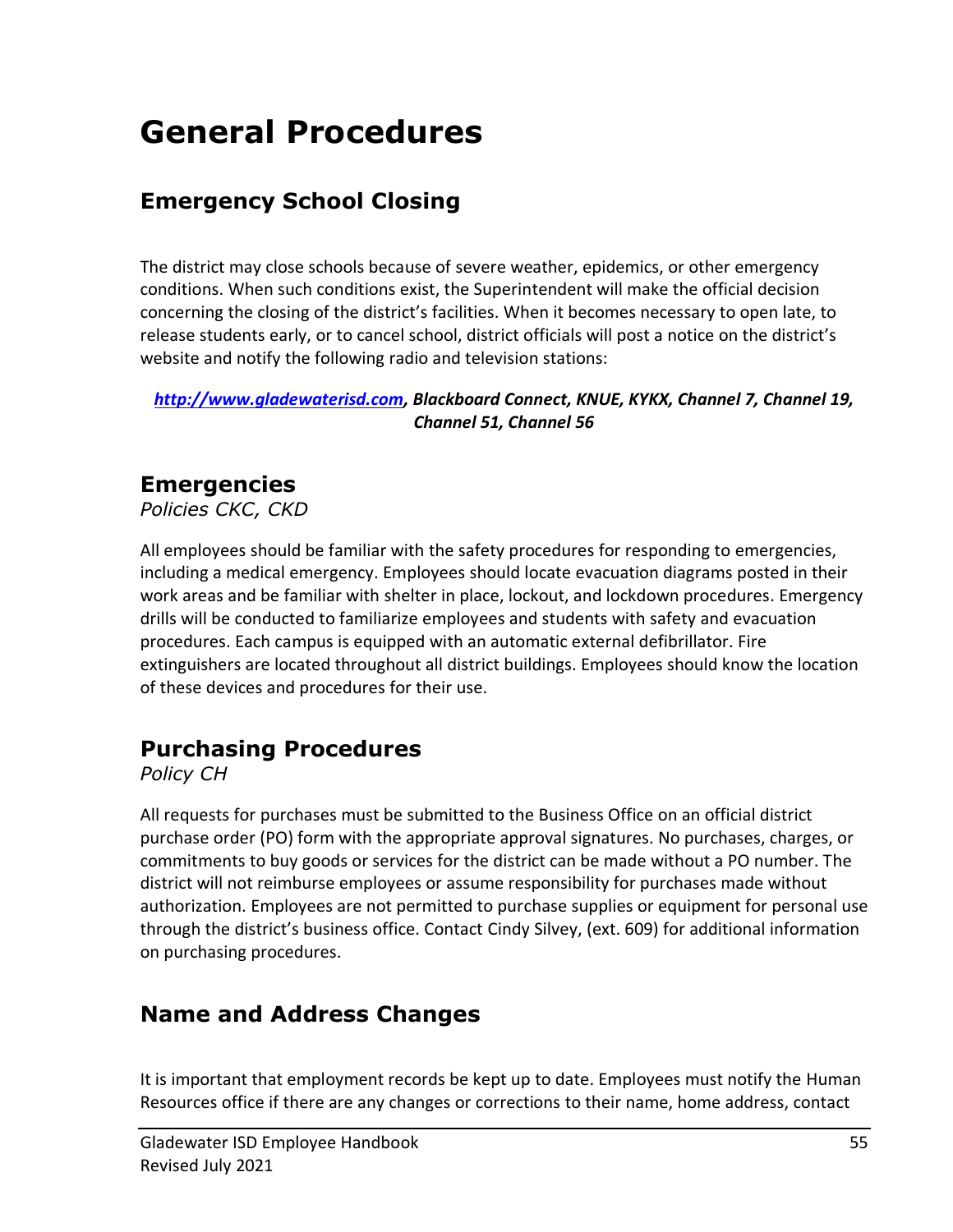telephone number, marital status, emergency contact, or beneficiary. The form to process a change in personal information can be obtained from www.gladewaterisd.com.

### **Personnel Recor**d**s**

*Policy DBA, GBA*

Most district records, including personnel records, are public information and must be released upon request. In most cases, an employee's personal email address is confidential and may not be released without the employee's permission.

Employees may choose to have the following personal information withheld:

- Address
- Phone number, including personal cell phone number
- Emergency contact information
- Information that reveals whether they have family members

The choice to not allow public access to this information or change an existing choice may be made at any time by submitting a written request to Debra Money (moneyd@gladewaterisd.com). New or terminated employees have 14 days after hire or termination to submit a request. Otherwise, personal information may be released to the public until a request to withhold the information is submitted or another exception for release of information under law applies. An employee is responsible for notifying the district if he or she is subject to any exception for disclosure of personal or confidential information.

### **Facility Use**

*Policies DGA, GKD*

Employees who wish to use district facilities after school hours must follow established procedures. The employee is responsible for scheduling the use of facilities after school hours. Contact your campus principal or supervisor to request to use school facilities and to obtain information on the fees charged.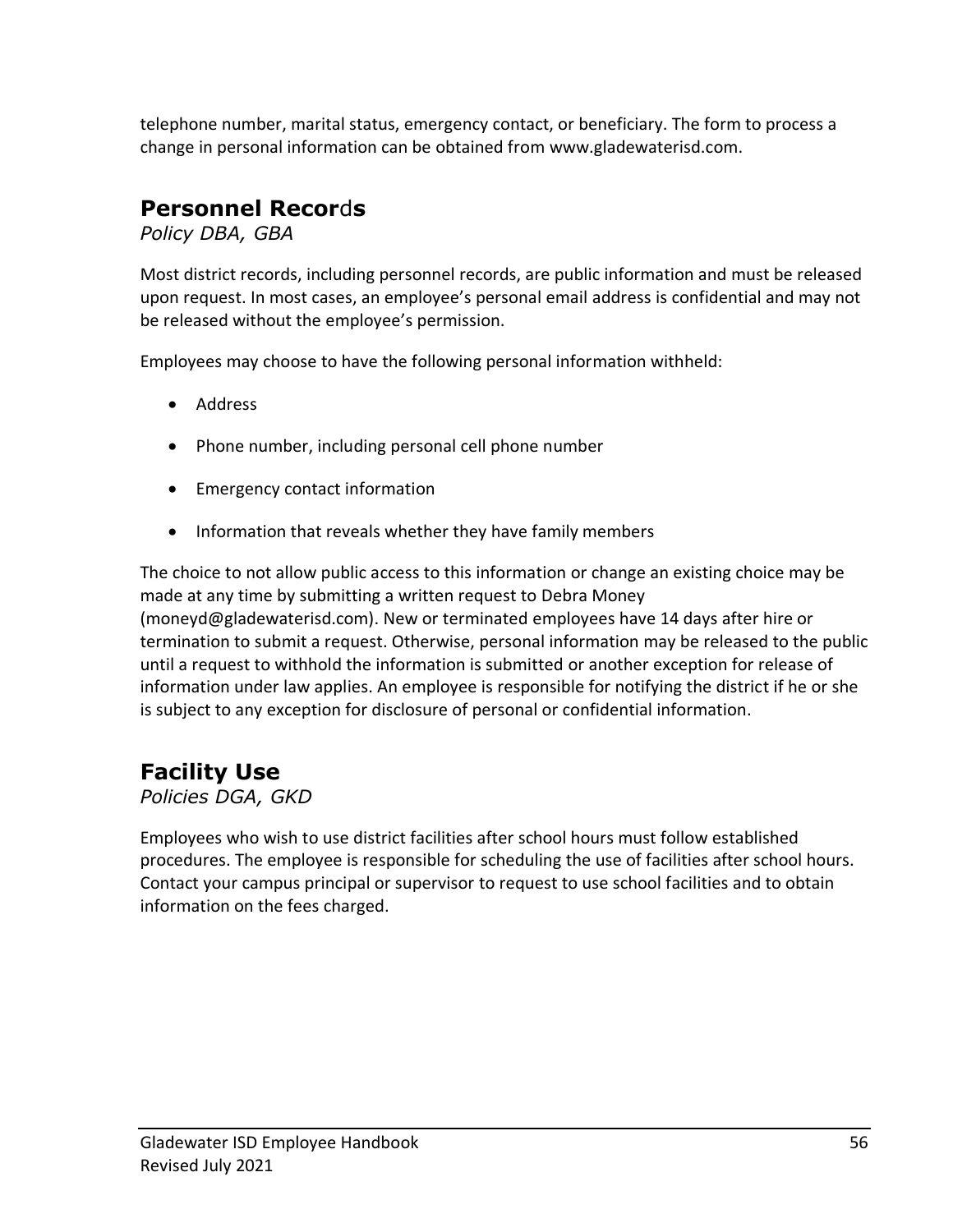## **Termination of Employment**

### **Resignations**

*Policy DFE, DHB*

**Contract Employees.** Contract employees may resign their position without penalty at the end of any school year if written notice is received at least 45 days before the first day of instruction of the following school year. A written notice of resignation should be submitted to the Superintendent. Contract employees may resign at any other time only with the approval of the superintendent or the board of trustees. Resignation without consent may result in disciplinary action by the State Board for Educator Certification (SBEC).

The principal is required to notify the superintendent of an educator's resignation within seven business days following an alleged incident of misconduct for any of the acts listed in *Reports to Texas Education Agency* on page 59. The superintendent will notify SBEC when an employee resigns and there is evidence to indicate that the employee has engaged in such misconduct.

**Noncontract Employees.** Noncontract employees may resign their position at any time. A written notice of resignation should be submitted to the supervisor, principal, or Superintendent at least two weeks prior to the effective date. Employees are encouraged to include the reasons for leaving in the letter of resignation but are not required to do so.

The principal is required to notify the superintendent of a noncertified employee's resignation or termination within seven business days following an alleged incident of misconduct of abuse of a student, or was involved in a romantic relationship with or solicited or engaged in sexual conduct with a student or minor. The superintendent will notify TEA within seven business days of receiving a report from a principal, or of knowing about an employee's resignation or termination following an alleged incident of misconduct described above.

### **Dismissal or Nonrenewal of Contract Employees**

*Policies DF Series, DHB*

Employees on probationary, term, and continuing contracts can be dismissed during the school year according to the procedures outlined in district policies. Employees on probationary or term contracts can be nonrenewed at the end of the contract term. Contract employees dismissed during the school year, suspended without pay, or subject to a reduction in force are entitled to receive notice of the recommended action, an explanation of the charges against them, and an opportunity for a hearing. The timelines and procedures to be followed when a suspension, termination, or nonrenewal occurs will be provided when a written notice is given to an employee.

The principal is required to notify the superintendent of an educator's termination within seven business days following an alleged incident of misconduct for any of the acts listed in Reports to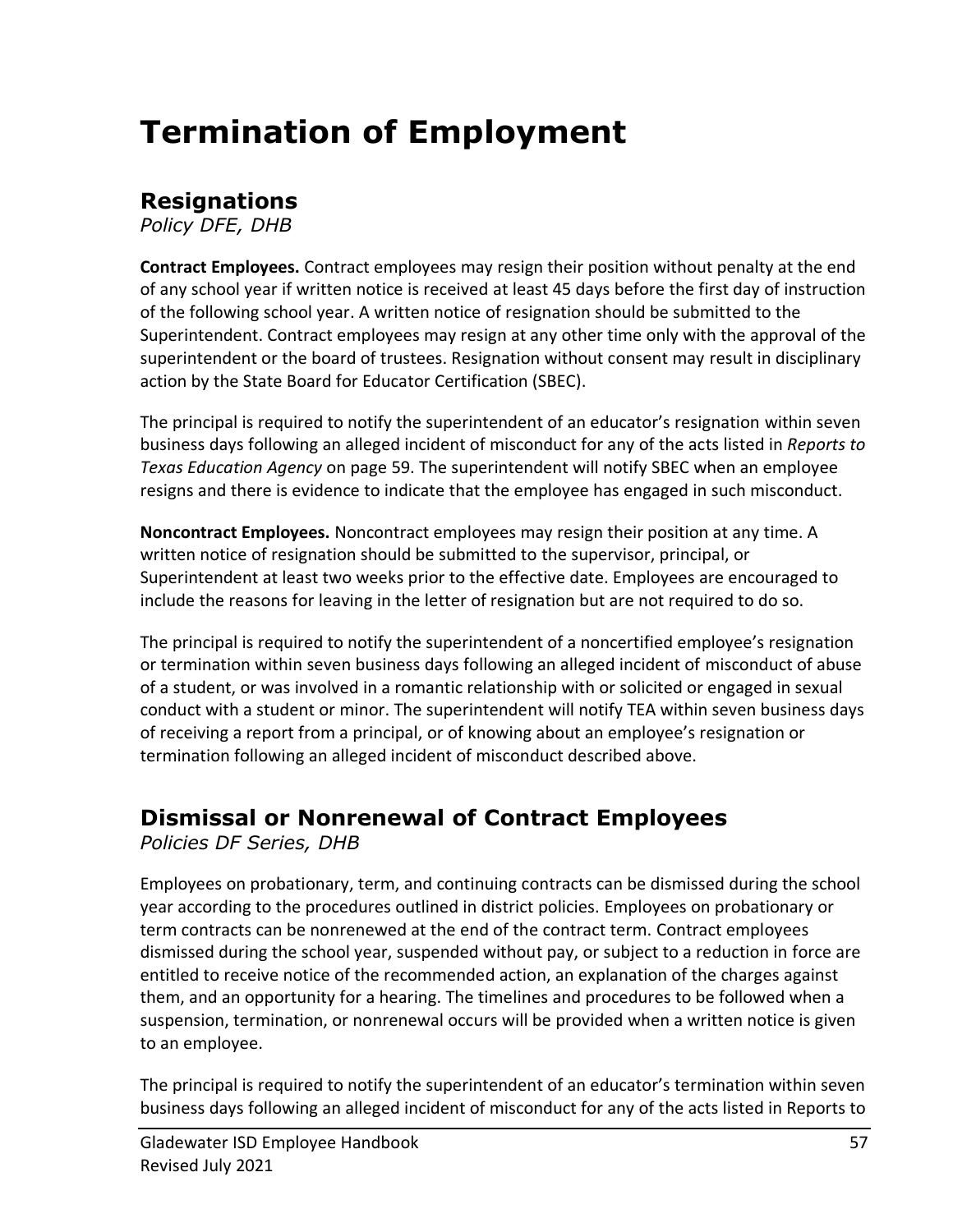Texas Education Agency on page . The superintendent will notify SBEC when an employee is terminated and there is evidence to indicate that the employee has engaged in such misconduct.

Advance notification requirements do not apply when a contract employee is dismissed for failing to obtain or maintain appropriate certification or when the employee's certification is revoked for misconduct. Information on the timelines and procedures can be found in the DF series policies that are provided to employees or are available online.

### **Dismissal of Noncontract Employees**

*Policies DCD, DP*

Noncontract employees are employed at will and may be dismissed without notice, a description of the reasons for dismissal, or a hearing. It is unlawful for the district to dismiss any employee for reasons of race, color, religion, sex, national origin, age, disability, military status, genetic information, any other basis protected by law, or in retaliation for the exercise of certain protected legal rights. Noncontract employees who are dismissed have the right to grieve the termination. The dismissed employee must follow the district process outlined in this handbook when pursuing the grievance. (See *Complaints and Grievances*, page 35)

The principal is required to notify the superintendent of a noncertified employee's resignation or termination within seven business days following an alleged incident of misconduct of abuse of a student, or was involved in a romantic relationship with or solicited or engaged in sexual conduct with a student or minor. The superintendent will notify TEA within seven business days of receiving a report from a principal, or knew about an employee's resignation or termination following an alleged incident of misconduct described above.

### **Discharge of Convicted Employees**

*Policy DF*

The district shall discharge any employee who has been convicted of or placed on deferred adjudication community supervision for an offense requiring the registration as a sex offender or convicted of a felony under Title 5 Penal Code if the victim was a minor.

If the offense is more than 30 years before the date the person's employment began or the person satisfied all terms of the court order entered on conviction the requirement to discharge does not apply.

### **Exit Interviews and Procedures**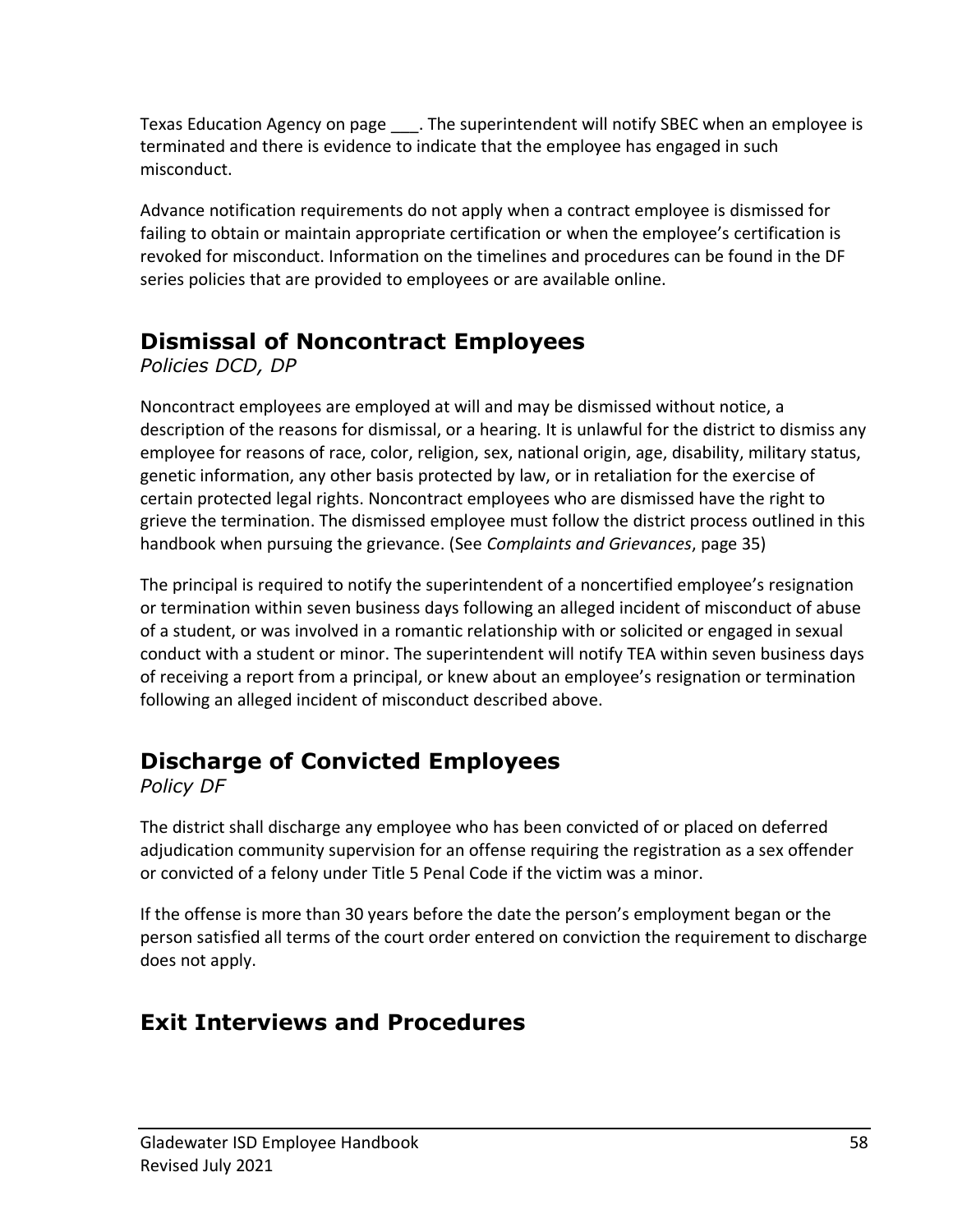Exit interviews will be scheduled for all employees leaving the district. Information on the continuation of benefits, release of information, and procedures for requesting references will be provided at this time. Separating employees are asked to provide the district with a forwarding address and phone number and complete a questionnaire that provides the district with feedback on his or her employment experience. All district keys, books, property, including intellectual property, and equipment must be returned upon separation from employment.

### **Reports to Texas Education Agency**

*Policies DF, DHB, DHC*

**Certified Employees.** The resignation or termination of a certified employee must be reported to the Division of Investigations at TEA if there is evidence that the employee was involved in any of the following:

- Any form of sexual or physical abuse of a minor, or any other unlawful conduct with a student or a minor
- Soliciting or engaging in sexual contact or a romantic relationship with a student or minor
- The possession, transfer, sale, or distribution of a controlled substance
- The illegal transfer, appropriation, or expenditure of district or school property or funds
- An attempt by fraudulent or unauthorized means to obtain or alter any certificate or permit for the purpose of promotion or additional compensation
- Committing a criminal offense or any part of a criminal offense on district property or at a school-sponsored event.

The reporting requirements above are in addition to the superintendent's ongoing duty to notify TEA when a certified employee or an applicant for certification has a reported criminal history or engaged in conduct violating the assessment security procedures established under TEC §39.0301. "Reported criminal history" means any formal criminal justice system charges and dispositions including arrests, detentions, indictments, criminal information, convictions, deferred adjudications, and probations in any state or federal jurisdiction that is obtained by a means other than the Fingerprint-based Applicant Clearinghouse of Texas (FACT).

**Noncertified Employees.** The voluntary or involuntary separation of a noncertified employee from the District must be reported to the Division of Investigations at TEA by the superintendent if there is evidence the employee abused or otherwise committed an unlawful act with a student or minor, was involved in a romantic relationship with a student or minor, or solicited or engaged in sexual contact with a student or minor.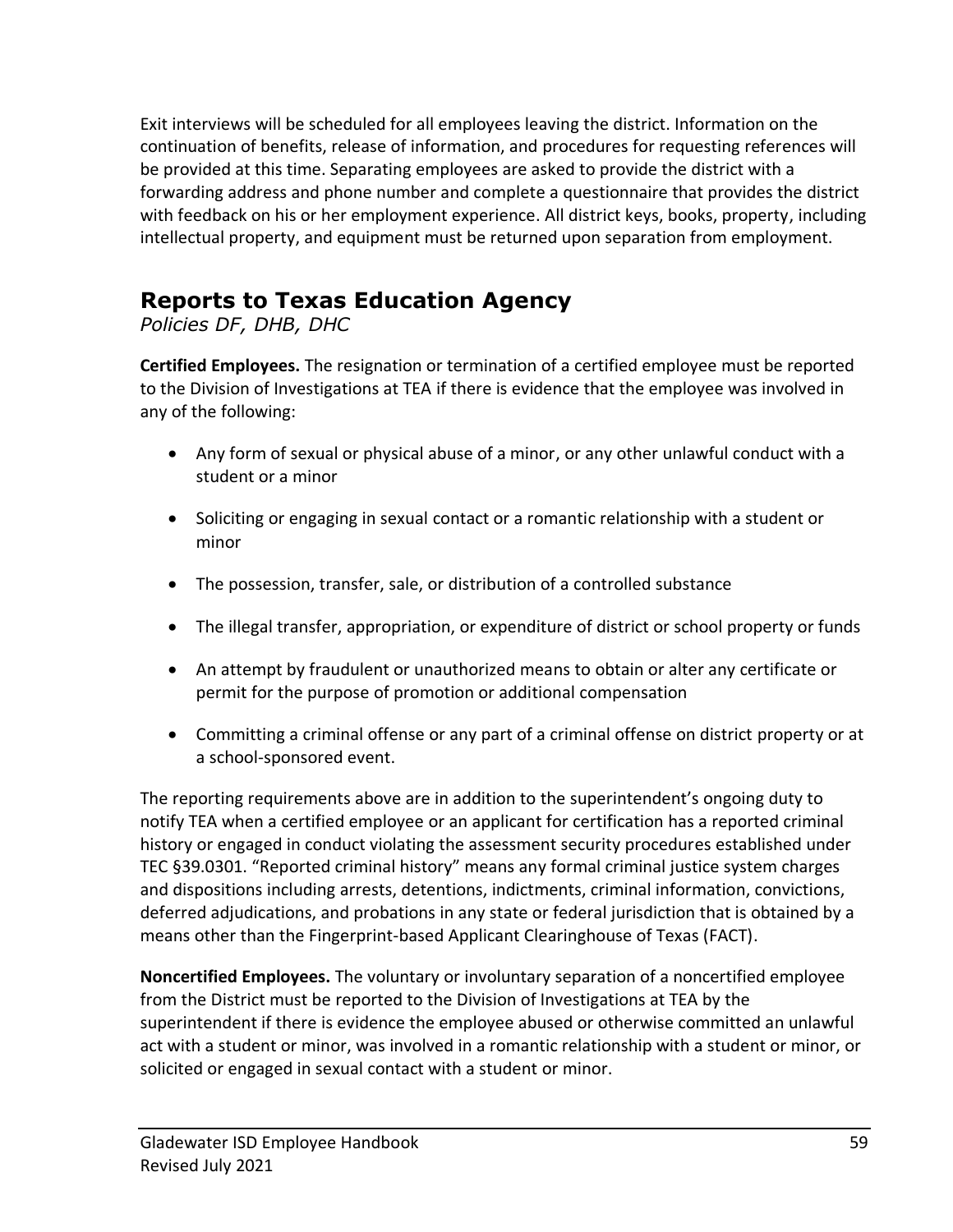### **Reports Concerning Court-Ordered Withholding**

The district is required to report the termination of employees that are under court order or writ of withholding for child support or spousal maintenance. Notice of the following must be sent to the support recipient and the court or, in the case of child support, the Texas Attorney General Child Support Division:

- Termination of employment not later than the seventh day after the date of termination
- Employee's last known address
- Name and address of the employee's new employer, if known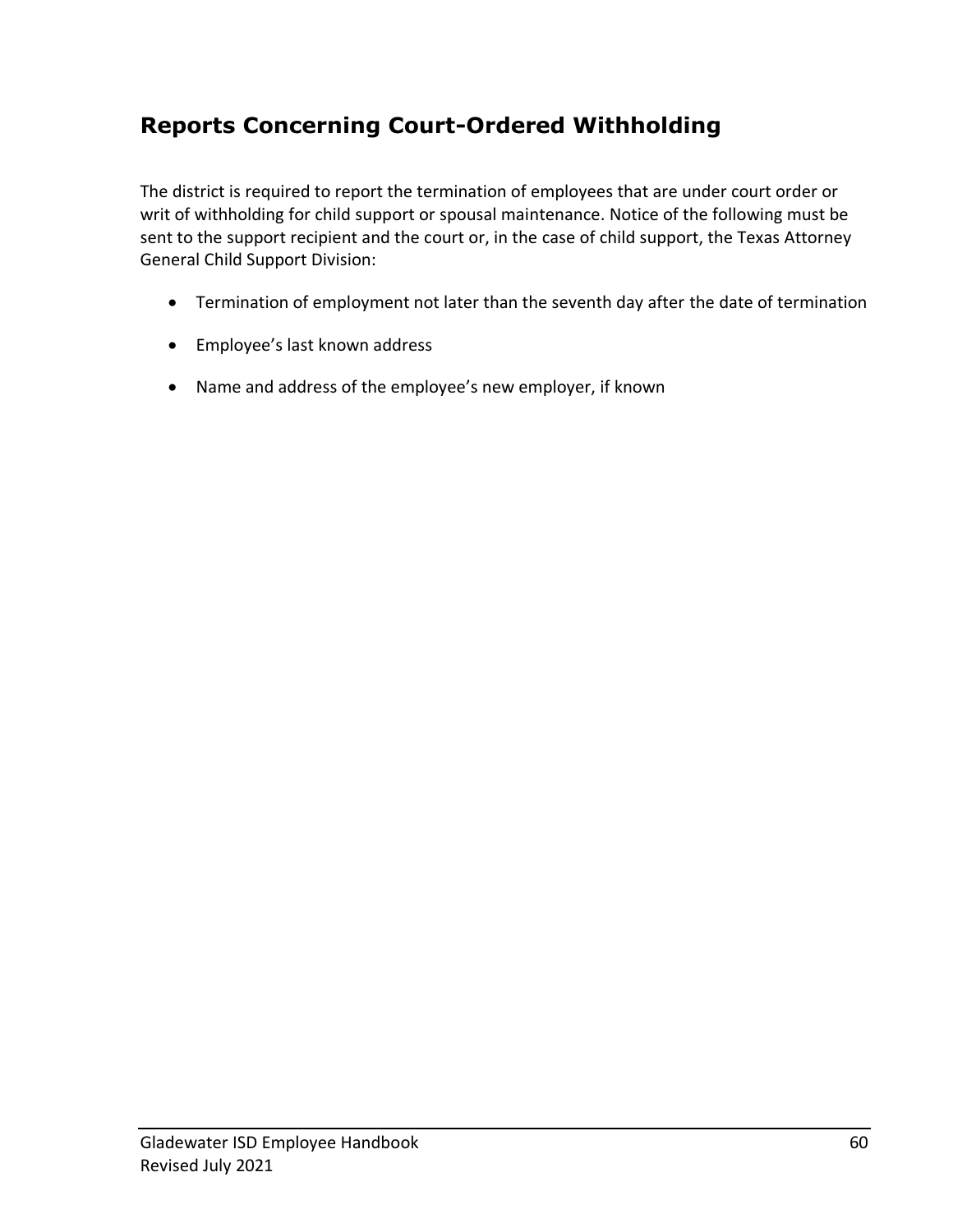## **Student Issues**

### **Equal Educational Opportunities**

*Policies FB, FFH*

In an effort to promote nondiscrimination and as required by law, Gladewater ISD does not discriminate on the basis of race, color, religion, national origin, age, sex, or disability in providing education services, activities, and programs, including Career and Technical Education (CTE) programs, in accordance with Title VI of the Civil Rights Act of 1964, as amended; Title IX of the Educational Amendments of 1972; and Section 504 of the Rehabilitation Act of 1973, as amended.

Questions or concerns about discrimination of students based on any of the reasons listed above should be directed to Dr. Lightfoot, Asst. Superintendent, 200 E. Broadway, Gladewater, TX 75647 [\(lightfootj@gladewaterisd.com\)](mailto:lightfootj@gladewaterisd.com) (903) 845-6991

### **Student Records**

*Policy FL*

Student records are confidential and are protected from unauthorized inspection or use. Employees should take precautions to maintain the confidentiality of all student records. The following people are the only people who have general access to a student's records:

- Parents: Married, separated, or divorced unless parental rights have been legally terminated and the school has been given a copy of the court order terminating parental rights
- The student: The rights of parents transfer to a student who turns 18 or is enrolled in an institution of post-secondary education. A district is not prohibited from granting the student access to the student's records before this time.
- School officials with legitimate educational interests

The student handbook provides parents and students with detailed information on student records. Parents or students who want to review student records should be directed to the campus principal for assistance.

### **Parent and Student Complaints**

*Policy FNG*

In an effort to hear and resolve parent and student complaints in a timely manner and at the lowest administrative level possible, the board has adopted orderly processes for handling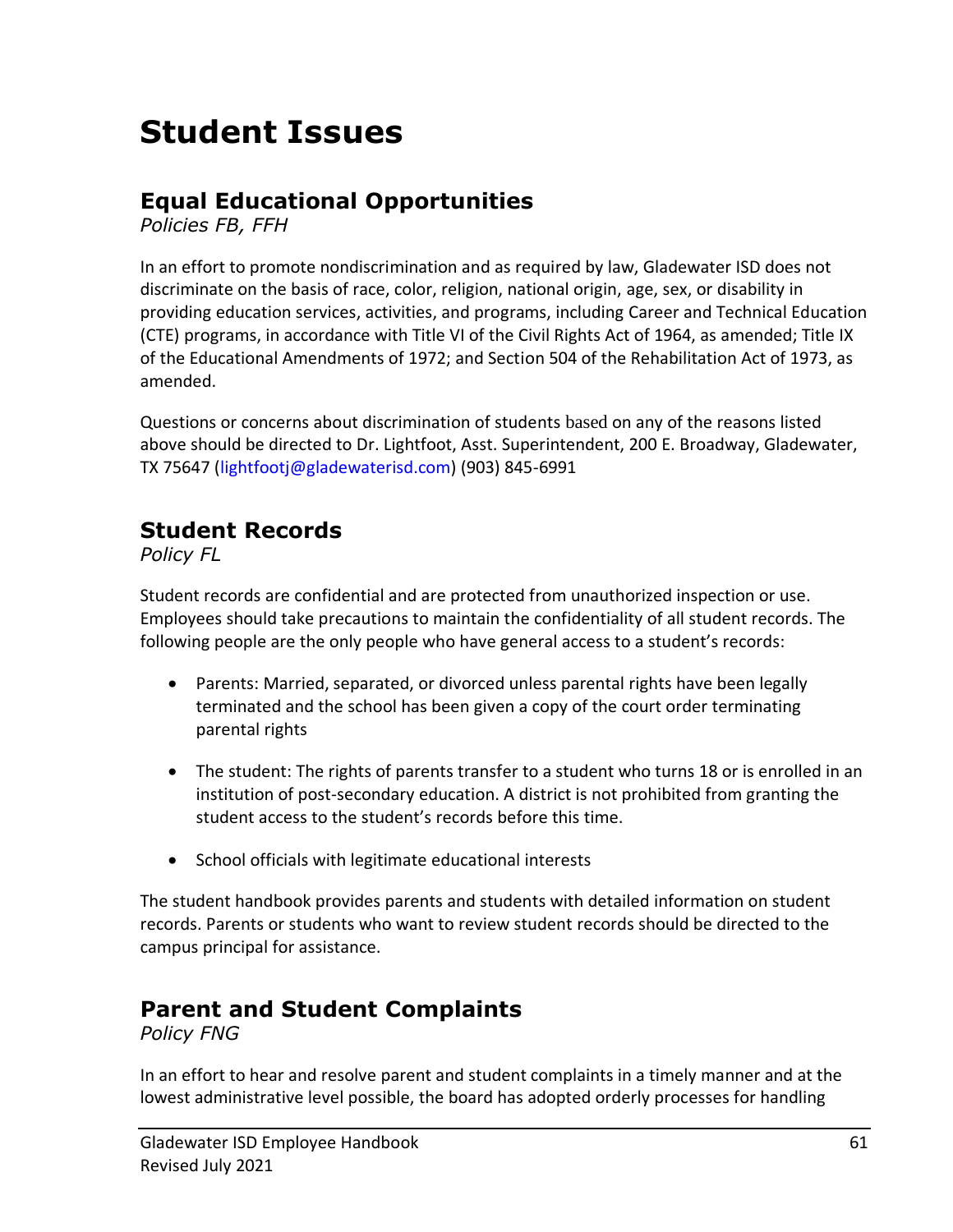complaints on different issues. Any campus office or the superintendent's office can provide parents and students with information on filing a complaint.

Parents are encouraged to discuss problems or complaints with the teacher or the appropriate administrator at any time. Parents and students with complaints that cannot be resolved to their satisfaction should be directed to the campus principal. The formal complaint process provides parents and students with an opportunity to be heard up to the highest level of management if they are dissatisfied with a principal's response.

### **Administering Medication to Students**

*Policy FFAC*

Only designated employees may administer prescription medication, nonprescription medication, and herbal or dietary supplements to students. Exceptions apply to the selfadministration of asthma medication, medication for anaphylaxis (e.g., EpiPen<sup>®</sup>), and medication for diabetes management, if the medication is self-administered in accordance with district policy and procedures. A student who must take any other medication during the school day must bring a written request from his or her parent and the medicine in its original, properly labeled container. Contact the principal or school nurse for information on procedures that must be followed when administering medication to students.

### **Dietary Supplements**

*Policies DH, FFAC*

District employees are prohibited by state law from knowingly selling, marketing, or distributing a dietary supplement that contains performance-enhancing compounds to a student with whom the employee has contact as part of his or her school district duties. In addition, employees may not knowingly endorse or suggest the ingestion, intranasal application, or inhalation of a performance-enhancing dietary supplement to any student.

### **Psychotropic Drugs**

*Policy FFAC*

A psychotropic drug is a substance used in the diagnosis, treatment, or prevention of a disease or as a component of a medication. It is intended to have an altering effect on perception, emotion, or behavior and is commonly described as a mood- or behavior-altering substance.

District employees are prohibited by state law from doing the following:

• Recommending that a student use a psychotropic drug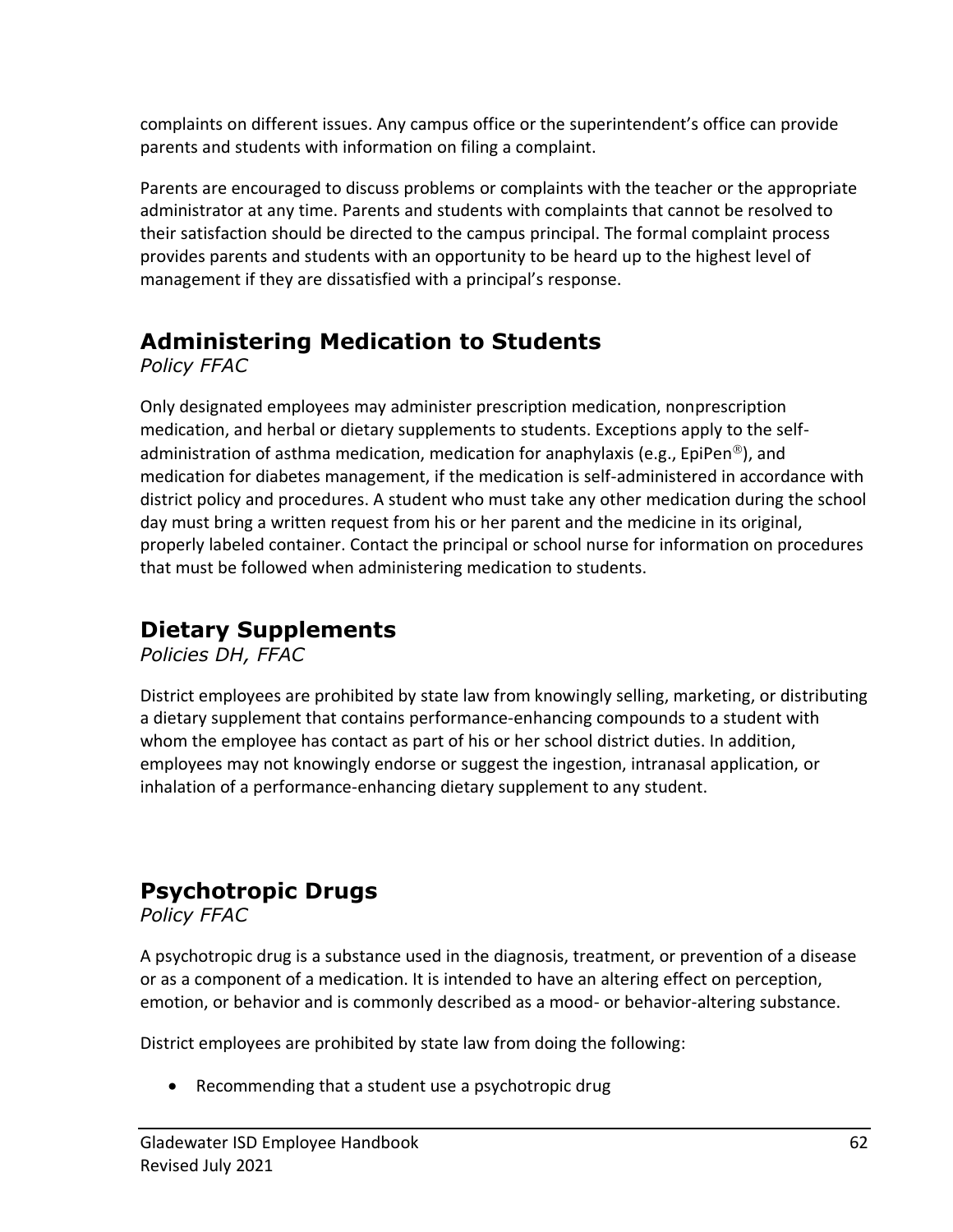- Suggesting a particular diagnosis
- Excluding from class or school-related activity a student whose parent refuses to consent to a psychiatric evaluation or to authorize the administration of a psychotropic drug to a student

### **Student Conduct and Discipline**

*Policies in the FN series and FO series*

Students are expected to follow the classroom rules, campus rules, and rules listed in the Student Handbook and Student Code of Conduct. Teachers and administrators are responsible for taking disciplinary action based on a range of discipline management strategies that have been adopted by the district. Other employees that have concerns about a particular student's conduct should contact the classroom teacher or campus principal.

### **Student Attendance**

*Policy FEB*

Teachers and staff should be familiar with the district's policies and procedures for attendance accounting. These procedures require minor students to have parental consent before they are allowed to leave campus. When absent from school, the student upon returning to school, must within three days of returning to school bring a note signed by the parent that describes the reason for the absence. These requirements are addressed in campus training and in the student handbook. Contact the campus principal for additional information.

### **Bullying**

*Policy FFI*

Bullying is defined by §TEC 37.0832. All employees are required to report student complaints of bullying, including cyberbullying, to the campus principal. The district's policy includes definitions and procedures for reporting and investigating bullying of students and is reprinted below:

*http://www.gladwaterisd.com.*

### **Hazing**

*Policy FNCC*

Students must have prior approval from the principal or designee for any type of "initiation rites" of a school club or organization. While most initiation rites are permissible, engaging in or permitting "hazing" is a criminal offense. Any teacher, administrator, or employee who observes a student engaged in any form of hazing, who has reason to know or suspect that a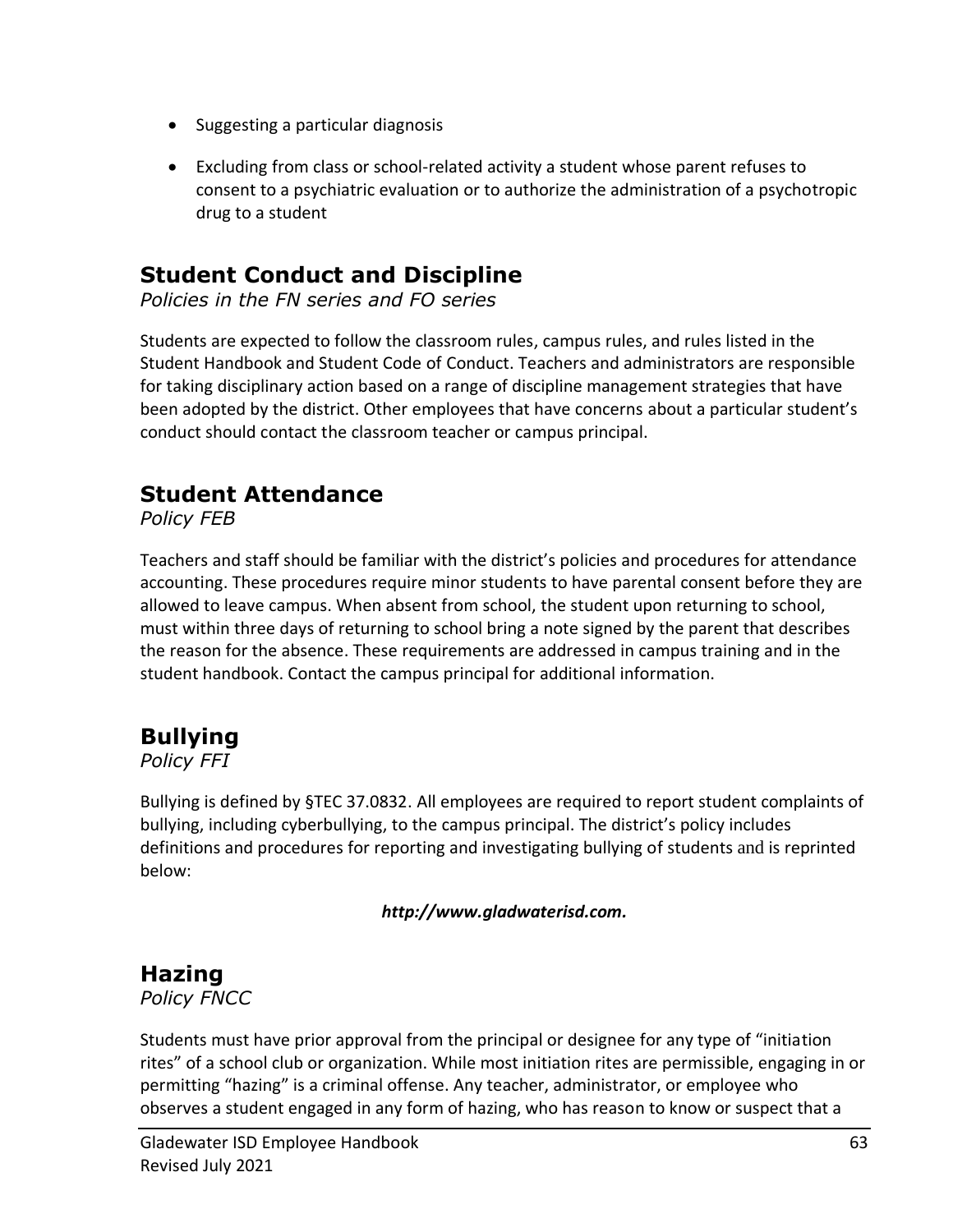student intends to engage in hazing, or has engaged in hazing must report that fact or suspicion to the designated campus administrator.

#### **Gladewater ISD: Employee Dress and Grooming**

- The dress and grooming of district employees shall be clean, neat, in a manner appropriate for their assignments, and in accordance with any additional standards established by their supervisors and approved by the Superintendent.
- Employees shall exhibit good taste and professional judgment in selection of school apparel. Further, employees are expected to dress more formally than the students unless the individual job assignment precludes this. If in doubt regarding the appropriateness of any item of clothing employees are encouraged not to wear the item to school.

The following guidelines shall apply:

- Halter tops, tank tops, midriff tops, undershirts, T-shirts, low necklines, and see through tops shall not be permitted. Women shall be allowed to wear sleeveless garments.
- Hemlines for skirts and dresses shall be no more than two inches above the knee when standing and without exaggerated slits. Shorts of any type shall not be permitted.
- Appropriate undergarments shall be worn and not be visible.
- All outer garments shall fit properly, not be overly tight, or excessively baggy.
- Beach, shower, and house shoes or flip-flops shall not be permitted. Men shall not wear sandals.
- Shirts with tails shall be tucked. Shirts without tails shall be no longer than wrist length.
- Belts shall be required with pants and skirts with belt loops.
- Jeans, wind suits, and spirit T-shirts may be worn on Fridays, workdays, staff development days, field trips, field days, and special event days designated by the principal. Ragged or torn jeans shall not be permitted. Knee length shorts shall be permitted on field trips if deemed appropriate by the principal.
- Physical education teachers, coaches, and band directors may wear sweatpants or gym shorts no more than three inches above the knee only during physical education, athletic, or band periods. Wind pants shall be allowable during academic periods. Sweat pants, wind pants, and shorts of any type shall not be worn by other employees.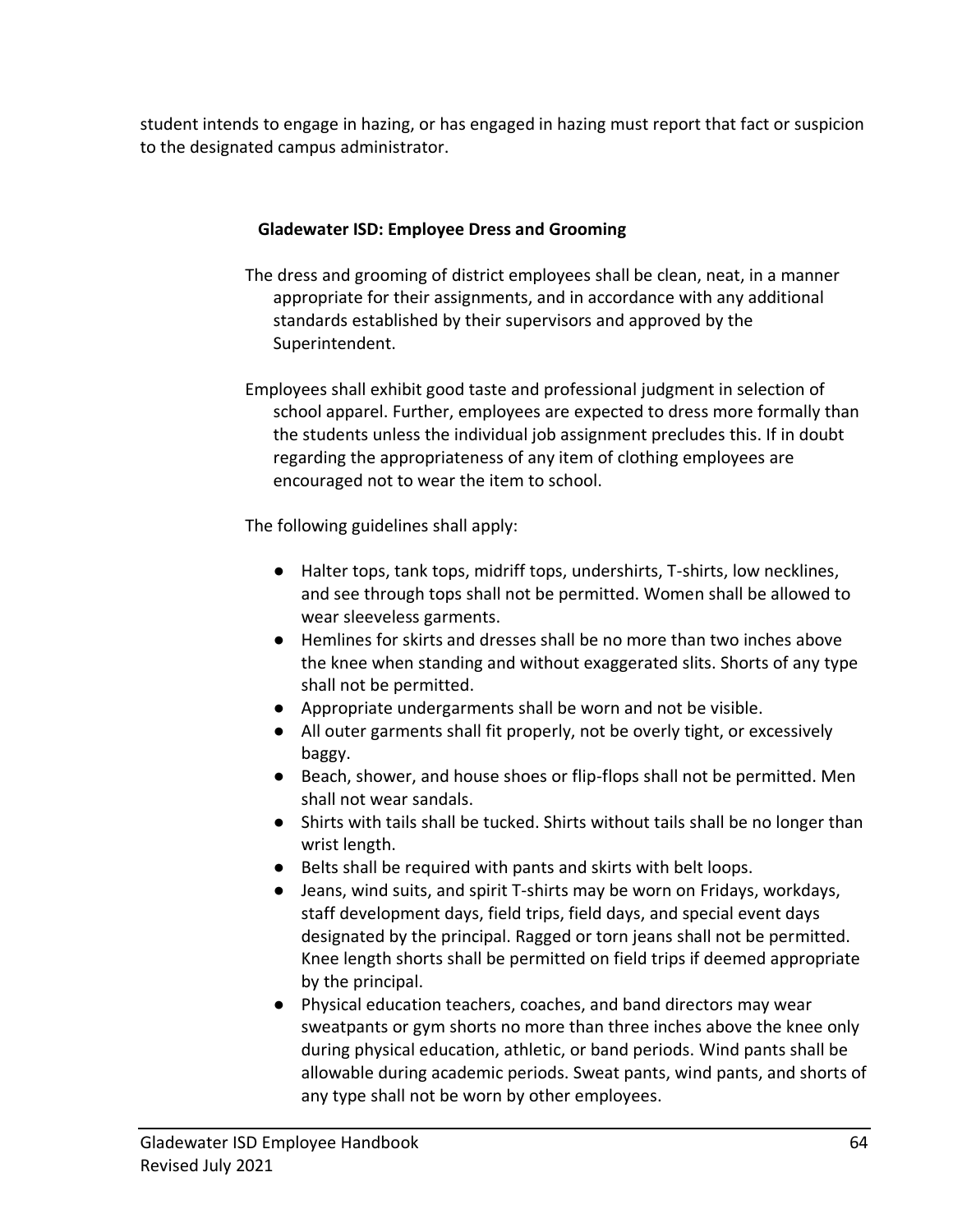- Hair shall be clean, trimmed from eyes, and well-groomed. Men shall have hair no longer than collar length. Beards and mustaches are permitted if neatly trimmed. Hair coloring shall resemble a natural color.
- Hats and caps shall not be worn inside the school building. Exceptions may be granted for medical or religious reasons and special events.
- Males shall not wear earrings. Females may wear no more than two earrings in each ear.
- Employees shall not wear jewelry in a pierced area other than the ear.
- Employees with tattoos shall keep them covered in an unadorned manner in all professional settings. Exceptions may be granted for special events.
- Clothing that advertises, condones, depicts, or promotes the use of alcohol, tobacco, or drugs shall not be permitted. Clothing with vulgar or obscene language or with images or writing that promotes disruption shall not be permitted.
- Dress may be adjusted for employees working in laboratories or with special needs students upon the recommendation of the principal. Auxiliary employees are exempted from the general guidelines, but shall comply with the guidelines specified by their supervisors.
- The district reserves the right to require employees to wear a mask/face shield.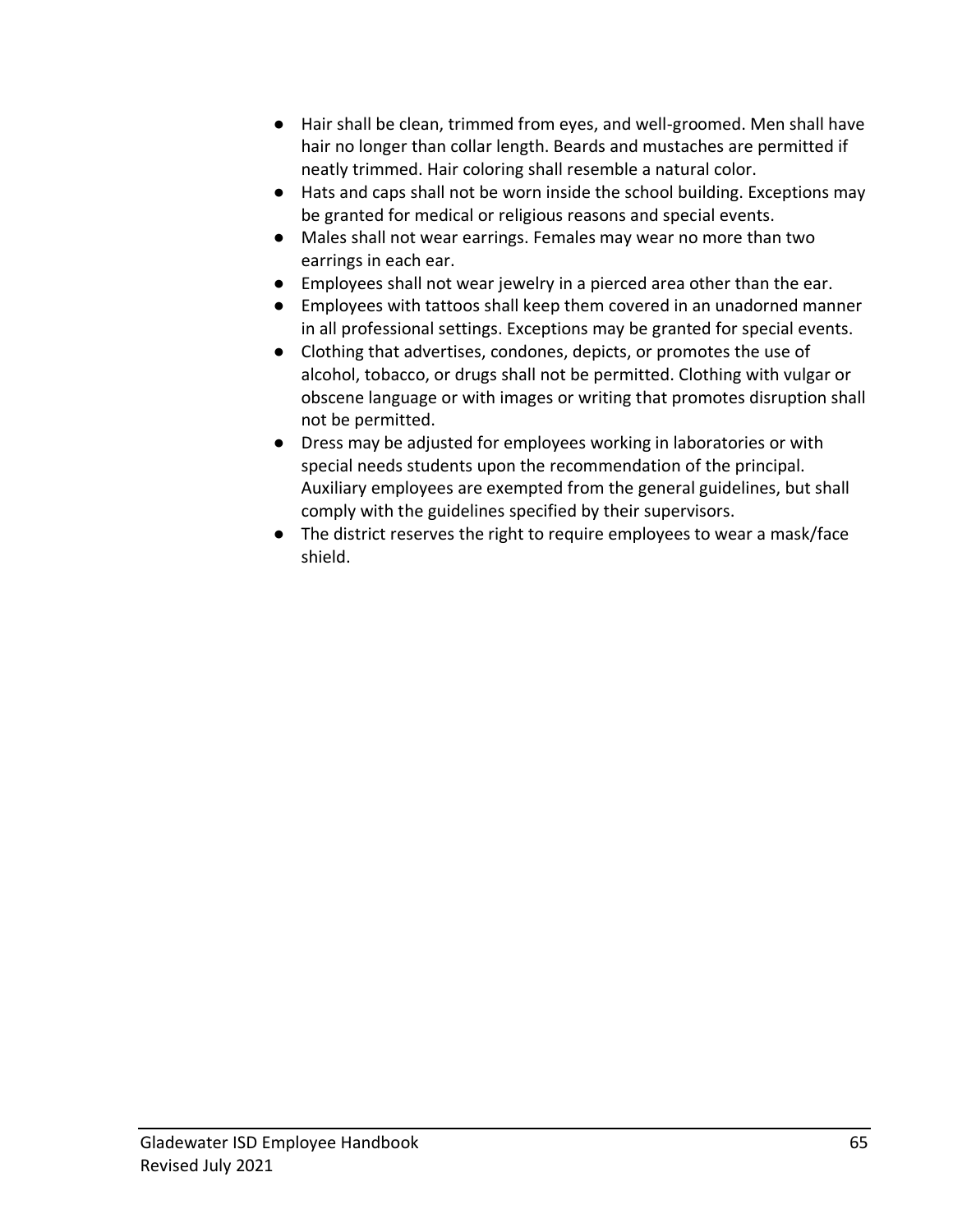## **Index**

Administering medication, 62 Administration, 7 Alcohol and drug abuse prevention, 49 testing, 13 Arrests and convictions, 48 Asbestos management plan, 53 Assault leave, 31 Associations and political activities, 51 At-will employment, 13 Automatic payroll deposits, 19 Background checks, 48 Bad weather closing, 55 Benefits cafeteria plan, 21 health insurance, 20 leave, 23 retirement, 22 supplemental insurance, 21 workers' compensation, 21, 31 Bereavement leave, 32 Board of Trustees information, 6 members, 6 Breaks, 16 Breast milk, 16 Bullying, 63 Cafeteria plan benefits, 21 Certification health and safety training, 14 maintaining, 13 parent notification, 16 Change of address, 55 Charitable contributions, 52 Child abuse reporting, 41 sexual, 42 Code of ethics, 37 Committees, 17

Compensation, 18 **Complaints** employee, 35 parent and student, 61 Compliance coordinators, 11, 61 Compliance with a subpoena, 32 Conduct and welfare, 36 Conflict of interest, 50 Contract employment, 12 nonrenewal, 57 Copyright materials, 51 Court appearances, 32 Court-ordered withholding, 60 Crime reporting, 42 Criminal history, 48 Dietary supplements, 62 **Directories** helpful contacts, 9 school, 10 Discrimination employee, 40 student, 61 Dismissal contract employees, 57 noncontract employees, 57 District communications, 34 description, 6 information, 6 map, 6 mission statement, 6 Drug abuse prevention, 49 psychotropic, 62 testing, 13 E-cigarettes, 49 Electronic communications, 43, 45 Emergencies, 55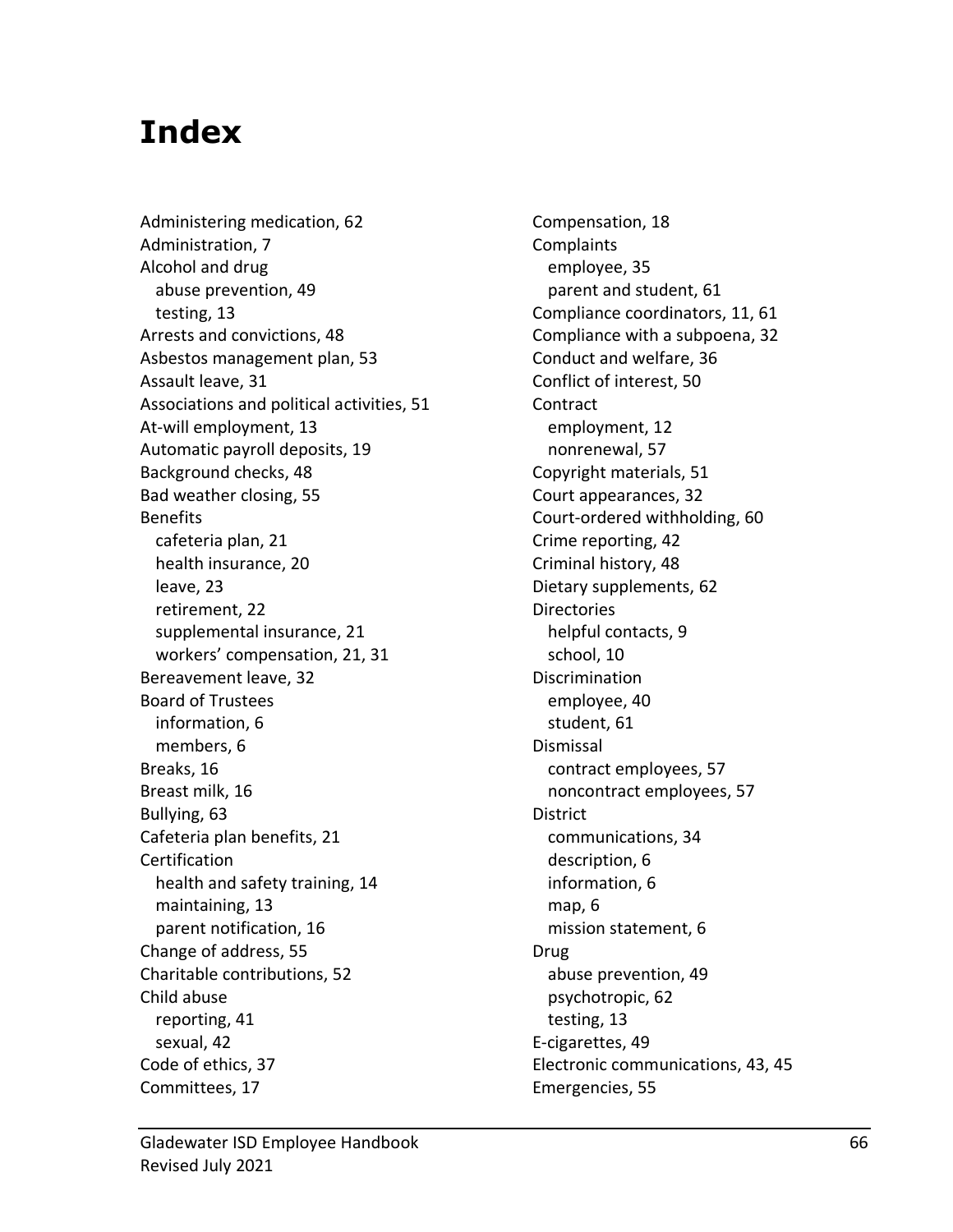Employee conduct and welfare, 36 involvement, 17 recognition, 34 Employment after retirement, 12 at-will, 13 authorization documents, 13 contract, 12 noncontract, 12 outside, 16 Equal opportunity educational, 61 employment, 11 Every Student Suceeds Act, 16 Exit interviews, 58 Facility use, 56 Family and medical leave, 27 Firearms, 53 Form I-9, 13 Fraud, 49 General procedures, 55 Gifts and favors, 51 Grievances, 35 Harassment, 40 Hazing, 63 Health insurance, 20 Health safety training, 14 Helpful contacts, 9 Insurance health, 20 supplemental, 21 unemployment, 21 Internet use, 43, 45 Job vacancy announcements, 11 Jury duty, 32 Leave assault, 31 bank, 27 bereavement, 32 court appearance, 32 discretionary, 24 family and medical, 27 jury duty, 32

local, 25 medical certification, 24 military, 33 nondiscretionary, 24 personal, 24 pool, 27 proration, 25 religious observance, 33 sick, 25 temporary disability, 30 truancy court appearance, 32 workers' compensation, 31 Maltreatment of children, 42 Medications, 62 Military leave, 33 Mission statement, 6 Name and address changes, 55 Nonrenewals, 57 Nursing mothers, 16 Outside employment, 16 Overtime, 19 Parent and student complaints, 61 Parent notification, 16 Paychecks, 18 Payroll automatic deposits, 19 deductions, 19 schedule, 18 Performance evaluation, 17 Personal leave, 24 Personnel records, 56 Pest control treatment, 53 Political activities, 51 Possession of firearms and weapons, 53 Psychotropic drugs, 62 Public information, 47 Purchasing procedures, 55 Qualifying exigency, 29 Reassignments, 15 Religious observance, 33 Resignations, 57 contract employees, 57 noncontract employees, 57 Retaliation, 40